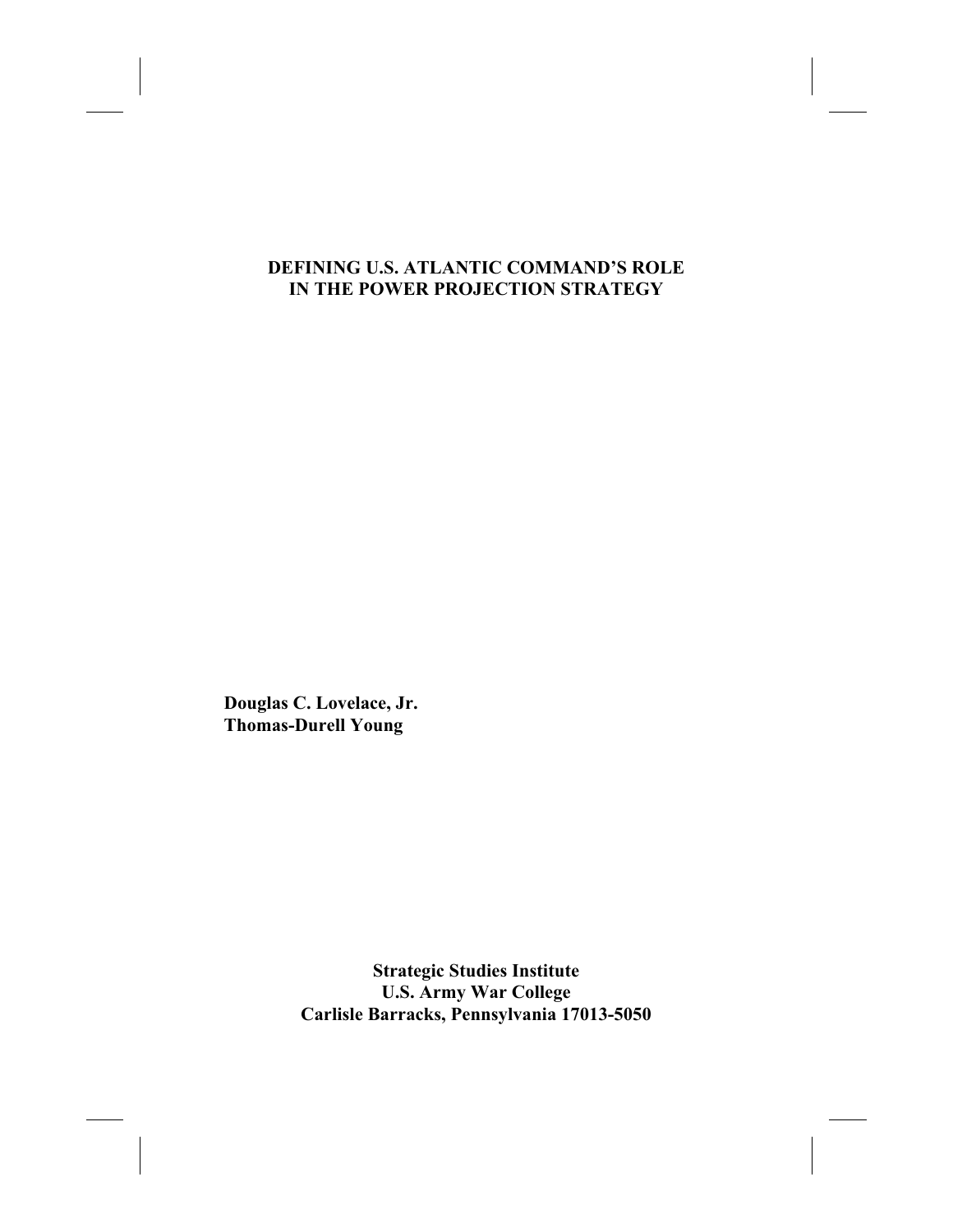#### **A Strategic Studies Institute Publication**

Strategic Studies Institute, U.S. Army War College, Carlisle Barracks, PA 17013-5050, USA

The Strategic Studies Institute, co-located with the U.S. Army War College, is the strategic level study agent for the Deputy Chief of Staff for Operations and Plans, Department of the Army. The mission of SSI is to use independent analysis to conduct strategic studies that develop policy recommendations on: strategy, planning and policy for joint and combined employment of military forces; the nature of land warfare; matters affecting the Army's future; the concepts, philosophy, and theory of strategy; and, other issues of importance to the leadership of the Army.

Unless otherwise noted, SSI publications are not copyrighted and may be quoted or reprinted without permission. Please give full publication credit.

Opinions, conclusions, and recommendations expressed or implied herein are solely those of the authors and do not necessarily reflect the official policy or position of the Department of the Army, the Department of Defense, or the U.S. Government. Cleared for public release; distribution unlimited.

First printing, August 1998.

#### **Library of Congress Cataloging-in-Publication Data**

Lovelace, Douglas C.

Defining U.S. Atlantic command's role in the power projection strategy / Douglas C. Lovelace, Jr., Thomas-Durell Young.

p. cm.

Includes bibliographical references and index.

1. United States. Atlantic Command--Evaluation. 2. United States--Armed Forces--Operational readiness. 3. Unified operations (Military science) I. Young, Thomas-Durell. II. Title.

> U260.L68 1998 355'.0332--dc21 98-35428

CIP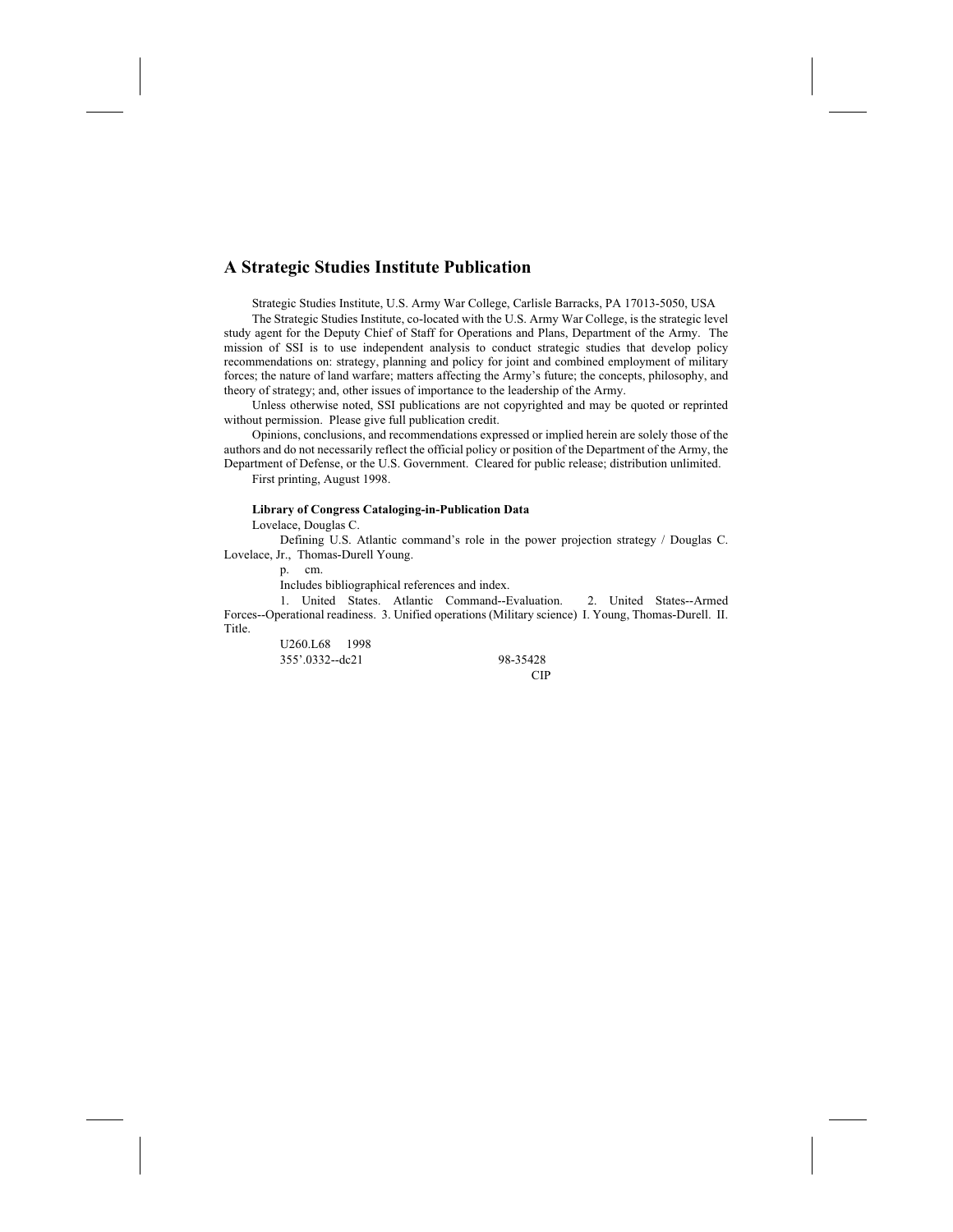## **Contents**

| Foreword                                                                 | V   |
|--------------------------------------------------------------------------|-----|
| Abbreviations                                                            | vii |
| Acknowledgments                                                          | 1X  |
| Summary                                                                  | xi  |
| 1. Introduction                                                          | 1   |
| 2. USACOM's Precedents and Creation                                      | 3   |
| 3. Defining USACOM: An "Uncertain" Evolution                             | 7   |
| 4. Assessing USACOM: Successes, Challenges<br>and Imperatives for Change | 25  |
| 5. USACOM: Need for Further Reform                                       | 37  |
| 6. Conclusion                                                            | 41  |
| 7. Recommendations                                                       | 45  |
| <b>Notes</b>                                                             | 47  |
| Index                                                                    | 63  |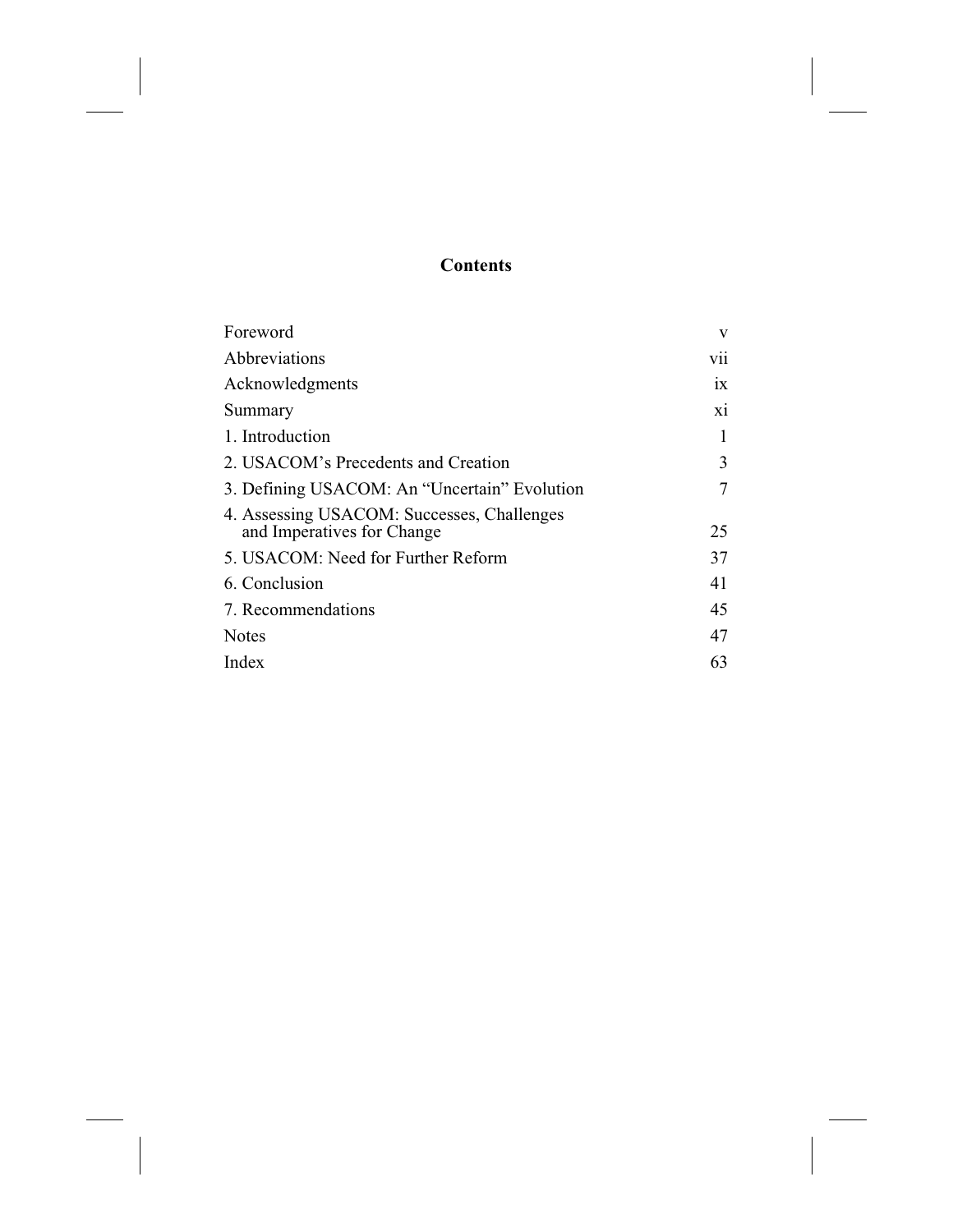### **Foreword**

One could argue strongly that since the end of the Second World War "power projection" has been an indispensable characteristic of the U.S. armed forces. Since the early 1990s, however, it has become a fundamental strategic concept in support of the President's *National Security Strategy of the United States*. Over 80 percent of U.S. combat forces are now based in the continental United States (CONUS). Forces stationed overseas number only about 200,000, contrasted with over 500,000 during the Cold War. The strategic ambiguity of the post-Cold War era justifies concentrating U.S. forces in CONUS to enable them to respond more effectively to unforeseen crises erupting within a volatile international security environment. But, how are these CONUS-based forces trained, integrated, and packaged to enable them to support optimally the geographic CINCs' requirements?

The authors of this monograph argue that the lynch-pin in the power projection strategy of the United States is a completely transformed U.S. Atlantic Command (USACOM). The monograph details how USACOM has been allowed to "evolve" since its inception in 1993 but is yet to achieve its full potential for implementing the CONUS-based power projection strategy. Recognizing USACOM as a principal actor in support of this new strategy, the authors recommend that USACOM should be further transformed into a "Joint Forces Command." Their analysis exposes the need for a significant review of Title 10 of the U.S. Code and a reexamination of some of the fundamental tenets underlying the structure and command of the U.S. armed forces. The reappraisals they propose will impact the Office of the Chairman of the Joint Chiefs of Staff, the Joint Staff, the Military Departments, and the unified combatant commands in important ways.

To be sure, the very subject of power projection and the authors' recommendations address some of the most basic aspects of the roles and missions of the Services and raise issues very sensitive among the unified combatant commands. Nevertheless, their arguments are unconstrained but persuasive. Although they do not pose solutions in every case, they illuminate the most important and troubling issues.

The Strategic Studies Institute is pleased to offer this study as a contribution to the debate of how to best posture USACOM to implement the U.S. power projection strategy.

*LARRY M. WORTZEL Colonel, U.S. Army Director, Strategic Studies Institute*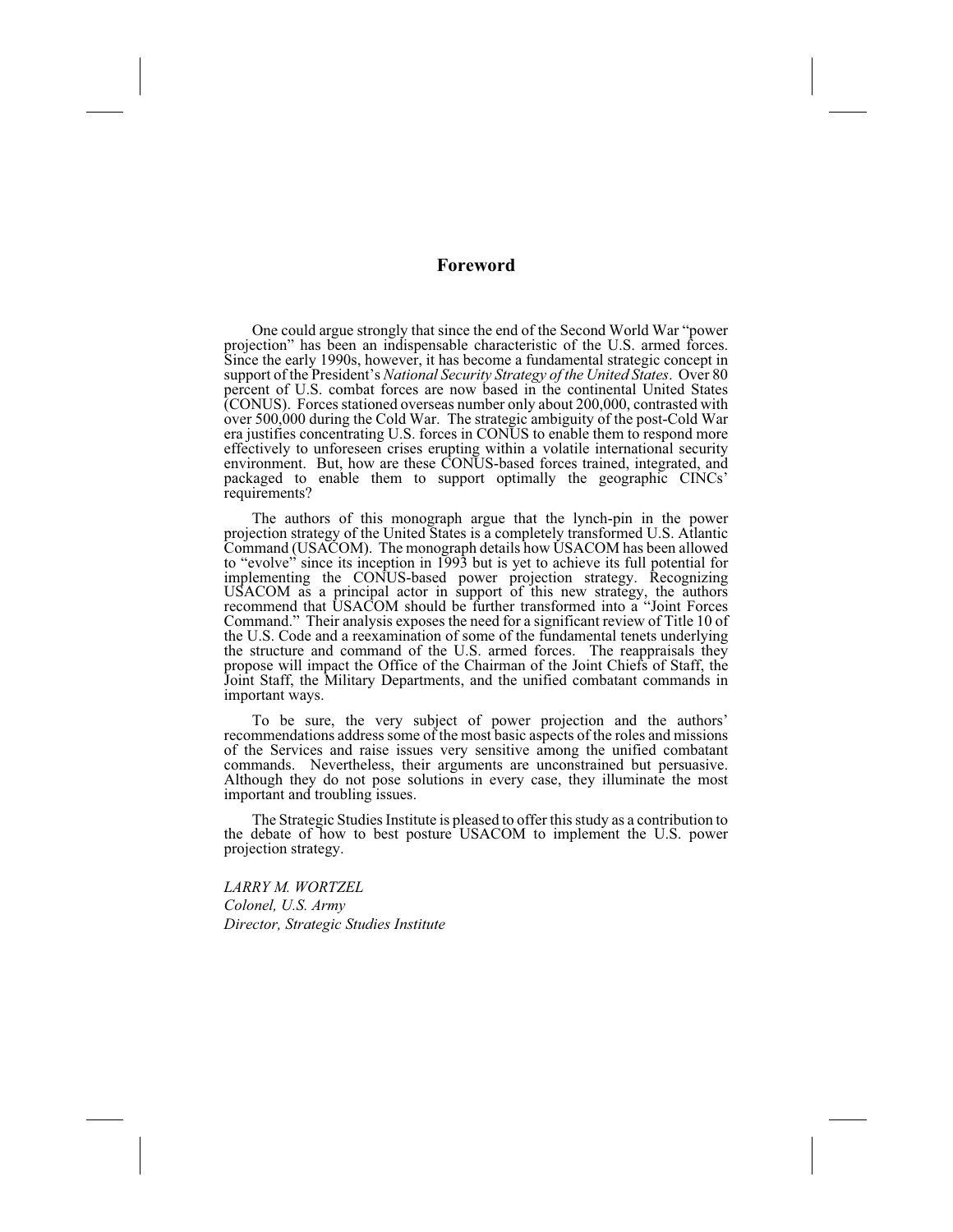### **Abbreviations**

| <b>ACC</b>        | Air Combat Command                                       |
|-------------------|----------------------------------------------------------|
| <b>ACTD</b>       | <b>Advanced Concepts and Technology</b><br>Demonstration |
| <b>AJFP</b>       | <b>Adaptive Joint Force Package</b>                      |
| <b>AOR</b>        | area of responsibility                                   |
| <b>CINC</b>       | Commander-in-Chief                                       |
| <b>CINCCENT</b>   | Commander-in-Chief Central Command                       |
| <b>CINCLANT</b>   | Commander-in-Chief Atlantic<br>Command                   |
| <b>CINCPAC</b>    | Commander-in-Chief Pacific Command                       |
| <b>CINCRED</b>    | Commander-in-Chief Readiness<br>Command                  |
| <b>CINCUSACOM</b> | Commander-in-Chief U.S. Atlantic<br>Command              |
| <b>CJCS</b>       | Chairman of the Joint Chiefs of Staff                    |
| <b>COCOM</b>      | combatant command                                        |
| <b>COMNAVUSA</b>  | Commander, Naval Forces in the United<br><b>States</b>   |
| <b>CONUS</b>      | continental United States                                |
| <b>DCINC</b>      | Deputy Commander-in-Chief                                |
| DoD               | Department of Defense                                    |
| <b>FORSCOM</b>    | Forces Command                                           |
| <b>JCS</b>        | Joint Chiefs of Staff                                    |
| <b>JECG</b>       | joint exercise control group                             |
| <b>JFITL</b>      | Joint Force Integrator Task List                         |
| <b>JMETs</b>      | joint mission essential tasks                            |
| <b>JTASC</b>      | Joint Training, Analysis and Simulation<br>Center        |
| <b>JTF</b>        | joint task force                                         |
|                   |                                                          |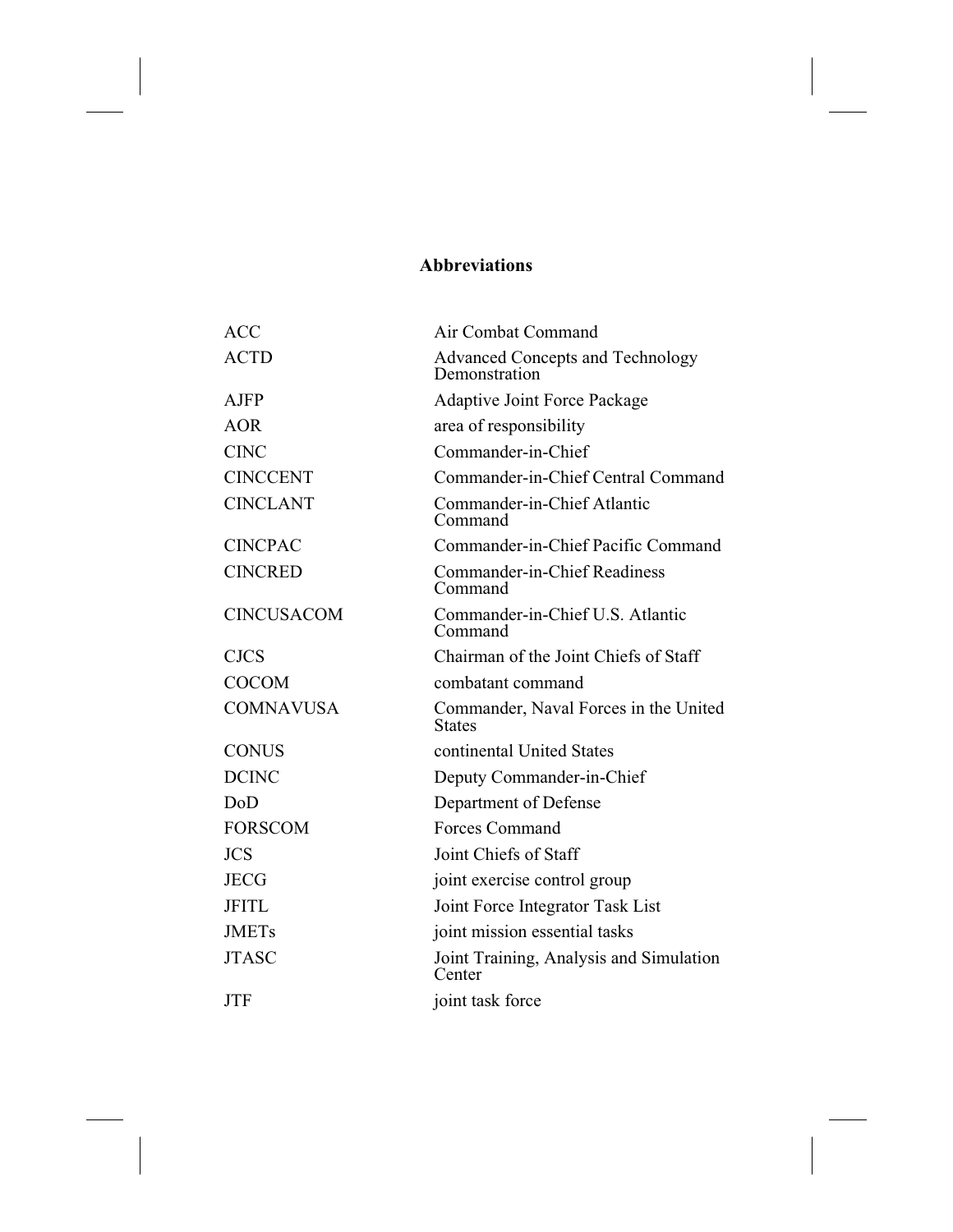| <b>MEAFSA</b>    | Middle East, sub-Sahara Africa, and<br>Southern Asia |
|------------------|------------------------------------------------------|
| <b>NCA</b>       | <b>National Command Authorities</b>                  |
| <b>OPFOR</b>     | opposing force                                       |
| <b>RDJTF</b>     | Rapid Deployment Joint Task Force                    |
| <b>REDCOM</b>    | Readiness Command                                    |
| <b>SAC</b>       | Strategic Air Command                                |
| <b>SOCOM</b>     | <b>Special Operations Command</b>                    |
| <b>SOUTHCOM</b>  | Southern Command                                     |
| <b>SPACECOM</b>  | Space Command                                        |
| <b>STRATCOM</b>  | <b>Strategic Command</b>                             |
| <b>STRICOM</b>   | <b>Strike Command</b>                                |
| <b>TMD</b>       | theater missile defense                              |
| <b>TRANSCOM</b>  | <b>Transportation Command</b>                        |
| <b>TRO</b>       | Training and Readiness Oversight                     |
| <b>UCP</b>       | <b>Unified Command Plan</b>                          |
| <b>USACOM</b>    | U.S. Atlantic Command (since 1993)                   |
| <b>USLANTCOM</b> | U.S. Atlantic Command (prior to 1993)                |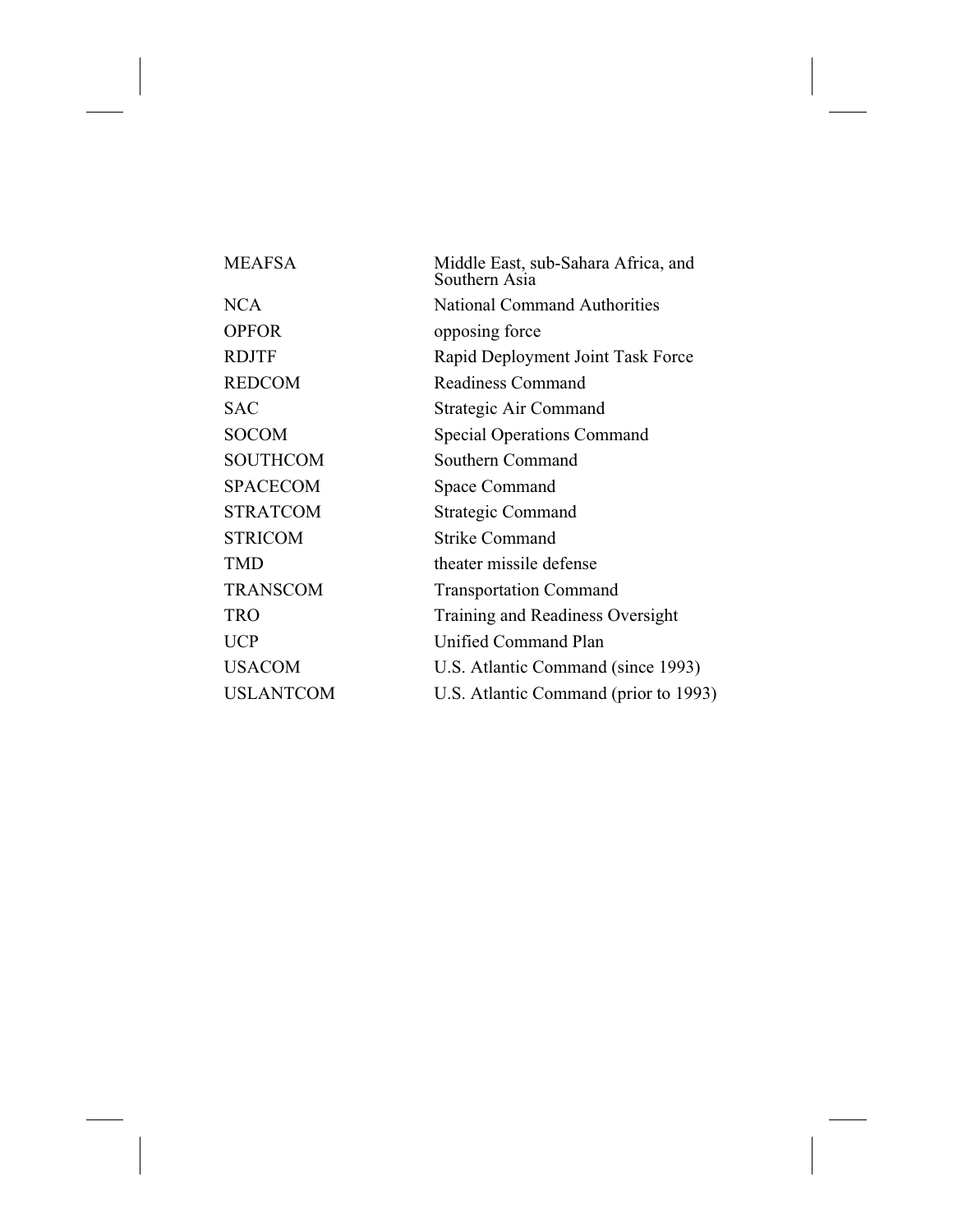### **Acknowledgments**

Producing a study on the transformation and subsequent record of USACOM is a daunting task. USACOM is truly at the epicenter of the new U.S. strategy which is based upon the concept of power projection. But because of its centrality in America's defense posture, assessing USACOM's successes and failures simply does not easily lend itself to a linear approach.

In recognition of the difficulties presented in addressing the role of USACOM in the power projection strategy, we would like to express our sincere gratitude to those individuals who assisted us in preparing this work. We would like to thank foremost, USACOM itself, whose very professional representative, Lieutenant Colonel Douglas Rodgers, USAF, graciously hosted a visit to the headquarters by Doug Lovelace.

We benefitted greatly from the external review of early drafts of this work by the following individuals: Mr. Allen Miller, Colonel Thomas Littlefield, USA, Commander Chris Janiec, USN, Colonel Thomas R. Carstens, USMC, and Colonel Dennis Murphy, USA. From the Strategic Studies Institute we greatly profited from the counsel of Dr. William T. Johnsen, Colonel Richard McCallum, USANG, Dr. Earl J. Tilford, and Colonel Larry Wortzel, USA.

Mrs. Mary Jane Semple has once again risen to the occasion in preparing the text of this manuscript for publication. Ms. Marianne Cowling expertly edited the manuscript and saw it through publication.

Notwithstanding the sage advice and assistance given to us by the above individuals, all conclusions and recommendations in this work are ours alone. Additionally, we alone remain responsible for any errors of fact.

*Douglas C. Lovelace, Jr. Thomas-Durell Young*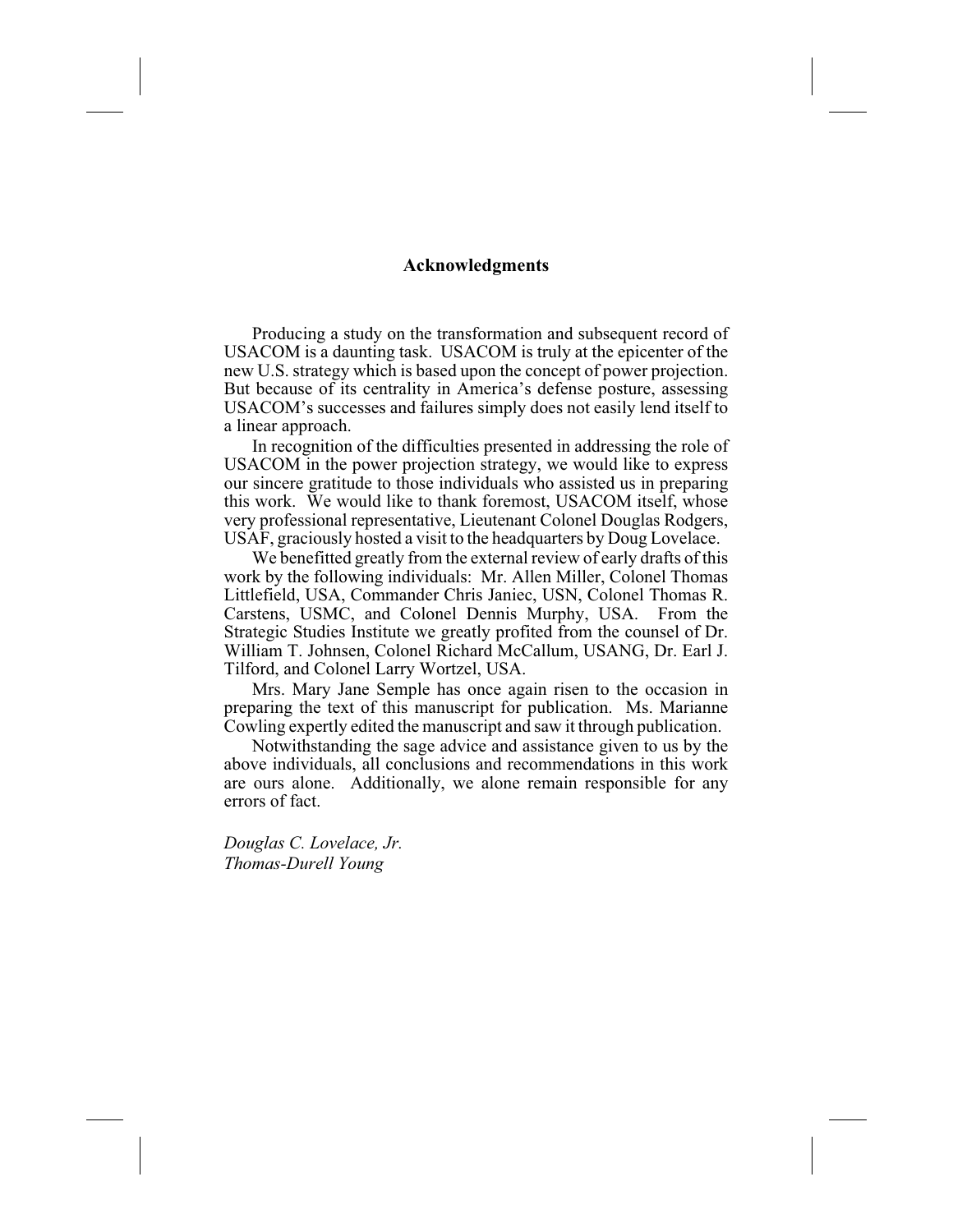#### **Summary**

During the early years of this decade several events coalesced to convince the Department of Defense that fundamental change was needed in the manner in which U.S. forces are provided to the geographic combatant commands. The new international security environment precipitated by the end of the Cold War allowed for the return of large numbers of U.S. forces from their overseas bases to the continental United States (CONUS). With over 80 percent of U.S. general purpose forces residing in the CONUS, the United States adopted a CONUS-based power projection strategy to promote and protect U.S. global interests against challengers large and small. The Persian Gulf War was the first test of the new U.S. strategy for responding to a major regional crisis.

Although decades of Cold War planning were devoted to deploying large U.S. formations great distances, almost 6 months were required to establish sufficient forces in the Persian Gulf region to mount Operation DESERT STORM. Notwithstanding the resounding victory over Iraq, critics charged that the United States failed this first test of its post-Cold War power-projection strategy. In addition to taking 6 months to build up forces in theater, deployments were inefficient in terms of type of units, supplies, and munitions, and the force capabilities provided by each Service were not optimally rationalized to effect the CINC's strategic concept and eliminate the Iraqi threat. These inefficiencies resulted in large measure from the inability of the U.S. Central Command's Service components to assist in planning and preparing forces for subsequent operations, while simultaneously helping to identify and deploy force packages from the CONUS.

The experiences of DESERT STORM and numerous smaller operations taught the United States that military forces could be effectively and efficiently projected from the CONUS to meet the requirements of the geographic combatant commands only if their joint training and integration were under the supervision of a single CONUS-based command. Consequently, in October 1993, the Secretary of Defense designated U.S. Atlantic Command as the joint force provider, trainer and integrator of the vast majority of CONUS-based general purpose forces. This new mission and others were added to the command's missions associated with its Atlantic Ocean area of responsibility. The command's acronym was changed from USLANTCOM to USACOM, and, since 1993, it deliberately has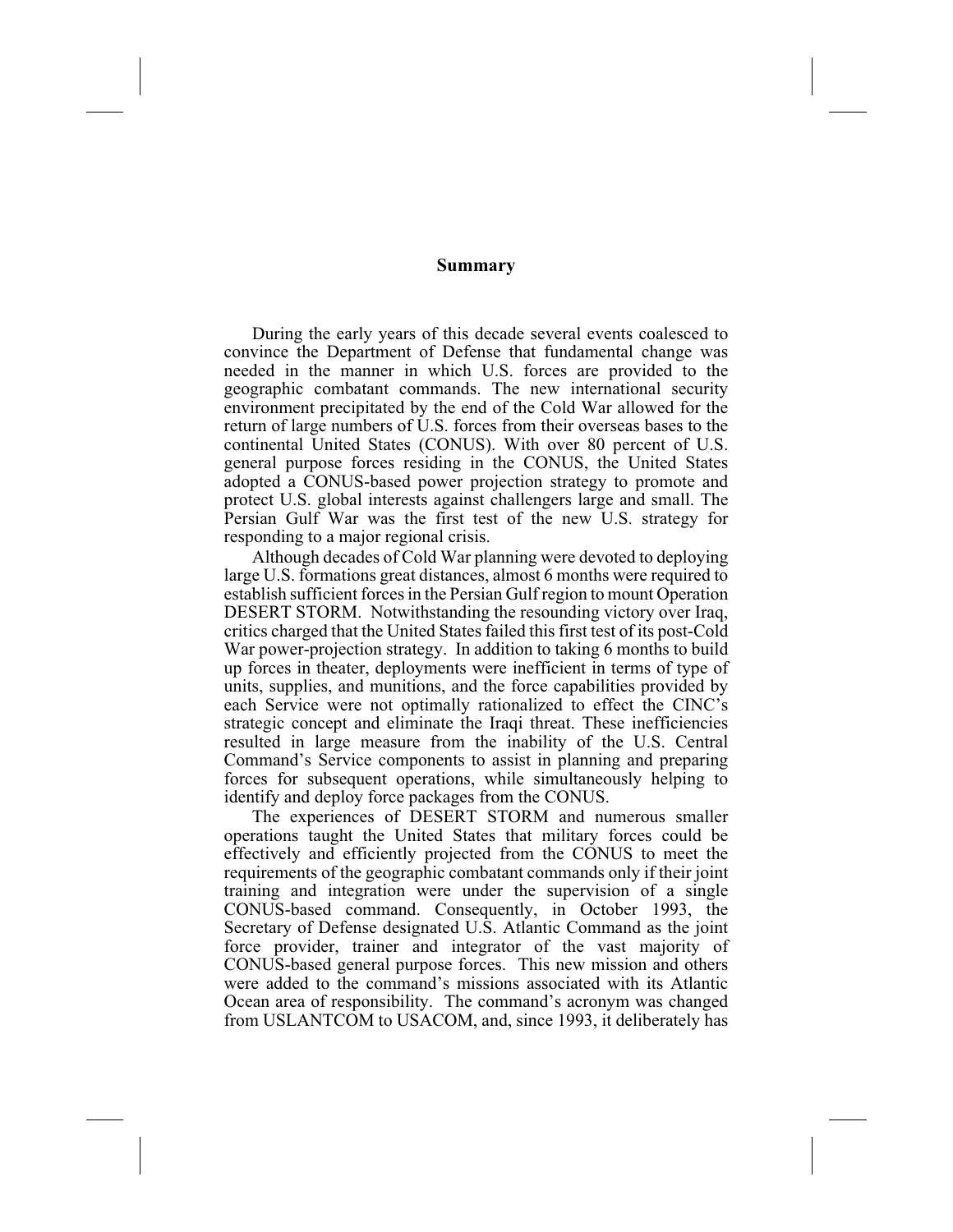pursued an evolutionary and sometimes indirect approach to adapting to its new and ambitious roles.

Beyond publication of the 1993 Implementation Plan, USACOM has received little external support and guidance from higher authorities and has encountered significant resistance from the other combatant commanders and the Services. The command has persistently pursued its new roles as its geographic area of responsibility was significantly diminished. Still, USACOM has not matured fully to become capable of implementing effectively and efficiently the CONUS-based power projection strategy. To do so, the command must continue to evolve into a *sui generis* organization that combines attributes of a combatant command, a Service, and the Joint Staff.

Although it was clear to the drafters of the implementation plan that USACOM would assume increased responsibility for joint force training and integration, they may not have foreseen the manifold ramifications of USACOM's complete maturation. The failure to anticipate and forestall potentially negative aspects of USACOM's transformation has seriously hindered the command's ability to accomplish the missions assigned in its implementation plan. Impediments to USACOM's development include:

1) Disagreement over CINCUSACOM's authority *vis-à-vis* that of the other combatant commands and the Services.

2) The creation of ambiguity regarding the roles of the Chairman of the Joint Chiefs of Staff and CINCUSACOM for assessing joint force readiness, identifying unnecessarily duplicative Service capabilities, promulgating joint doctrine, establishing joint training policy, and determining future joint requirements.

3) The *de facto* evolution of USACOM into a type of organization that is not provided for in current law or policy.

4) The creation of asymmetry between responsibilities and funding with respect to force training and integration.

Based on our analysis, USACOM's (or its proposed successor's) efficacy in implementing the power projection strategy of the United States can be improved. To that end, this study concludes that the following actions should be taken:

1) USACOM should be disestablished and its area of responsibility reassigned to a newly formed Americas Command. The USACOM missions and functions not assigned to Americas Command should be vested in a new Joint Forces Command.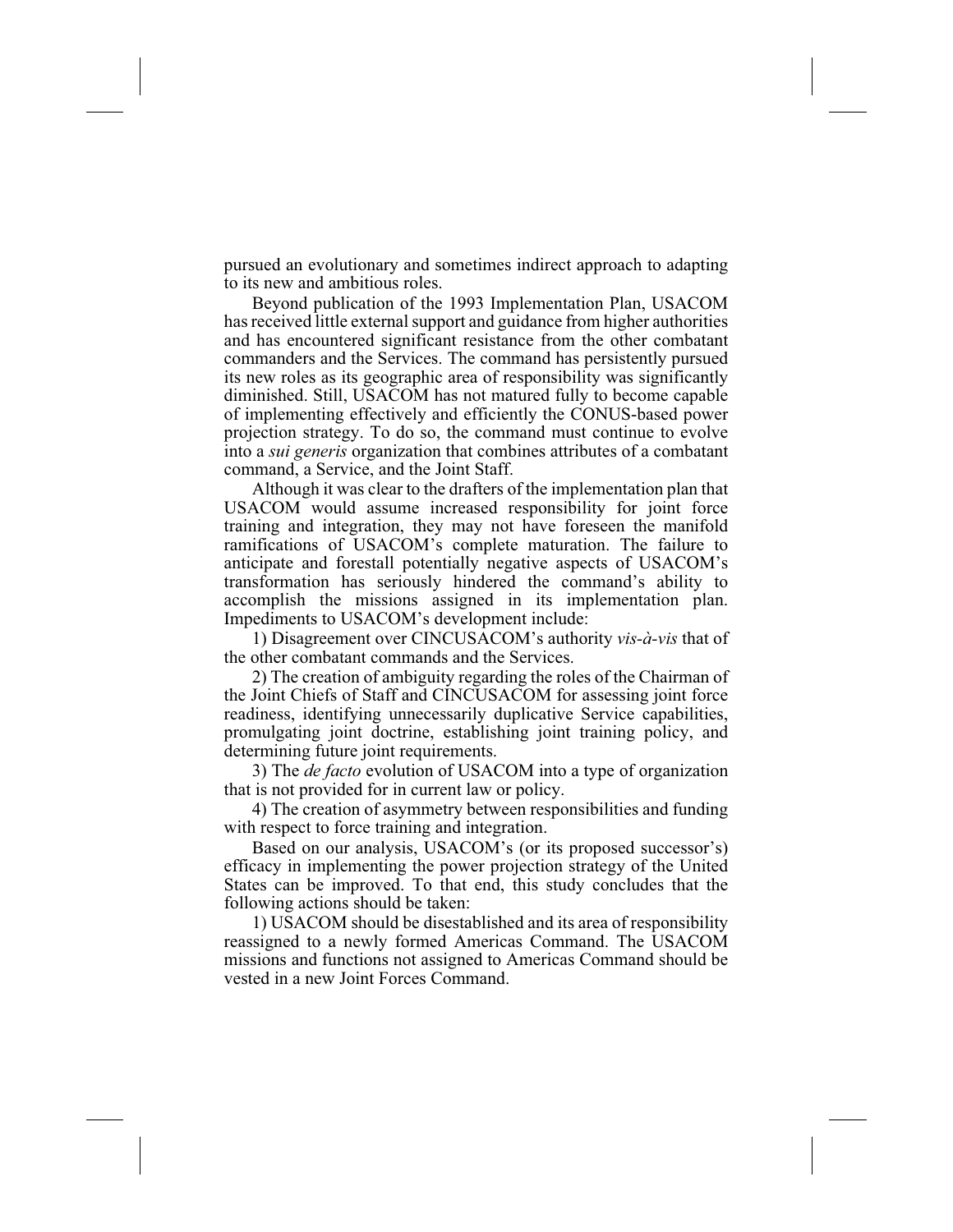2) The Joint Forces Command should contain *all* CONUS-based general purpose forces, i.e., including West Coast forces currently assigned to Pacific Command.

3) The Special Operations Command and the Transportation Command should be subordinated to the Joint Forces Command.

4) Americas Command should succeed the Southern Command and be headquartered in the former Southern Command's facilities. The Americas Command area of responsibility also should include North, Central, and South America and adjacent waters. Americas Command should inherit all of the former Southern Command's missions and assume the former USACOM missions of planning for the land defense of the continental United States and the combined defense of Canada. Additionally, the Americas Command should be responsible for providing military support to civilian authorities, providing military assistance for civil disturbances, protecting key domestic assets, and participating in the counter-drug program.

5) The commander of Americas Command's naval component should fulfill the U.S. responsibility for providing the North Atlantic Treaty Organization's Supreme Allied Commander for the Atlantic (to be renamed "Strategic Commander Atlantic"). A naval component command under the Joint Forces Command should be established for all CONUS-based U.S. Navy forces.

6) The three-tier training process developed by USACOM should be formalized in joint training policy promulgated by the Chairman of the Joint Chiefs of Staff. The Chairman's training policy should provide distinct and comprehensive definitions of the three categories of training. Additionally, the policy should draw clear lines between the training responsibilities of the Services and those of the Joint Forces Command.

7) Joint Forces Command's primary mission should be to provide jointly trained and integrated forces to meet supported command requirements for theater engagement activities, as well as for contingencies. With regard to deliberate operation planning, Joint Forces Command's provision of integrated joint forces should be accomplished by a process that features predesignated joint task forces based on supported command operation plans.

8) Joint Forces Command's mission also should include identification, rationalization, and integration of joint requirements for future military capabilities.

9) Joint Forces Command, using the command's cross-Service visibility of readiness and cross-combatant command view of force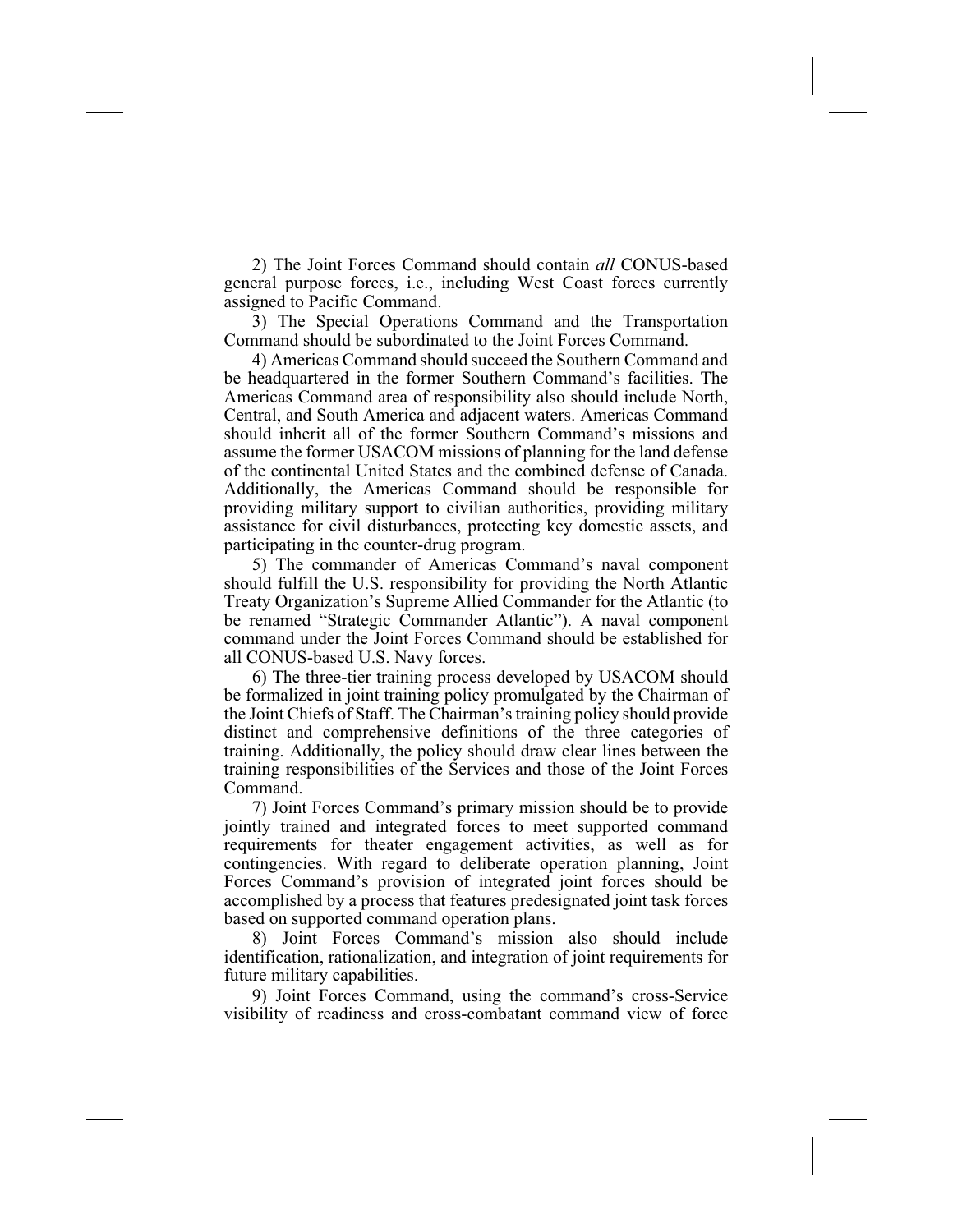requirements, should develop the capability of providing independent risk assessments to the Chairman of the Joint Chiefs of Staff to enhance his military advice to the National Command Authorities.

10) The respective roles of Joint Forces Command's Service components and the Service components of the geographic combatant commands should be evaluated and unnecessary redundancies eliminated.

11) Joint Forces Command should identify and report to the Chairman of the Joint Chiefs of Staff unnecessary duplicative capabilities among the forces of the various Services.

12) Since the Joint Forces Command will be a *sui generis* organization performing roles currently assigned by law to the combatant commands, the Services, and the Chairman of the Joint Chiefs of Staff, the nature, responsibilities, and authority of the new organization should be specified in Title 10 of the United States Code.

13) Whether the new Joint Forces Command should be funded directly as a separate program for all of the joint force training and integration activities for which it is responsible requires further evaluation.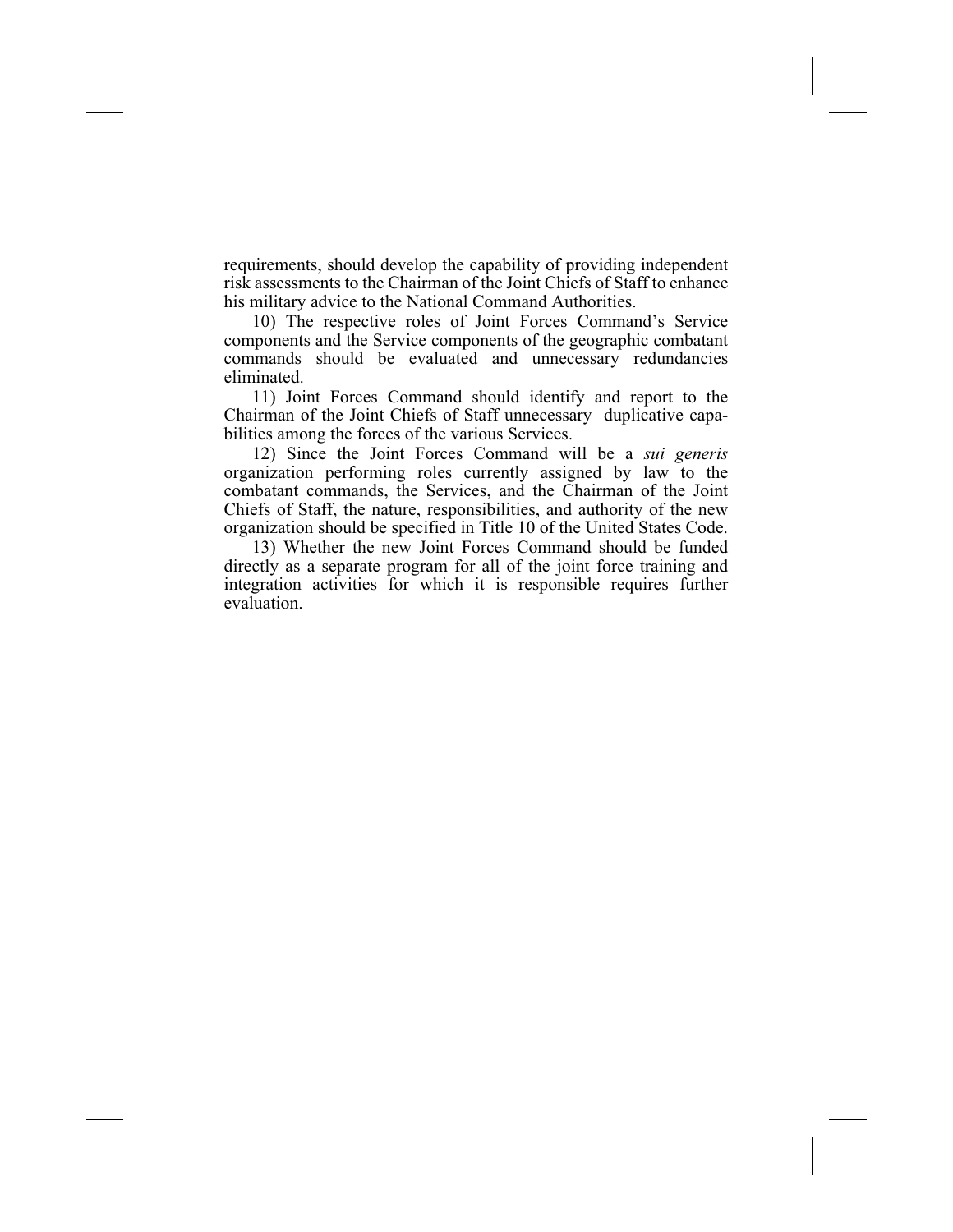### **DEFINING U.S. ATLANTIC COMMAND'S ROLE IN THE POWER PROJECTION STRATEGY**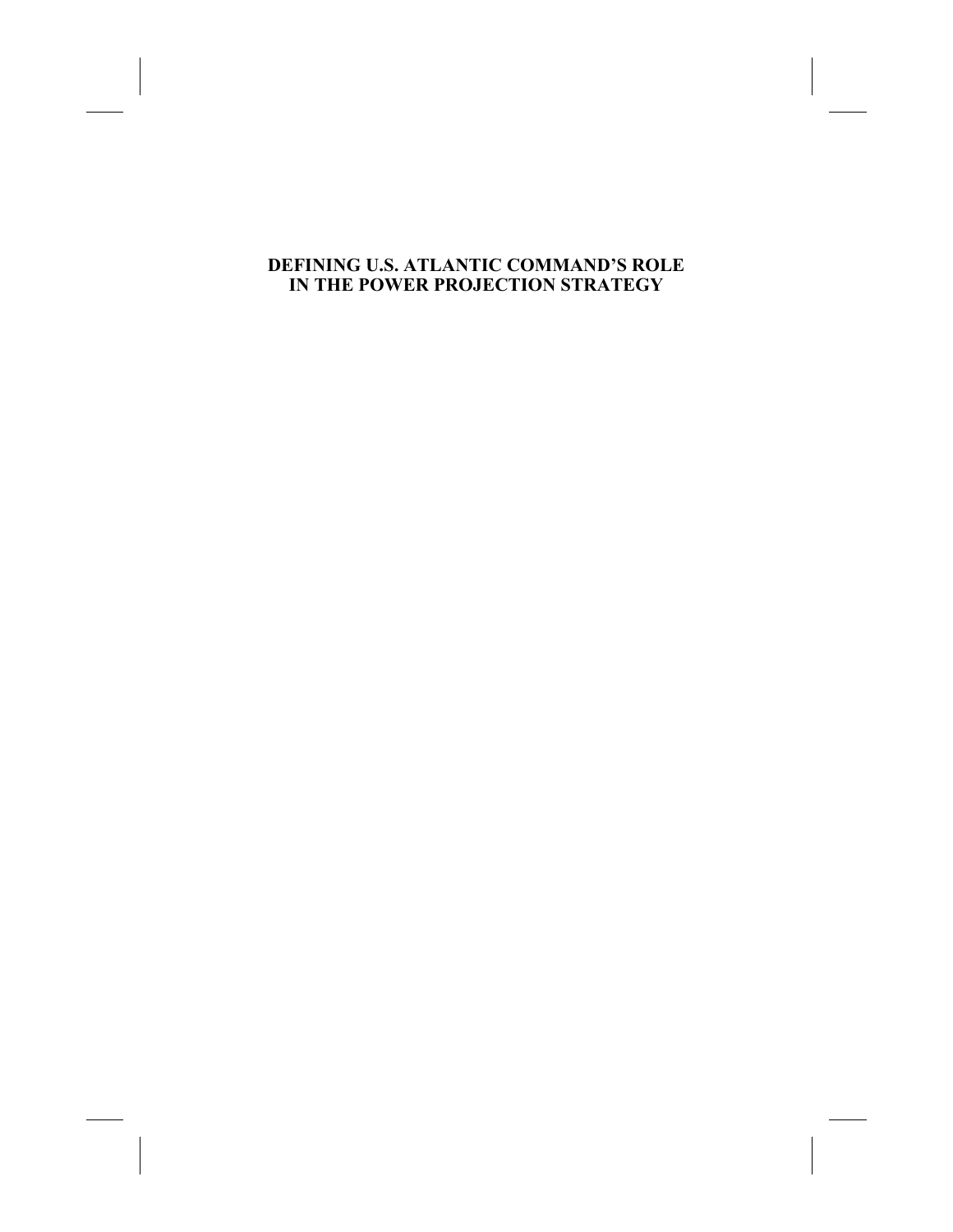## **Introduction**

During the Cold War, the United States stationed large numbers of forces overseas to be reinforced by forces from the continental United States (CONUS) should the need arise. The Cold War's relatively predictable, bipolar international security system provided sufficient focus for Department of Defense (DoD) strategic planning to permit extensive, permanent commitment of considerable U.S. forces to particular regions.

The demise of the Warsaw Pact and disintegration of the Soviet empire, however, made possible the return home of the bulk of forward stationed U.S. forces.<sup>1</sup> The post-Cold War geostrategic environment, therefore, called for a new U.S. national security strategy. With most U.S. forces based in the continental United States  $(CONUS)$ , the need for a new power projection strategy became apparent. While the implementation of this new strategy depends in part on the overseas presence of U.S. forces, it rests principally upon the projection of military capability from the CONUS.<sup>3</sup>

Operations DESERT SHIELD and DESERT STORM provided an early test of the power projection strategy. One of the lessons learned from the Persian Gulf War was that:

[d]eploying component headquarters should not be burdened with the details of deploying forces when their primary task is to prepare arriving forces for combat. While recognizing there are some deployment functions best accomplished in-theater, overall deployment management effort should reside in a headquarters not preoccupied with the preparation for combat. Force deployment responsibilities need to be revalidated.<sup>4</sup>

In short, the Commander-in-Chief (CINC) of U.S. Central Command and his subordinate component commanders had to split their efforts between planning for upcoming combat operations and "pulling" forces from outside the theater.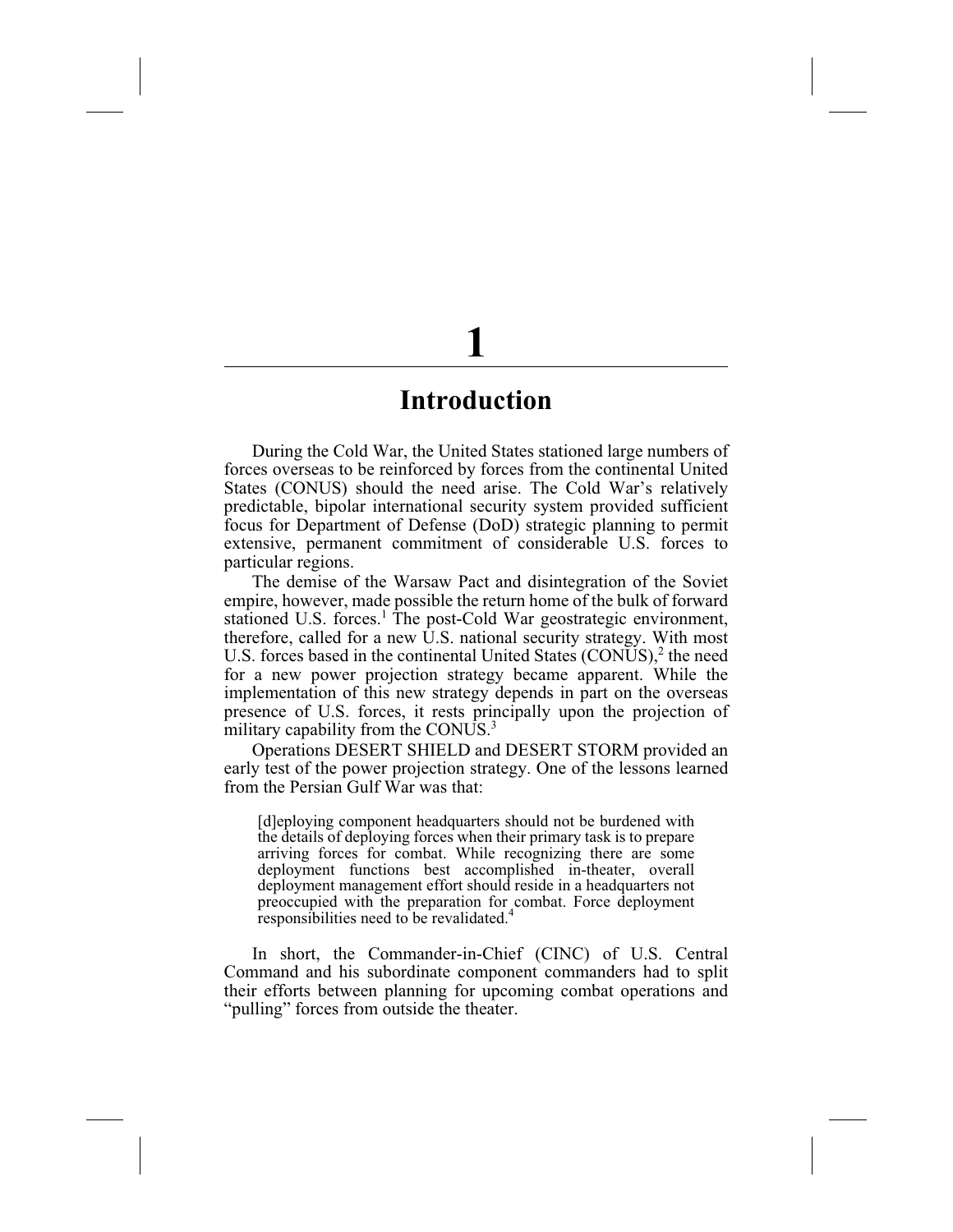Implementation of the new power projection strategy requires doctrinal and organizational innovation as well as exploitation of technology to provide timely satisfaction of the requirements of geographic CINCs for CONUS-based forces.<sup>5</sup> The U.S. Atlantic Command  $(USACOM)^6$  is a result of, and essential to, the new strategy. However, over the past 5 years, USACOM has encountered significant obstacles in developing the ability to support the power projection strategy effectively and efficiently. First, disagreement has surfaced over CINCUSACOM's authority *vis-à-vis* the other combatant commands and the Services. Second, ambiguity was created regarding the roles of the Chairman of the Joint Chiefs of Staff and CINCUSACOM for assessing joint force readiness, identifying unnecessarily duplicative Service capabilities, promulgating joint doctrine, establishing joint training policy, and determining future joint requirements. Third, USACOM has become a *de facto* type of organization that is not provided for in current law or policy. Fourth, asymmetry has been created between the assignment of responsibilities and the allocation of funds with respect to force training and integration.

As a result of these impediments, USACOM has been unable to mature fully as the provider of trained and integrated joint forces to effect the post-Cold War power projection strategy. This study, therefore, assesses USACOM's roles in implementing the new strategy. To provide context, Chapter 2 begins with a review of the command's pseudo-antecedents—Strike Command (STRICOM) and Readiness Command (REDCOM). Chapter 2 also provides a discussion of how U.S. Atlantic Command was transformed into USACOM, highlighting their distinguishing features. The third chapter reviews in depth USACOM's evolution emphasizing how the command has attempted to execute its roles and missions in the face of opposition from the Services and combatant commanders. Chapter 4 discusses how the command's positive and negative experiences resulted in planned and reactive changes in its roles and missions. Penultimately, Chapter 5 suggests areas in which the command should concentrate its future efforts and discusses actions needed for USACOM to facilitate better implementation of the power projection strategy. The final chapter contains specific recommendations for further reforming USACOM.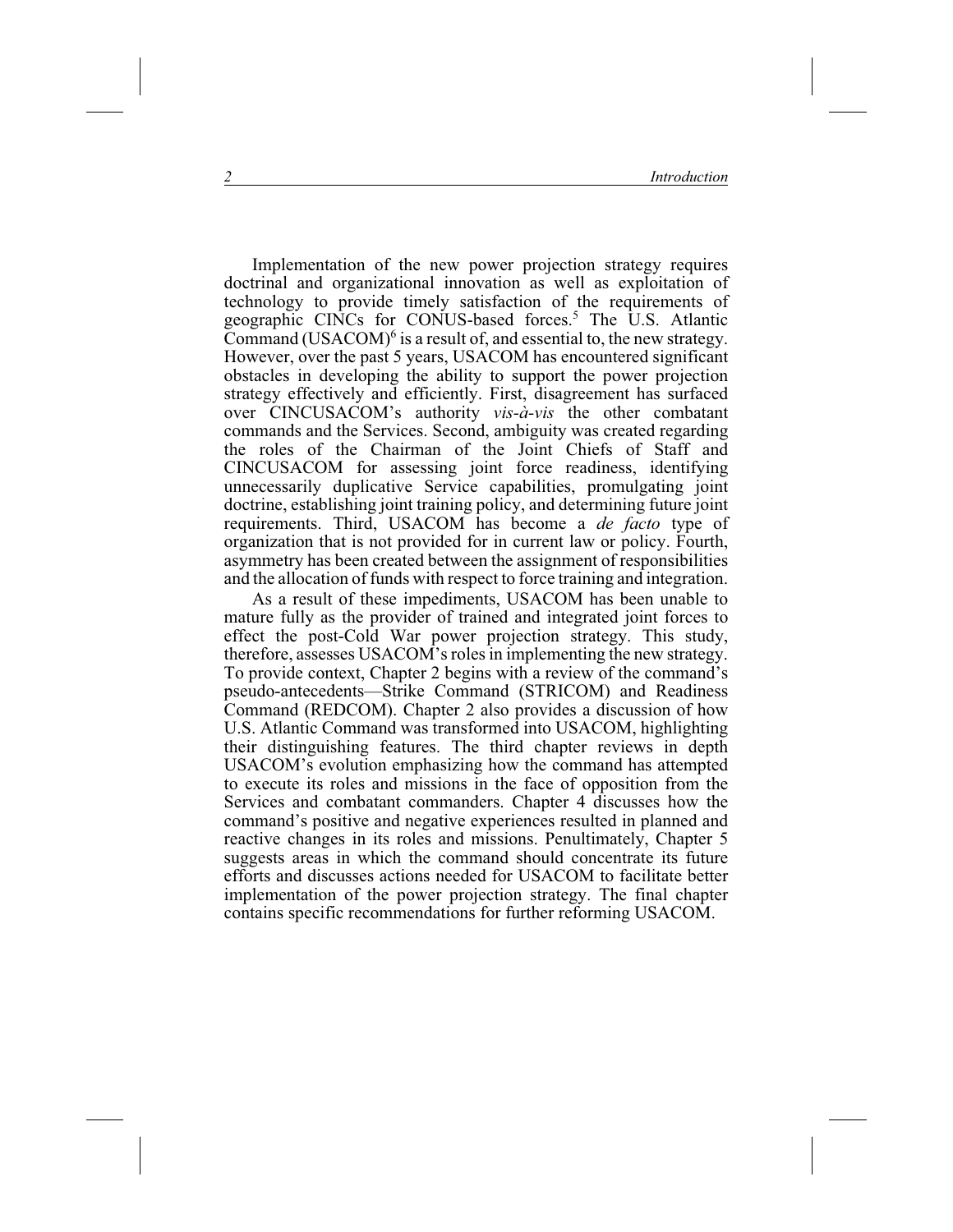## **USACOM's Precedents and Creation**

### **The STRICOM/REDCOM Experience.**

The 1993 reformation of the U.S. Atlantic Command was not the first time the DoD addressed the need for integrating CONUS-based forces. In 1962, the Secretary of Defense created the U.S. Strike Command (STRICOM) by integrating the CONUS-based forces of the Army's Continental Army Command and the Air Force's Tactical Air Command. Although the Chairman of the Joint Chiefs of Staff (CJCS) and the Chiefs of Staff of the Army and Air Force argued for including Navy and Marine forces in the new unified command,<sup>1</sup> 4 years elapsed before the Atlantic Fleet became STRICOM's naval component command. Initially, STRICOM's assigned missions were to: 1) provide a reserve of general purpose forces for reinforcing the other unified commands, 2) train the general reserve, 3) develop joint doctrine and, 4) plan for and execute contingency operations. Subsequently, STRICOM's missions were expanded to include planning for, and execution of, operations in the Middle East, sub-Sahara Africa, and Southern Asia (MEAFSA). As the first of many critics of the command, the Commandant of the Marine Corps voiced concern that STRICOM was becoming a "world-wide General Purpose Forces Command."<sup>2</sup>

In 1970, responding to fiscal constraints and strategic guidance, the Joint Chiefs of Staff (JCS) instructed the CINC of STRICOM to reduce his headquarters and the command's capabilities for conducting operations in MEAFSA. The 1971 revision of the Unified Command<br>Plan<sup>3</sup> (UCP) replaced STRICOM with Readiness Command (UCP) replaced STRICOM with Readiness Command (REDCOM). Essentially, the change was nothing more than a redesignation, except that the command was divested of its MEAFSA responsibilities.4 The redesignated command's missions included integrating, training, and providing CONUS-based general purpose forces, as well as planning and providing joint task force headquarters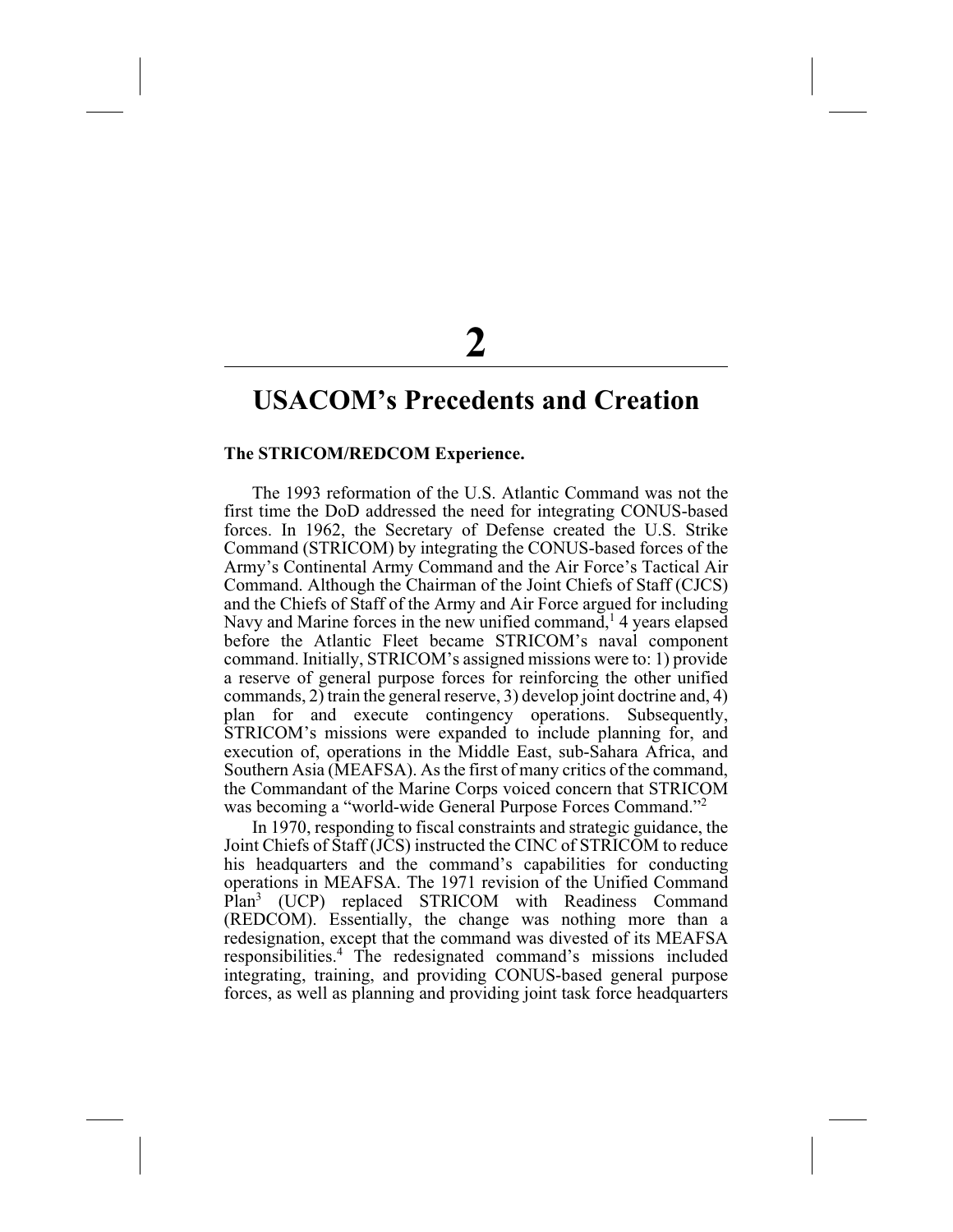and forces for operations in areas not assigned to other unified commands.<sup>5</sup>

In 1979, the national command authorities ordered the CINC of REDCOM (CINCRED) to establish the Rapid Deployment Joint Task Force (RDJTF) headquarters as a separate subordinate command within REDCOM. The RDJTF was to plan for, train for, and conduct operations anywhere in the world employing REDCOM forces, but was to focus on the Middle East and Africa. If deployed to the area of responsibility of another unified command, the RDJTF would be controlled by the other command. Although CINCRED endorsed the establishment of the RDJTF, he believed that the strategic importance of the Middle East warranted the creation of a new unified command. The Secretary of Defense agreed and in 1981 directed that the RDJTF be converted into a unified command for Southwest Asia by 1983. The U.S. Central Command was born, but REDCOM retained the mission to provide a joint task force headquarters to plan for and execute contingency operations worldwide, employing REDCOM forces. REDCOM also had responsibility for the land defense of the CONUS.<sup>6</sup>

In November 1986, the President signed into law the requirement to establish a unified command for the special operations forces of all Services. In order to create the new command, a significant number of personnel billets had to be found as well as real estate and facilities for a headquarters. The CINC of Central Command (CINCCENT) believed that REDCOM's responsibility for maintaining strategic reserves could revert to the Services, particularly since the bulk of the CONUS-based reserves not assigned to another CINC were Army forces. The Joint Staff J-3 suggested that REDCOM could be eliminated by distributing its missions to other CINCs and the Army's Forces Command (FORSCOM). Thus, disestablishment of REDCOM provided the personnel billets and facilities for the new Special Operations Command (SOCOM). FORSCOM became a specified command responsible for providing a ready reserve of Army forces. Also, it assumed responsibility for force readiness and deployment, joint training of assigned forces, and the land defense of the CONUS.7

Notwithstanding the STRICOM/REDCOM experience, its attendant conflicts, controversies, and ultimate abandonment, the CJCS in 1993 made the case anew for a unified command for CONUS-based forces. His reasoning, however, departed from the STRICOM/ REDCOM precedent in two important respects. First, the recommended command would not have responsibility for planning for and conducting contingency operations worldwide nor in all the areas not assigned to other commands. Second, the international security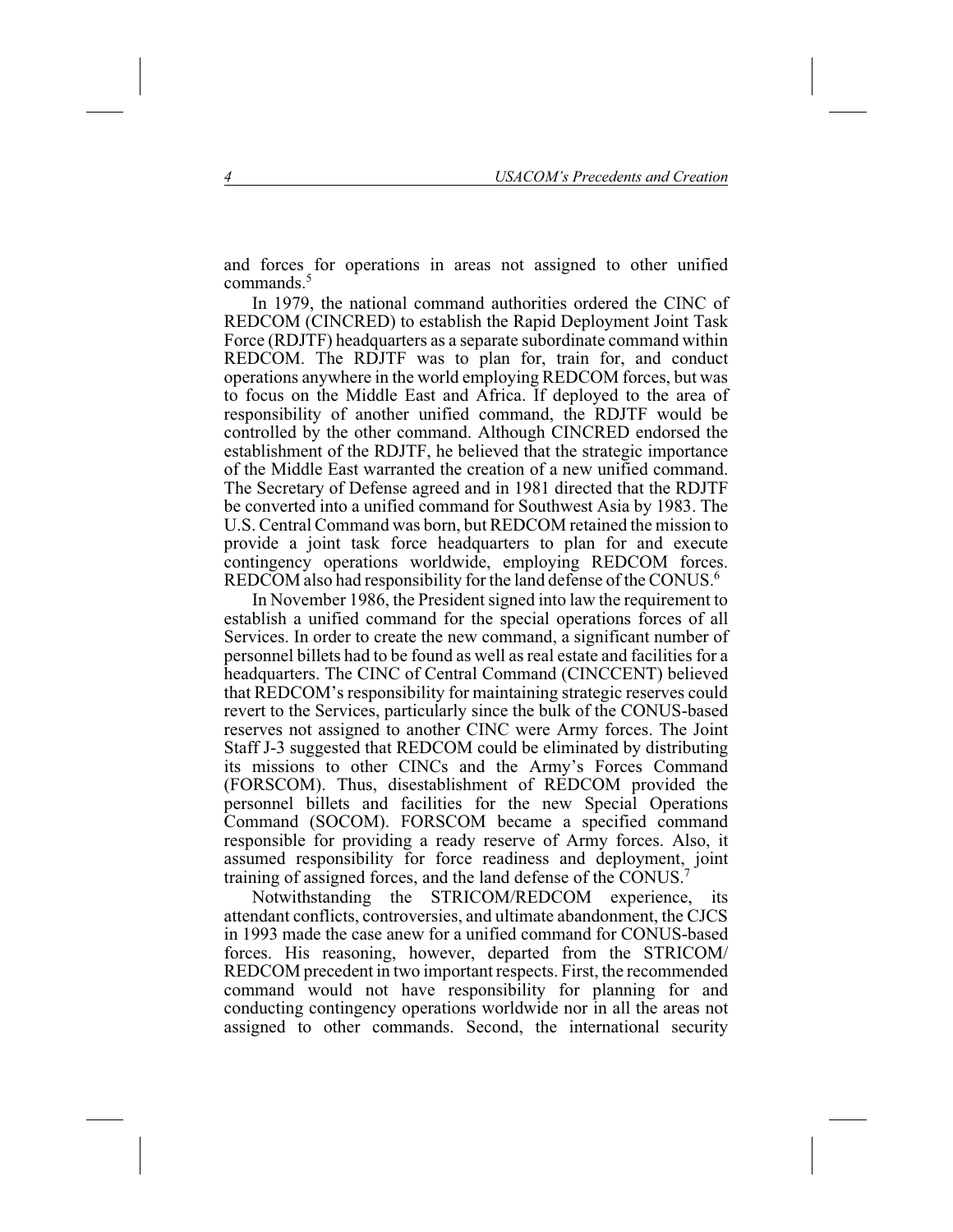environment had changed and relatively few forces were to remain stationed overseas.<sup>8</sup> These two overarching differences are critical in distinguishing the STRICOM/REDCOM experience from the reformation of the U.S. Atlantic Command.

### **Transformation of USLANTCOM to USACOM***.*

Significantly different from STRICOM and REDCOM, USACOM was largely the product of compromise and consensus. By 1990, visionary strategic leaders such as then CJCS General Colin Powell and his Director for Strategic Plans and Policy, General George Lee Butler, realized that the permanent withdrawal of a significant percentage of U.S. forces from their overseas bases required U.S. forces to be more strategically agile in order to respond effectively to myriad, unforeseeable threats to U.S. interests. They also realized that in the future the United States must project its military forces principally from CONUS for employment by the various geographic CINCs. Consequently, in November 1990, General Butler suggested, and General Powell initially supported, a new concept for the unified and specified combatant command structure.<sup>9</sup>

This envisaged command structure was designed to facilitate the projection of U.S. forces from CONUS on westerly, easterly, and southerly axes. It would have reduced the 10 combatant commands then in existence to six:

1) Strategic Command would oversee all strategic and space systems.

2) Contingency Command would have been composed of crisis response forces including Special Operations Command.

3) Atlantic Command was to absorb the European and Central Commands.

4) Pacific Command would have retained the Pacific Ocean and Pacific Rim countries, while creating a Northeast Asia subunified command.

5) A new Americas Command would have included North, Central, and South America.

6) Transportation Command would have overseen all of the Department of Defense's strategic transportation assets.<sup>10</sup>

After a few months, it became clear that this proposal was too radical for the Service chiefs and the CINCs to accept. General Powell limited his public support for the proposal to describing the proposed commands as nothing more than conceptual force packages.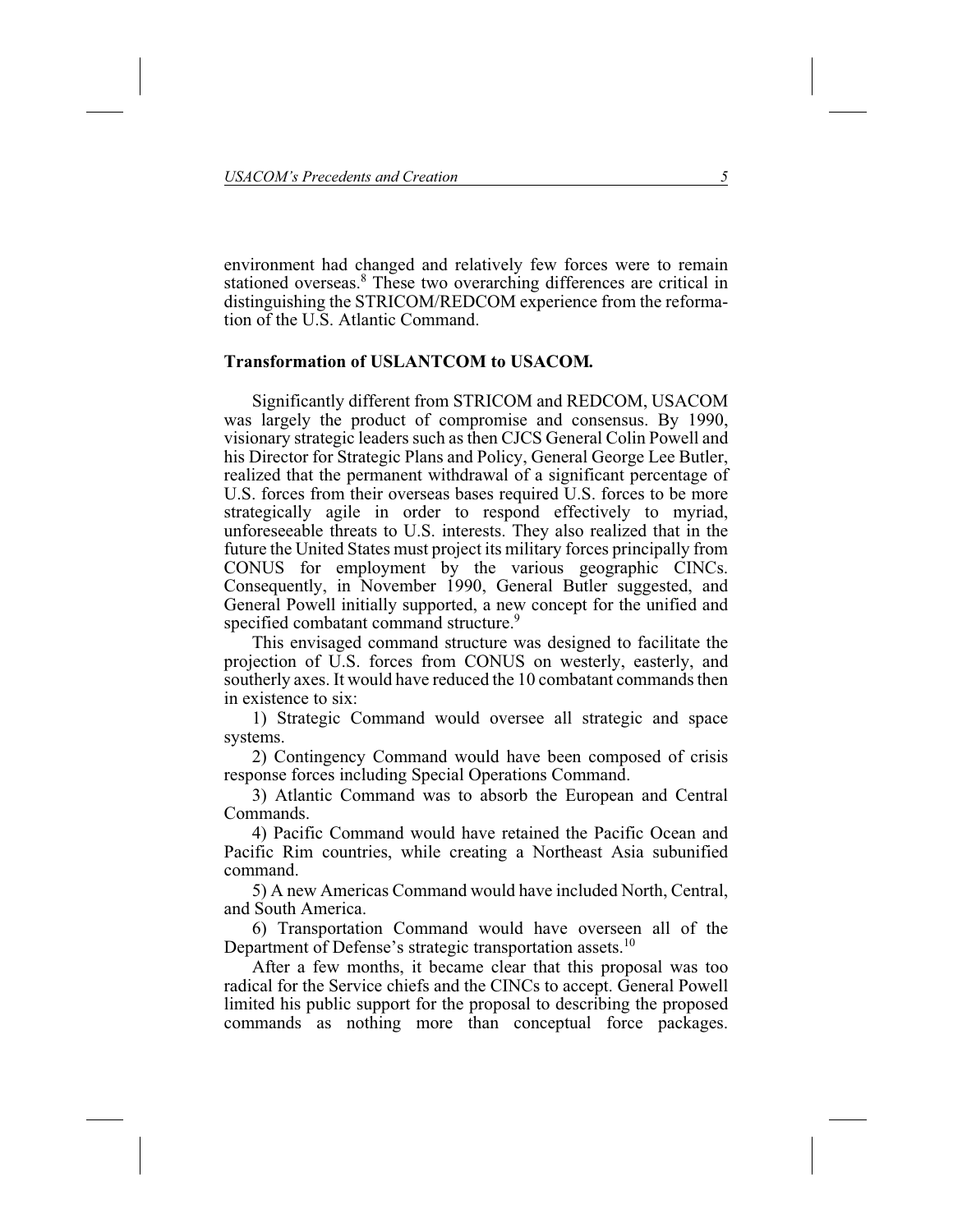Consequently, the Unified Command Plan modifications ultimately proposed to the Service chiefs in May 1991 called for replacing<br>Strategic Air Command (SAC) with Strategic Command Strategic Air Command (SAC) with Strategic Command (STRATCOM) and replacing Southern Command (SOUTHCOM) and Forces Command (FORSCOM) with Americas Command, thus reducing the number of commands from 10 to 9.

The purpose behind creating the Americas Command was to reduce *ad hoc* responses to crises by providing a CONUS-based command that could tailor force packages for deployment to other commands. An additional reason was to permit the elimination of a combatant command to demonstrate that the Department of Defense was getting smaller.<sup>11</sup> The creation of Americas Command, however, was soundly rejected during the August 1991 CINCs' conference. Even that limited change in the combatant command structure was considered too radical.

Nonetheless, General Powell, still convinced that change was necessary to support the new power projection strategy, raised the issue again at the August 1992 CINCs' conference. He proposed a seemingly less radical change—to assign all CONUS-based forces to the Atlantic Command, making it the joint force integrator and trainer for those forces in support of the other geographic commands. In the process, FORSCOM would become a Service component command of Atlantic Command, allowing for the elimination of a combatant command. General Powell argued further that the Atlantic Command could ensure that forces were "trained to operate jointly as a way of life and not just for occasional exercises." He also argued that the command could take the DoD lead in supporting peace operations, disaster relief, and humanitarian assistance operations and could test joint doctrine. General Powell successfully marketed the concept over the next several months and by October 1993 *almost* all CONUS-based conventional forces were assigned to the Atlantic Command, its mission officially was expanded, and the command became known as USACOM.<sup>12</sup>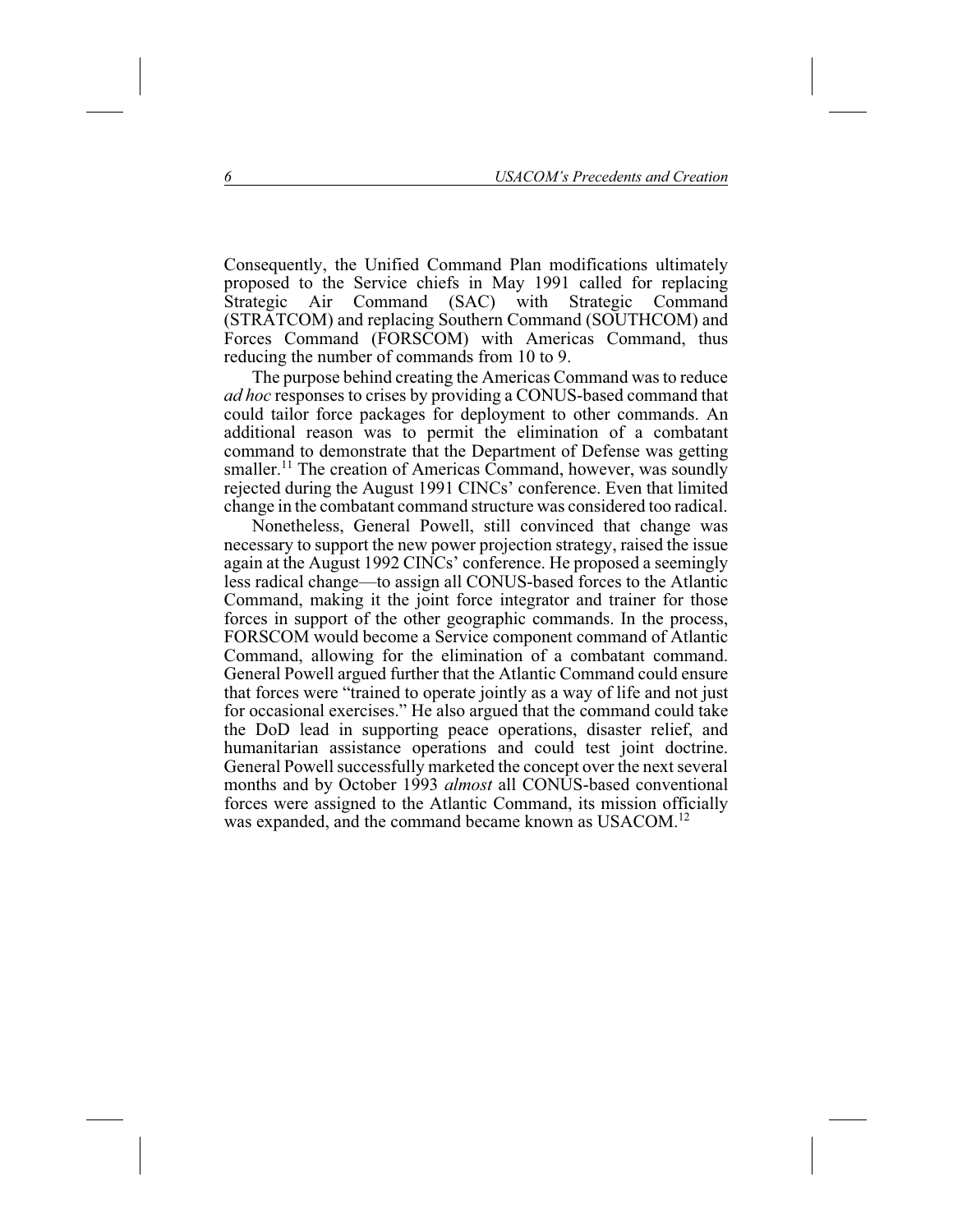# **Defining USACOM: An "Uncertain" Evolution**

The transformation of USLANTCOM into USACOM was intended to provide integrated unified command over the bulk of the U.S. general purpose forces stationed in CONUS. Precisely *how* the command was to accomplish its mission, and indeed, exactly *what* comprised USACOM's mission were left somewhat vague. CINCs of USACOM have been quite successful in achieving some key objectives envisaged in 1993. Moreover, USACOM successfully has assumed some missions not initially assigned to the command, while other important roles and missions still remain outside the CINC's influence and control.

One should not be too critical of the slow pace of USACOMs maturation. For reasons outlined below, both the guidance provided to the CINCs of USACOM and the means employed by them, envisaged an evolutionary, vice revolutionary, formation of the command. For example, upon submitting for approval the plan to reform U.S. Atlantic Command into USACOM, CINCLANT and later the first CINCUSACOM, Admiral Paul David Miller, wrote that he was not going to turn on a light switch but, instead, install a rheostat.<sup>1</sup> He assessed that USACOM would require months, perhaps years, to become capable of accomplishing its newly assigned missions.<sup>2</sup> A review of the command's almost 5-year evolution reveals that the rheostat has yet to be turned to full bright. It also exposes several impediments encountered by the command as it has striven to mature. Despite the best efforts of Admiral Miller and his successors, many of the hindrances remain unresolved. The purpose of this chapter is to describe the evolution of USACOM as the command has attempted to fulfill its crucial role of supporting the power projection strategy. The logical starting point for reviewing USACOM's evolution is the publication and initial reaction to the command's implementation plan.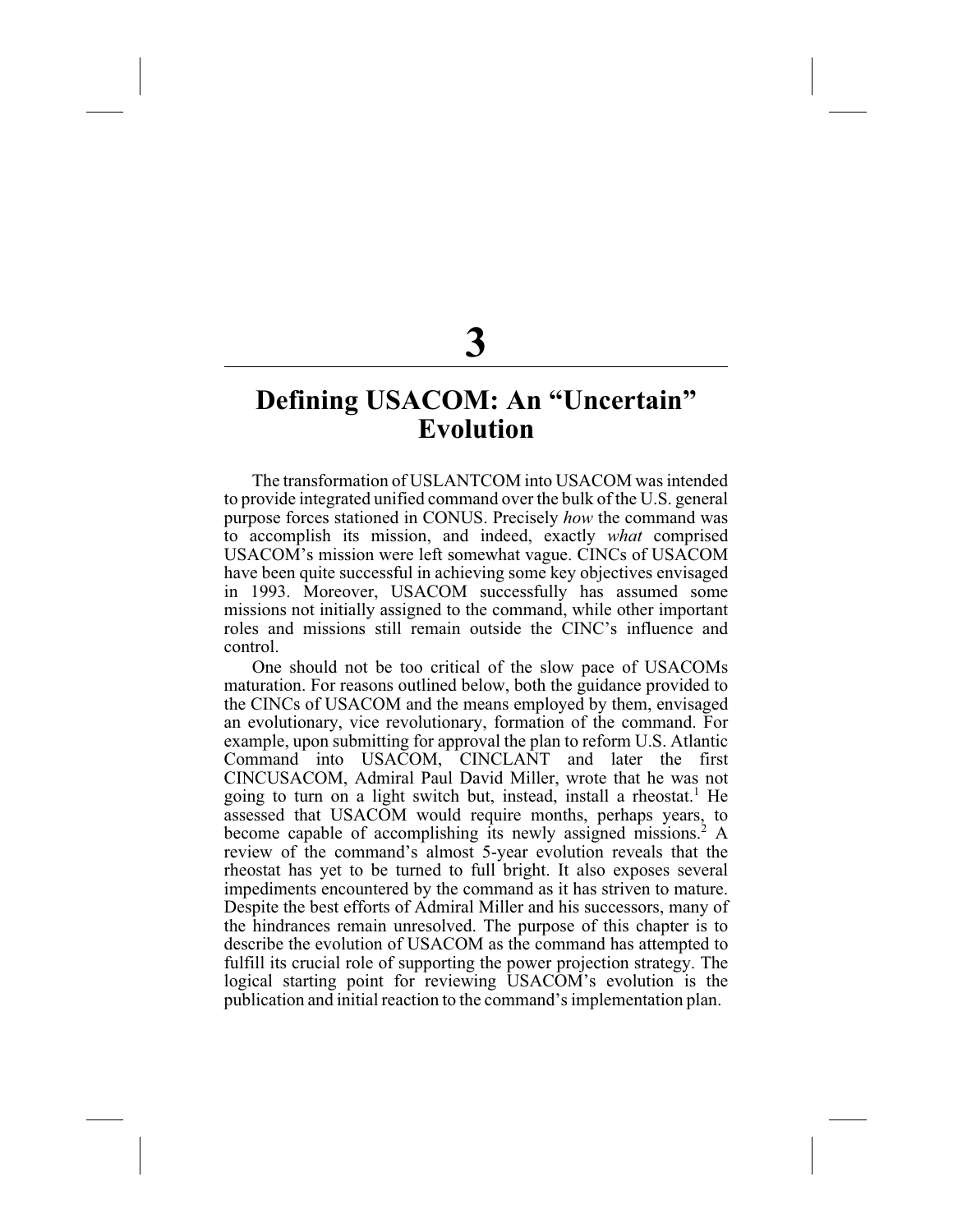### **USACOM's Implementation Plan.**

One of General Powell's rationales for creating USACOM was to provide CONUS-based forces the same advantages that overseas forces enjoyed under the unified direction of geographic CINCs. He believed that:

unification has never been achieved in the United States to the same degree as overseas. While forces based in the United States are assigned, by law, to one CINC, many are assigned to overseas CINCs and have limited opportunities to train jointly with the overseas-based forces they would join for military operations in crisis or war.<sup>3</sup>

Based on the Chairman's recommendations which were endorsed by the Secretary of Defense, the President approved a new Unified Command Plan that was published on October 1, 1993, establishing USACOM. On the same date, the Secretary of Defense approved the *USACOM Implementation Plan*. <sup>4</sup> The stated purpose for creating the command was to provide highly skilled, rapidly deliverable, and fully capable joint forces to other combatant commands in an era of reduced U.S. overseas presence. In its primary role, USACOM was to serve as "Joint Force Integrator." In that role, the command was to "facilitate the identification, packaging, joint and combined training, [and] preparation of CONUS-based joint formations and expedite their deployment in accordance with combatant commander priorities."5

The primary mission assigned to the command in the implementation plan was "[t]o provide military forces where needed throughout the world, and to ensure those forces are integrated and trained as joint forces capable of carrying out their assigned tasks."6 USACOM also was made responsible for "[d]eveloping, training, and facilitating deployment of force packages in support of peace operations and/or humanitarian assistance operations."7 The command was assigned other significant responsibilities, including those previously assigned to USLANTCOM and FORSCOM.8 Notably, USACOM was to "[a]ssist the CJCS process in developing inputs to joint doctrine;... testing joint doctrine, and writing appropriate joint doctrine publications."9

USACOM initially retained all of USLANTCOM's area of responsibility (AOR) and its missions. USACOM, however, was not given global contingency planning responsibilities like those given its historical antecessors, STRICOM and REDCOM. Later, the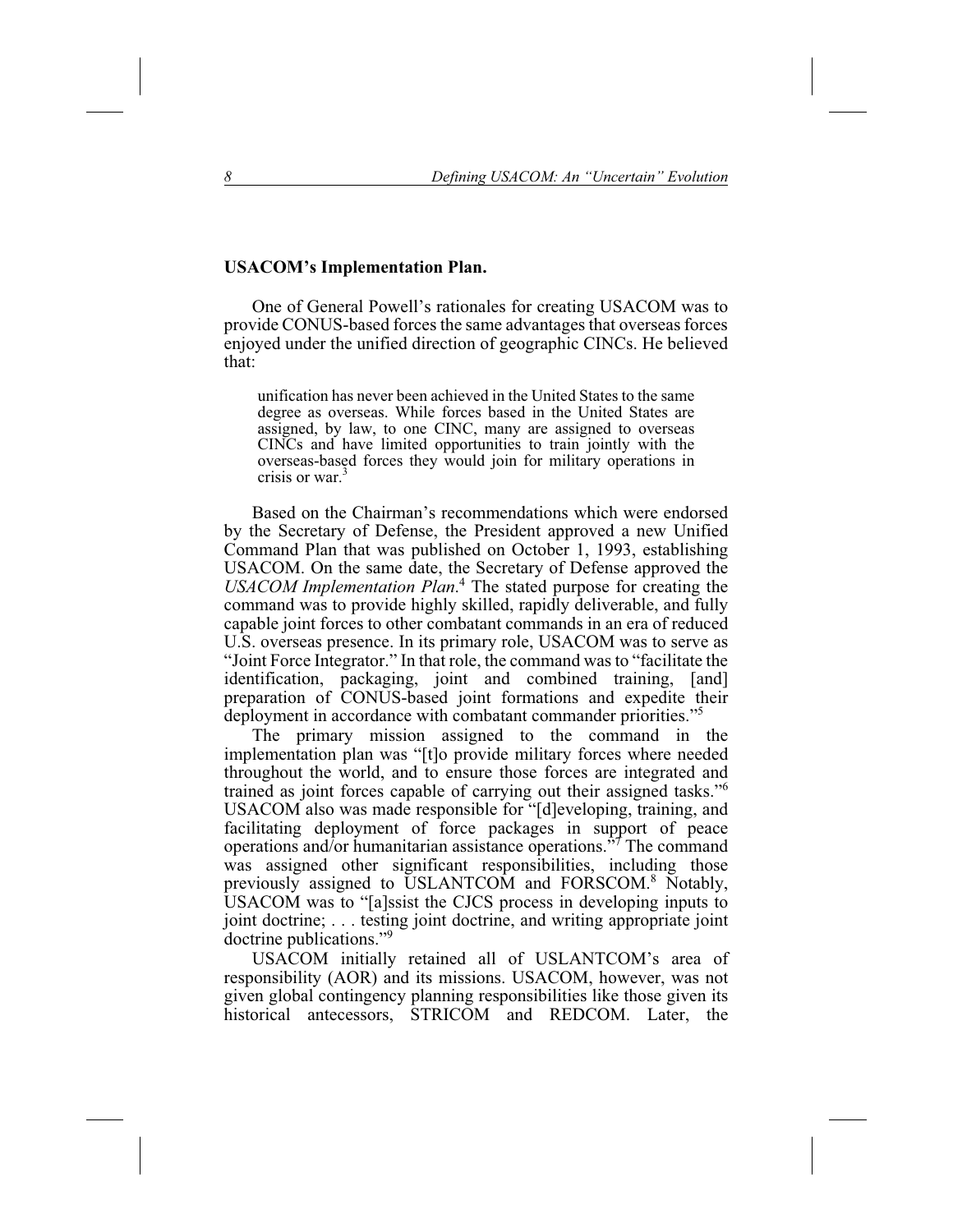command's AOR would be reduced substantially, thereby truncating USACOM's responsibilities for counter-drug planning and operations and for national security issues involving Cuba.<sup>10</sup> Ultimately, USACOM would be left with an AOR in which there are very few threats to U.S. national security interests. This divestiture of territorial responsibility had the beneficial effect of forcing USACOM to focus more on its mission of providing joint forces to supported commands and its joint force trainer and integrator roles.

The Secretary of Defense assigned to USACOM virtually all CONUS-based conventional forces that were not assigned to SOCOM and the U.S. Transportation Command (TRANSCOM). Significantly, however, the Secretary did not give CINCUSACOM command of West Coast, CONUS-based Navy, Marine, and Army forces. Out of deference to the U.S. Navy's command structure (that has no operational headquarters counterpart to FORSCOM or Air Combat Command [ACC] to control both the Atlantic and Pacific Coast fleets), these West Coast forces still remain under the command of the CINC of U.S. Pacific Command  $(CINCPAC)$ .<sup>11</sup> That decision limited CINCUSACOM's ability to carry out his joint training and integration responsibilities.

Although the decision to leave Pacific Coast forces assigned to CINCPAC was contended, the issue that evoked the clearest negative reaction by the geographic CINCs to USACOM's implementation plan was CINCUSACOM's concept of Adaptive Joint Force Packages (AJFPs). This was the name initially applied to the groups of forces that USACOM was to train, integrate, and provide to the geographic CINCs. USACOM formally defined an AJFP as "a capabilities centered grouping of forces and headquarters trained and organized to meet specific peacetime, crisis, or wartime requirements of the supported combatant commander."<sup>12</sup>

In spite of USACOM's emphasis on satisfying the requirements of the geographic CINCs, their resistance to the AJFP concept became apparent by 1994. The most significant issues involved the "packaging" and training of joint forces by USACOM for deployment to the geographic CINCs.<sup>13</sup> The CINCs were concerned that their authority to select joint task force (JTF) commanders, as well as their ability to influence JTF training, might be diluted by USACOM's assumption of its joint force integrator and trainer roles. Additionally, the CINCs and the Services felt that any growth in USACOMs authority and responsibilities might be at their expense.

This brief review of USACOM's Implementation Plan and negative reactions to it provides a foundation for continuing an examination of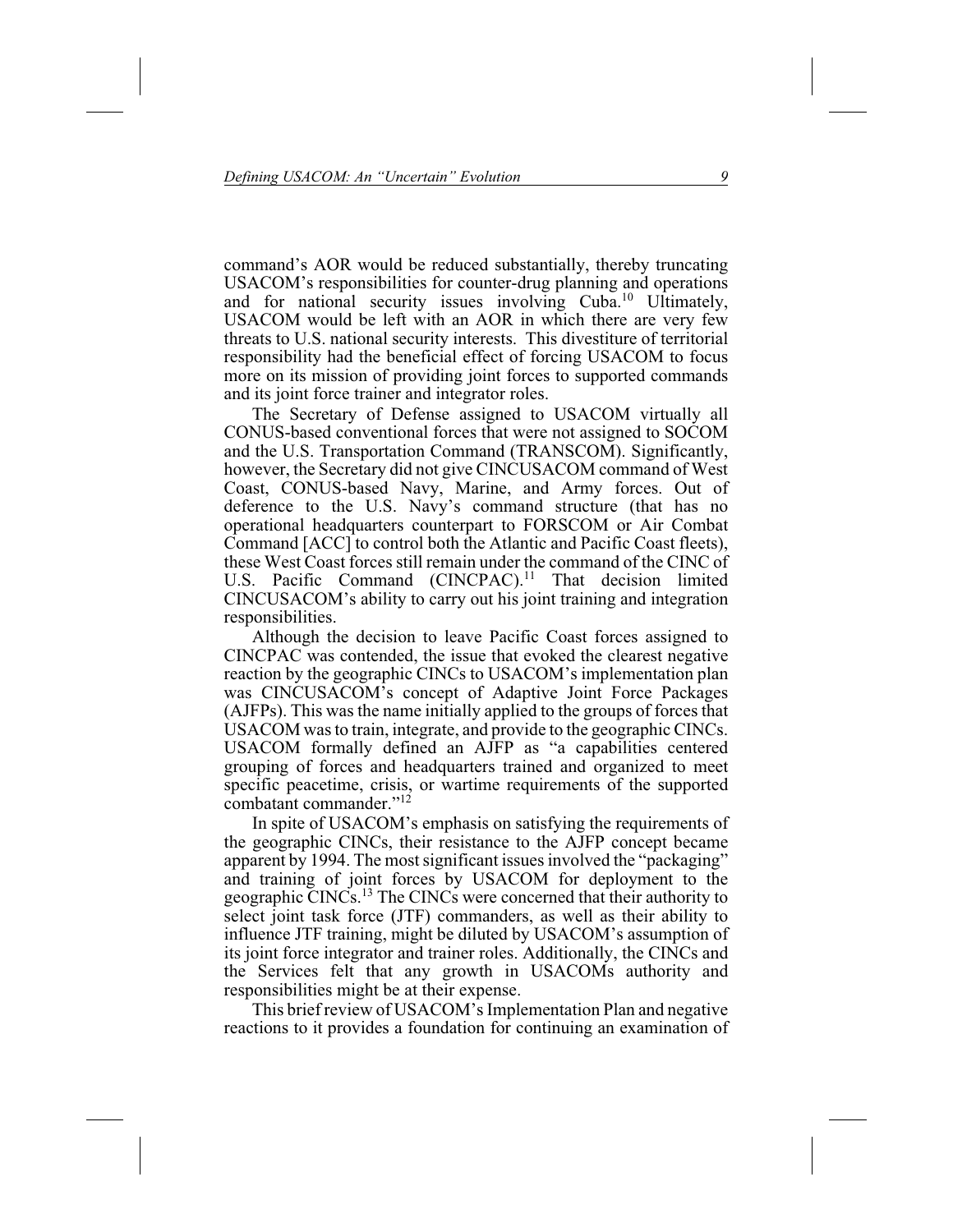the command's evolution in two general respects: joint training and joint force integration. The following sections provide a chronological summary of the command's experiences in these key areas during three time periods: 1994-95, 1996, and 1997-98.

### **1994-95: Limited Successes and Setbacks.**

In USACOM's *Strategic Plan 1994*, CINCUSACOM sought to reinforce his commitment to satisfying the requirements of the geographic CINCs while assuaging the concerns of the Services.14 In the plan, the CINC described the command's mission as training forces as joint units, providing joint forces to warfighting CINCs, and executing other responsibilities assigned to the command.<sup>15</sup> In order to accomplish his mission, the CINC established several goals for the command. The first was to complete USACOM's transition within 2 years. The second was to enhance the supported CINCs' capabilities to accomplish their missions. The latter was to be achieved by identifying, preparing, training, and deploying joint forces in response to supported CINCs' needs. Additionally, USACOM would augment the geographic CINCs' theater headquarters and other staffs as needed. The USACOM staff was to anticipate and satisfy supported commanders' requirements to enable them to focus better on contingency or mission planning. That called for assisting the CINCs in the areas of joint training, maintaining readiness, and deployment planning.16

In addition to focusing on support to the geographic CINCs, the 1994 plan also addressed USACOM's responsibilities within the context of its relationship to the Services. In improving processes to maximize flexibility and efficiency, the CINC directed that USACOM's activities should have minimum impact on Servicespecific training. He also instructed the USACOM staff to coordinate and combine joint and Service component exercises to achieve optimal interoperability and efficient resource allocation.<sup>17</sup> Accepting that unit readiness is primarily a Service responsibility, the CINC directed that USACOM would focus on the readiness of joint force packages. He instructed his staff to improve the command's abilities to evaluate readiness and to develop a readiness reporting system that provides accurate assessments of joint force readiness as well as unit capability. He also charged his staff to improve the command's ability to identify and use lessons learned from prior exercises.18

*Joint Training, 1994-95.* Partially to address Service concerns, the USACOM director of training<sup>19</sup> suggested creating a complementary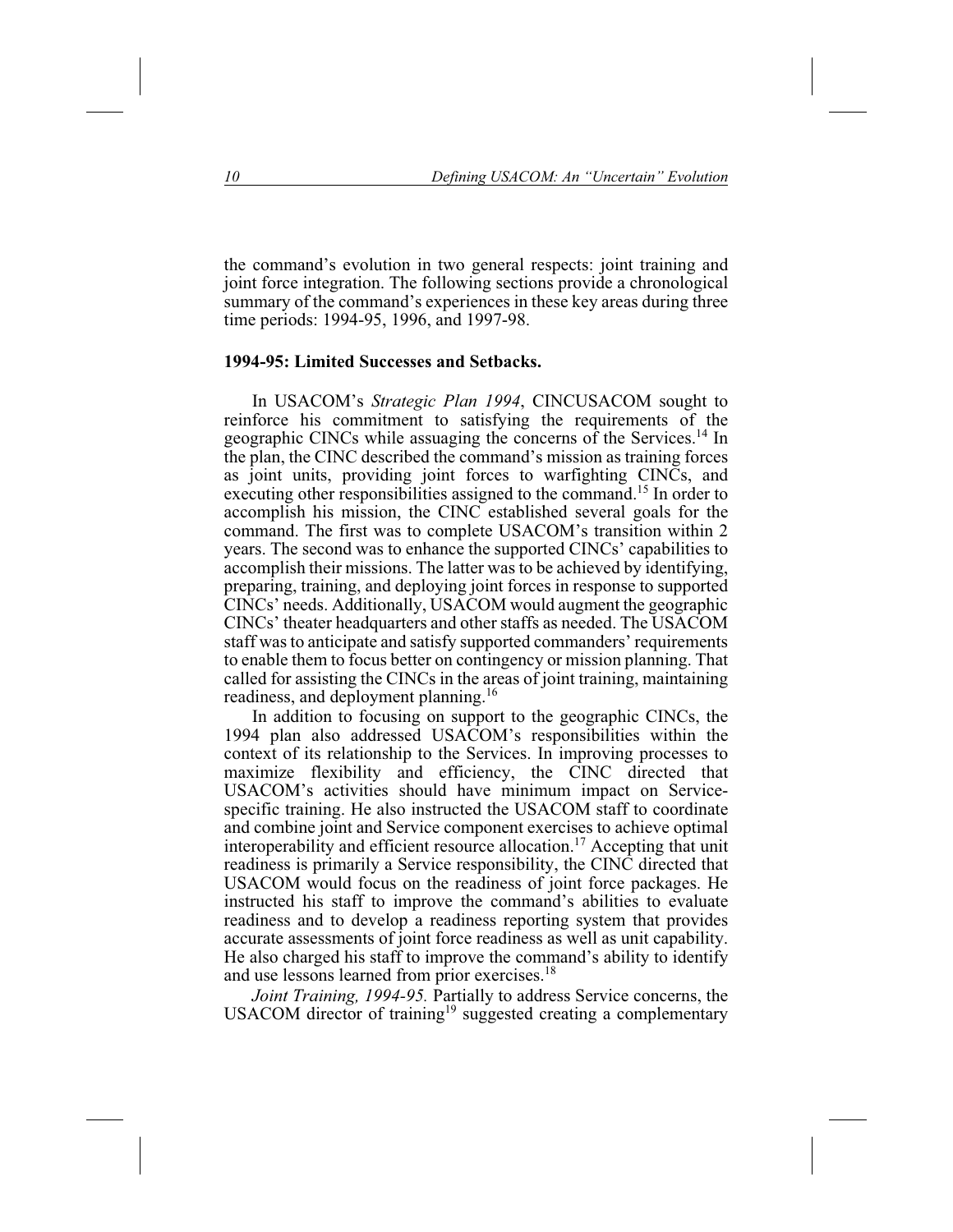relationship between Service- and USACOM- conducted training by introducing a three-tier concept:

1) The first tier would be traditional Service training conducted by the Services; USACOM would not be involved.

2) The second tier would include joint field training conducted by the Service components. USACOM would establish joint objectives for such training.

3) The third tier would be USACOM administered training and exercises for joint task forces.<sup>20</sup>

In describing this three-tier concept, the training director explained that USACOM did not intend to replace Service training, but rather integrate joint training with it, as well as to provide CINC-sponsored joint training of joint task forces. To that end, CINCUSACOM unveiled his intent to establish "a world-class joint training and simulation center."21

Early in 1995, USACOM's new CINC, General John J. Sheehan, reporting to the Senate Armed Services Committee, elaborated on USACOM's mission. He explained that USACOM's primary objective was to sustain and improve the readiness of CONUS-based forces through planning, training, organizing, exercising, rehearsing, and deploying units and individuals capable of operating as joint task forces in a joint environment.<sup>22</sup> His responsibilities also included providing trained and ready forces for peacetime presence missions.<sup>23</sup> He informed the committee of USACOM's three-tier training program, that the third tier would rely heavily on simulations via the Joint Training, Analysis and Simulation Center (JTASC), and that joint training objectives would be based on essential tasks derived from USACOM's and the geographic CINCs' missions.

From January through April 1995, USACOM conducted its first Tier 3 training: the Unified Endeavor '95 joint training exercise. The Unified Endeavor series of exercises was designed to "[train] joint task forces and their component staffs to operate as coherent units prior to deployment overseas..."<sup>24</sup> Through the use of distributed and interactive computer assisted modeling and simulation, a Unified Endeavor exercise trains a target audience consisting of a three-star operational commander and his staff.25 The CJCS is considered the principal trainer assisted by the USACOM staff. At the option of the training audience, much of the training can be conducted at USACOM's JTASC at Norfolk, Virginia, or the training may be distributed to the home stations of the training audiences. The exercise uses a network of computer models, employs a thinking and reacting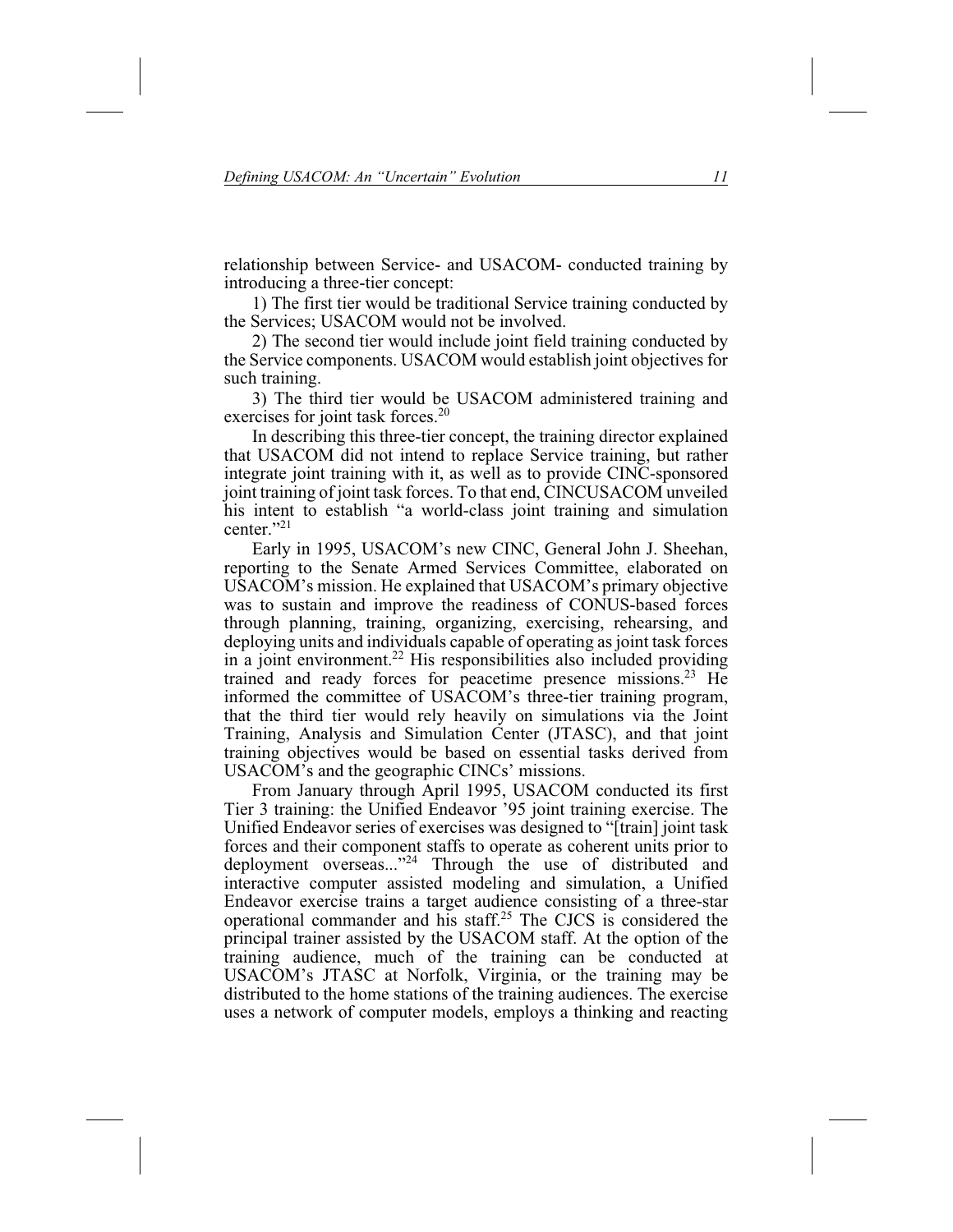opposing force (OPFOR), and USACOM provides training teams of subject matter experts as well as a joint exercise control group (JECG). USACOM also provides after action reviews and compiles lessons learned. USACOM initially estimated that a Unified Endeavor exercise costs 95 percent less than a field training exercise capable of providing comparable training for a joint task force. Additionally, a Unified Endeavor exercise can be designed to focus more precisely on specific doctrinal issues.<sup>26</sup> The majority (85 percent) of Unified Endeavor '95 participants felt that the exercise provided more effective joint task force headquarters training than would a field exercise.<sup>27</sup>

Unified Endeavor '95 involved about 4,000 personnel, half of whom received joint task force staff training. A typical field exercise, such as Agile Provider '94, required nearly 45,000 personnel and provided less effective joint task force staff training.28 Consequently, the Unified Endeavor series of exercises is a better focused, more cost effective replacement for joint staff training accomplished via field exercises. Although considered an experimental exercise, the success of Unified Endeavor '95 provided a basis of validity to USACOM's joint task force training and by summer 1995, USACOM's three-tier joint training program was becoming more accepted.29

An issue related to the Services' acceptance of USACOM's expanded role of managing the joint training of over 80 percent of the U.S. armed forces<sup>30</sup> involves funding. For the most part, military training is funded through the Services' budgets. The Services have steadfastly guarded the responsibilities and authority given them in Title 10, United States Code, to train forces and ensure their readiness. With regard to training, the CINCs historically have been provided only limited funds to pay for associated transportation costs.<sup>31</sup> Therefore, for USACOM to conduct joint training of any consequence, it must seek, through its Service components, the willing participation of the Services. Since CINCUSACOM does not control how the Services construct their budgets or spend their funds, he does not exercise unfettered authority over the command's joint training program. In short, while USACOM achieved significant success in the area of joint training during 1994 and 1995, significant issues remain.

*Joint Force Integration, 1994-95.* The 1994 *Strategic Plan* intended for USACOM to assume a role in reducing unnecessary redundancy among its Service components by better harmonizing Service capabilities. The CINC believed that the resulting efficiencies and unity of effort would improve the command's ability to form, exercise, deploy, and logistically support AJFPs. The AJFP concept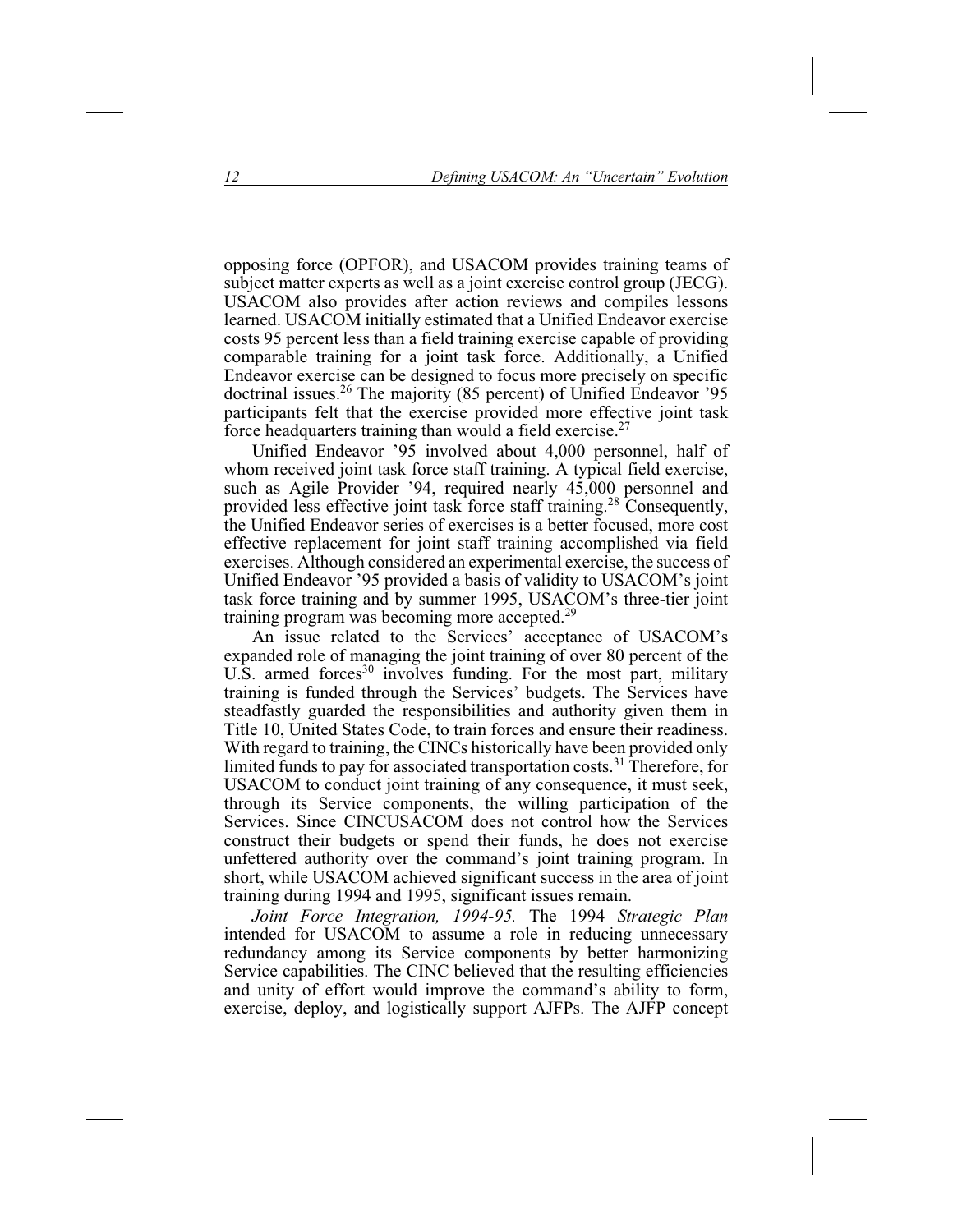was to be further fortified by establishing a core of joint officers in Service operational headquarters and joint task force staffs.<sup>32</sup>

By focusing on satisfying the requirements of the geographic CINCs and establishing constructive relationships with the Services through USACOM's Service components, the CINC intended to generate and deploy trained and flexible AJFPs with capabilities tailored to the supported CINC's requirements. To do so, he wanted to provide a menu of options from which the geographic CINCs could choose the most appropriate responses to current and projected mission requirements. Additionally, CINCUSACOM suggested that the centrality of the command's role in preparing forces and projecting U.S. military power would produce the added benefit of placing the command in a unique position to assist the CJCS in developing and evaluating joint doctrine. Through its integration responsibilities USACOM would have greater appreciation for the best ways to integrate other U.S. Government agencies and multinational processes for missions such as humanitarian assistance, peacekeeping, disaster relief, and counter-drug operations.  $33$ 

Although USACOM's *Strategic Plan 1994* was not intended to threaten the authority of the other CINCs or the Service chiefs, resistance to USACOM assuming greater responsibilities persisted. The geographic CINCs had become accustomed to negotiating directly with the Joint Staff regarding the forces that would be apportioned for deliberate contingency planning and actually provided in the event of crises. The geographic CINCs, through their Service components, also communicate with the Services concerning preferences for such forces. Hence, they saw little benefit in interposing USACOM into those processes and generally feared an eventual loss of control over the selection of forces they may have to employ in the event of crises.

The resistance of the geographic CINCs to USACOM's efforts to become the joint force integrator became sufficiently severe to prompt the USACOM Deputy CINC (DCINC) to assess in early 1994 that acceptance of USACOM's joint force packaging concept would not be possible until the current CINCs rotated out.<sup>34</sup> Admiral Jeremy M. Boorda's criticism of the AJFP concept, opined during his confirmation hearing to become Chief of Naval Operations before the Senate Armed Services Committee, reflected the resistance of the geographic CINCs to USACOM's expanded role.<sup>35</sup> He maintained that AJFPs would not necessarily fill the CINC's warfighting requirements, that geographic CINCS should remain responsible for organizing and employing their own forces as well as any received from USACOM, and that USACOM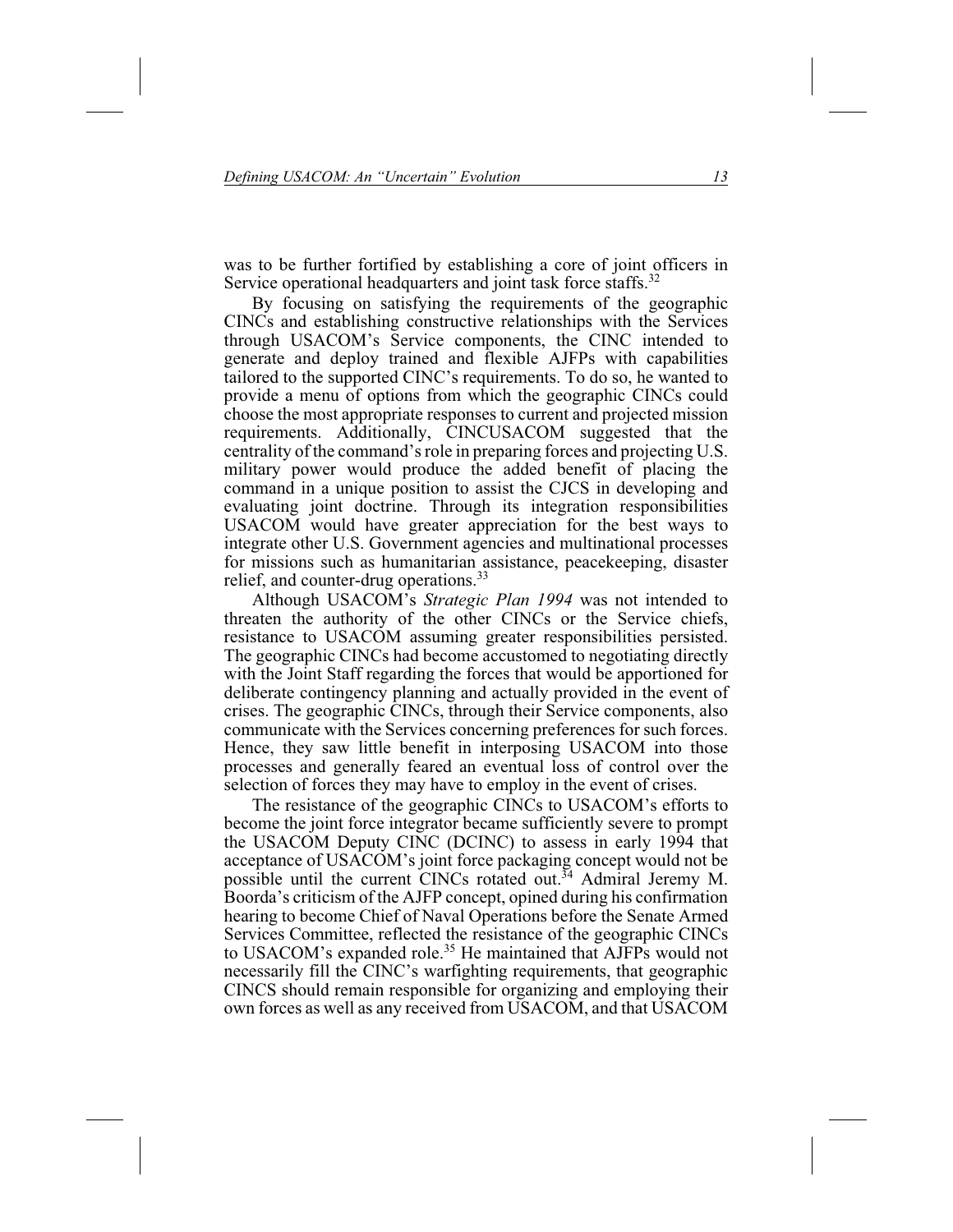should not determine how to organize forces to be employed by other CINCs.36

Shortly thereafter the DCINC explained USACOM's role in identifying the forces required by a geographic CINC. He said that the supported CINCs would inform the CJCS and USACOM of what needs to be done and USACOM would suggest a force package to accomplish the task. He noted, however, that "[t]he CINCs are in the driver seat. [CINCUSACOM] is the supporting CINC and [has] to provide what [the supported CINC] needs."<sup>37</sup> Still, USACOM's joint vetting of capability requirements was a way of conducting joint force integration and reducing unnecessary redundancy. By summer 1994, the DCINC acknowledged that the biggest challenge to USACOM remained making its joint force packaging concept acceptable to the geographic CINCs and the Service chiefs.38

The Services have had their own reasons for being uncomfortable with USACOM's evolution as joint force integrator. Congress was unsatisfied with the 1993 *Chairman of the Joint Chiefs of Staff Report on the Roles, Mission, and Functions of the Armed Forces of the United States*. <sup>39</sup> Consequently, in the National Defense Authorization Act for Fiscal Year 1994, Congress directed the Secretary of Defense to establish an independent commission to examine, *inter alia,* the roles and functions of the Services and to identify potential fiscal savings through the elimination of unnecessary duplication and redundancy. The commission performed the bulk of its work in 1994, the same period during which USACOM was trying to establish the practical scope of its responsibilities and authority. $40$  During the Commission's deliberations, parochialism surfaced and the Services advanced arguments for retaining their respective capabilities. Thus, they could not very well cooperate with USACOM to reduce duplicative capabilities and redundancies while fending off the Commission on Roles and Missions' efforts to earmark such reductions.

Throughout the summer and into the fall of 1994, USACOM's leadership continued to attempt to ease the concerns of the Service Chiefs and the geographic CINCs by explaining the command's mission and purpose more clearly. The CINC of USACOM continued to emphasize that the U.S. armed forces' leadership must do better with the resources provided by the nation and "better utilize the total kit of capabilities." The motto of the command became "[n]o more pick-up games," borrowing from remarks made by General Powell<sup>41</sup> and reinforced by Secretary of Defense Aspin when he announced Atlantic Command's reformation. The motto signified that when a crisis erupted not only would all the Services respond, but they would respond with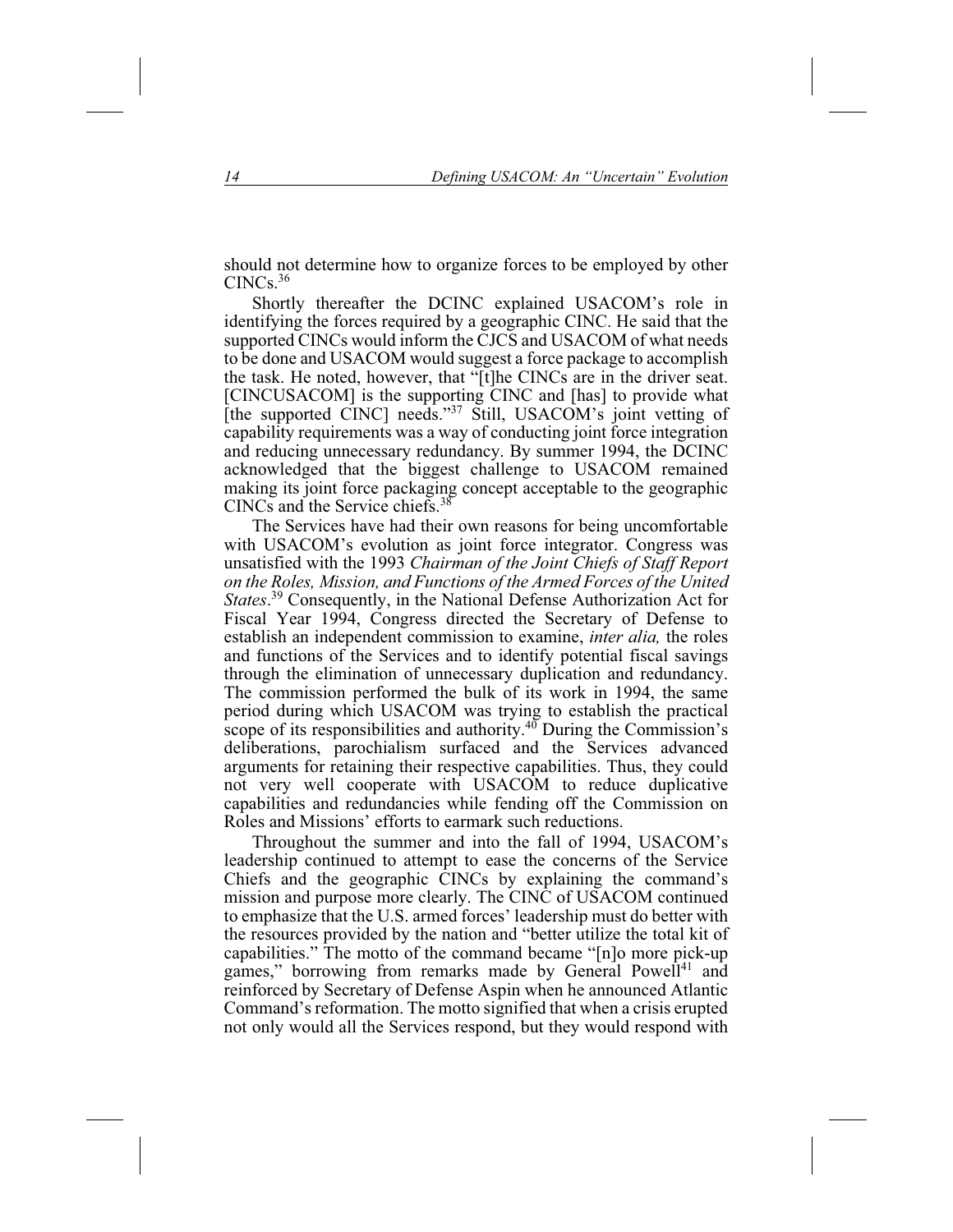jointly trained and ready forces.<sup>42</sup> The DCINC said that "[n]o more pick-up games [meant] no more ad hoc joint task forces."43

Although the command was maturing into its joint force trainer role, the opposition of the Services and combatant commanders to its development as joint force integrator was evidenced in the U.S. intervention in Haiti. In the fall of 1994, events in Haiti provided USACOM the opportunity to demonstrate the advantages of its AJFP concept. In response to the crisis, the CINC of USACOM recommended and the National Command Authorities (NCA)<sup>44</sup> approved a uniquely integrated joint task force. During Operation RESTORE DEMOCRACY, Admiral Miller embarked Army forces including helicopters, special operations units, police, and logistic support forces aboard two aircraft carriers. Due to the success of diplomatic negotiations, an invasion proved unnecessary. Because of the varied makeup of the joint task force, the JTF commander rapidly changed the sequence of forces and sent humanitarian assistance and peacekeeping forces ashore.

Although the Secretary of Defense described the inherent flexibility built into the joint task force as a "brilliant strategy" which was both "novel" and "unique,"<sup>45</sup> critics quickly attacked the CINC's force packaging strategy. First, some suggested that such an experimental force would not have been employed if the crisis had occurred in another geographic CINC's area of responsibility. Others pointed out that the Haiti crisis was too unique to provide any general insights as to the worth of the AJFP concept. Critics discounted the importance of the operation by claiming that the environment was too benign and too close to U.S. shores. Still others emphasized the many reasons for keeping Navy aircraft on aircraft carriers, vice Army helicopters. Some critics even went so far as to claim that soldiers, unlike sailors or marines, cannot tolerate more than a couple weeks at sea.<sup>46</sup>

In the end, the Haiti operation did not provide a watershed for USACOM's evolution. In fact, by the end of 1994, a community of views developed that questioned whether joint force integration was being pursued for its own sake. The argument contained several prongs. Skeptics claimed that joint operations are not by definition preferable to single Service operations; many scenarios require only the capabilities of one Service. Others argued that the potential requirements for the application of military capabilities are so diverse as to preclude practical organization of preexisting AJFPs. Instead, USACOM should focus on training officers who might serve in *ad hoc* joint task forces. Still another argument held that suppressing the Services' unique cultures could lead to an inflexible and predictable military. Finally,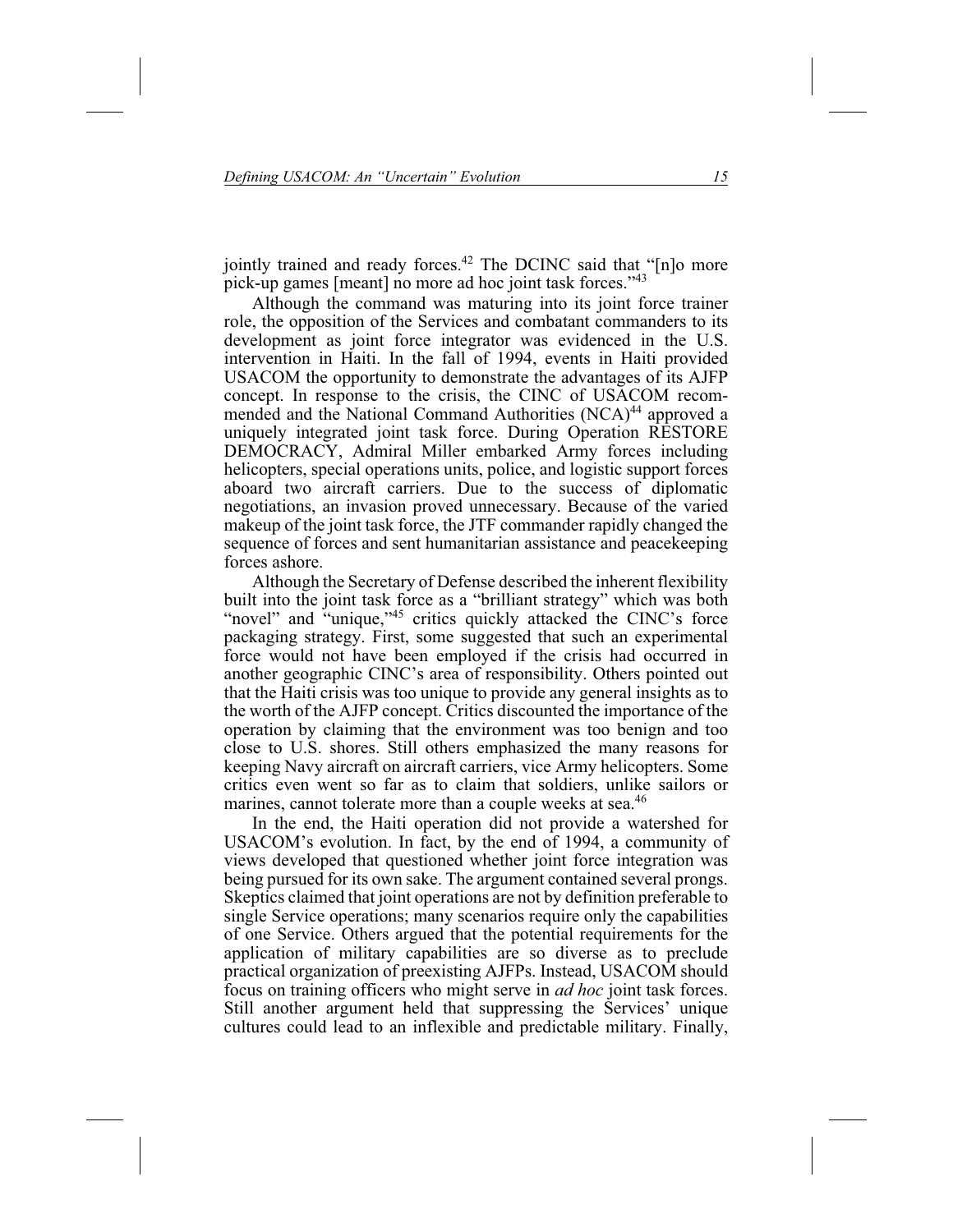critics contended that the need to operate jointly actually affects only a small fraction of the armed forces and joint training is conducted at the expense of other training, such as Service branch proficiency.<sup>47</sup>

Thus, after only a year in existence,CINCUSACOM was in a very difficult position. He found few allies among the geographic CINCs and Service chiefs; both groups directly or indirectly opposed USACOM's evolution out of fear that USACOM's development would be at the expense of their responsibilities and authorities. Additionally, USACOM's most influential proponent, General Powell, retired and was replaced by a former geographic CINC.<sup>48</sup> Recognizing that resistance to the AJFP concept would not be easy to overcome, CINCUSACOM and his staff began exploring alternative approaches to joint force integration that would bypass the AJFP issue.<sup>49</sup>

For example, during his 1995 testimony before the Senate Armed Services Committee, General Sheehan reported his intention to develop a methodology for evaluating and measuring joint readiness. Signaling a new area of emphasis, the CINC stated that USACOM also would actively participate in the acquisition process through the submission of requirements to the Joint Requirements Oversight Council.<sup>50</sup>

The final issue to surface during the 1994-95 period that impacted USACOM's evolution was the December 1995 revision of the Unified Command Plan. USACOM's success in Operation RESTORE DEMOCRACY notwithstanding, the CJCS's review of the Unified Command Plan<sup>51</sup> concluded that a significant portion of USACOM's AOR, including the Caribbean Sea and its islands, should be transferred SOUTHCOM.<sup>32</sup> CINCUSACOM opposed reducing the command's AOR believing that the loss of this area would damage USACOM's credibility and prevent it from fully developing its roles of joint force trainer, integrator, and provider.<sup>53</sup>

Loss of the Caribbean and the waters adjacent to South and Central America left USACOM with an area of responsibility that contained few threats to U.S. interests and little likelihood that USACOM would have to deploy and employ forces in its area of responsibility. In resisting USACOM's AJFP concept, one of the arguments raised by the geographic CINCs was that USACOM's area of responsibility presented it with a conflict of interest in packaging forces—that it would be tempted to provide itself with the most efficacious force packages. Although that consideration was not the sole, or even predominant reason for the reduction of USACOM's area of responsibility, it did make USACOM's resistance to the reduction seem counterintuitive. Yet, a smaller area of responsibility would provide USACOM with fewer unfettered opportunities to demonstrate (as it did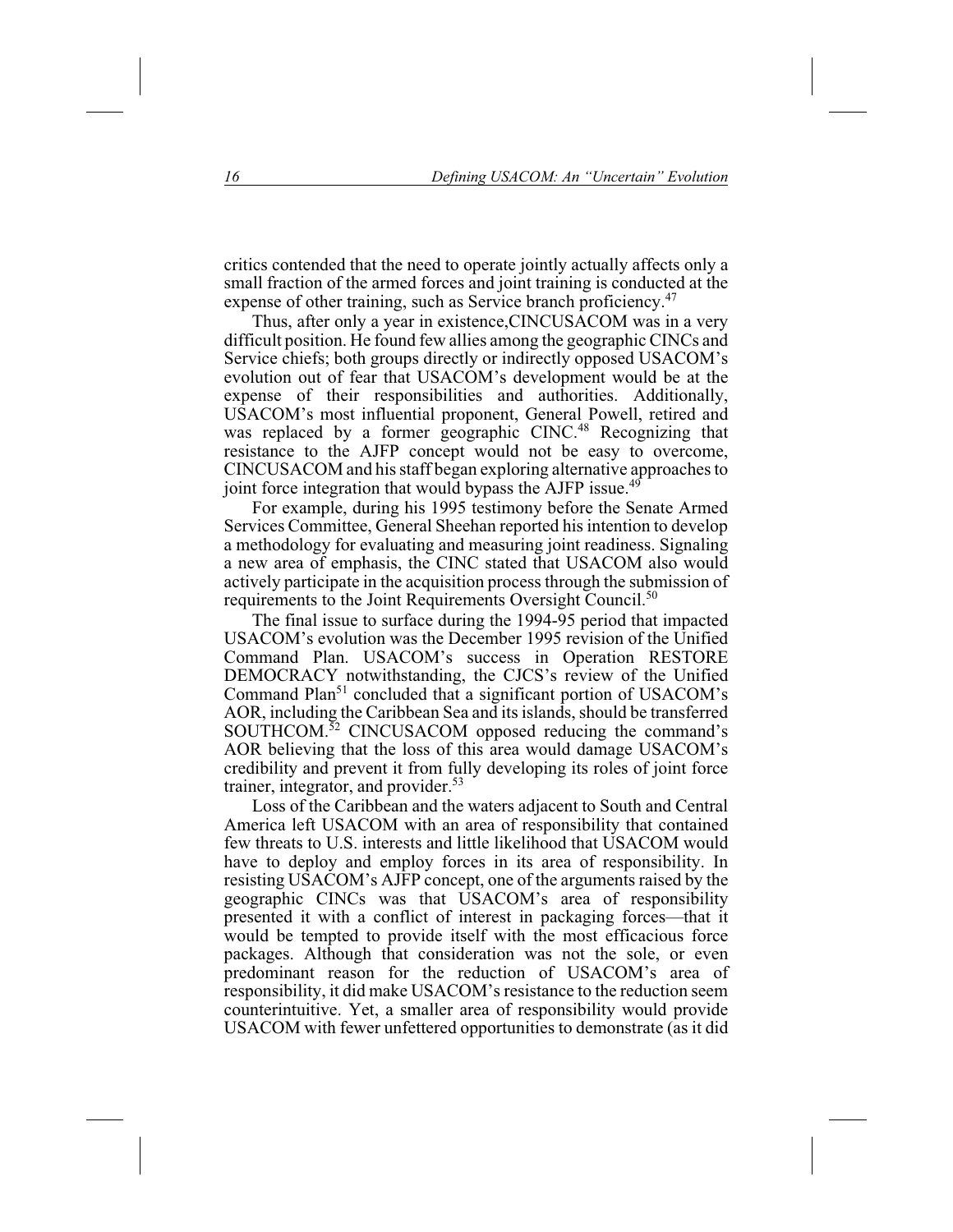in the Haiti operation) the soundness of the AJFP concept. Partially to assuage USACOM's concerns, the new Unified Command Plan reaffirmed the command's responsibility for ". . . identifying and preparing for review by the Chairman of the Joint Chiefs of Staff, joint force packages for worldwide employment."54

### **1996: Defining and Refining USACOM's Missions.**

In January 1996, CINCUSACOM published a strategic plan for USACOM entitled *Moving Forward*. <sup>55</sup> In it the CINC restated the command's mission as "[m]aximizing America's military capability through joint training, force integration and deployment of ready CONUS-based forces to support forward CINC, Atlantic theater, and domestic requirements."56 The goals set in the plan indicated continued and significant evolution of the command with respect to its joint force trainer role.

*Joint Training Developments, 1996*. The CINC resolved to improve the joint combat capability of assigned CONUS-based military forces to meet the requirements of the geographic CINCs. To accomplish that goal, he established subordinate objectives. They included:

1) designing a warfighting requirements task list to assist in the development of joint mission essential tasks (JMETs) by other  $CINCs$ ;  $57$ 

2) developing requirements-based joint exercise priorities and a scheduling process to maximize USACOM's ability to meet the training needs of customer CINCs; and,

3) conducting realistic, mission-based joint exercises for CONUSbased forces.

In the plan the CINC established other objectives relating to USACOM's role as joint force trainer. In addition to training, packaging, deploying, and logistically supporting rotational forces with capabilities to satisfy supported CINCs' mission-based requirements, USACOM would develop a readiness measuring and reporting system to provide an accurate and predictive assessment of joint force capabilities.

The command developed a unique training tool called the Joint Force Integrator Task List (JFITL) for use in USACOM-sponsored exercises. The task list represents 80-85 percent of all the geographic CINCs' mission requirements. The requirements-based training scheme outlined by the JFITL enables USACOM to reduce redundant, unnecessary participation by USACOM units in joint exercises around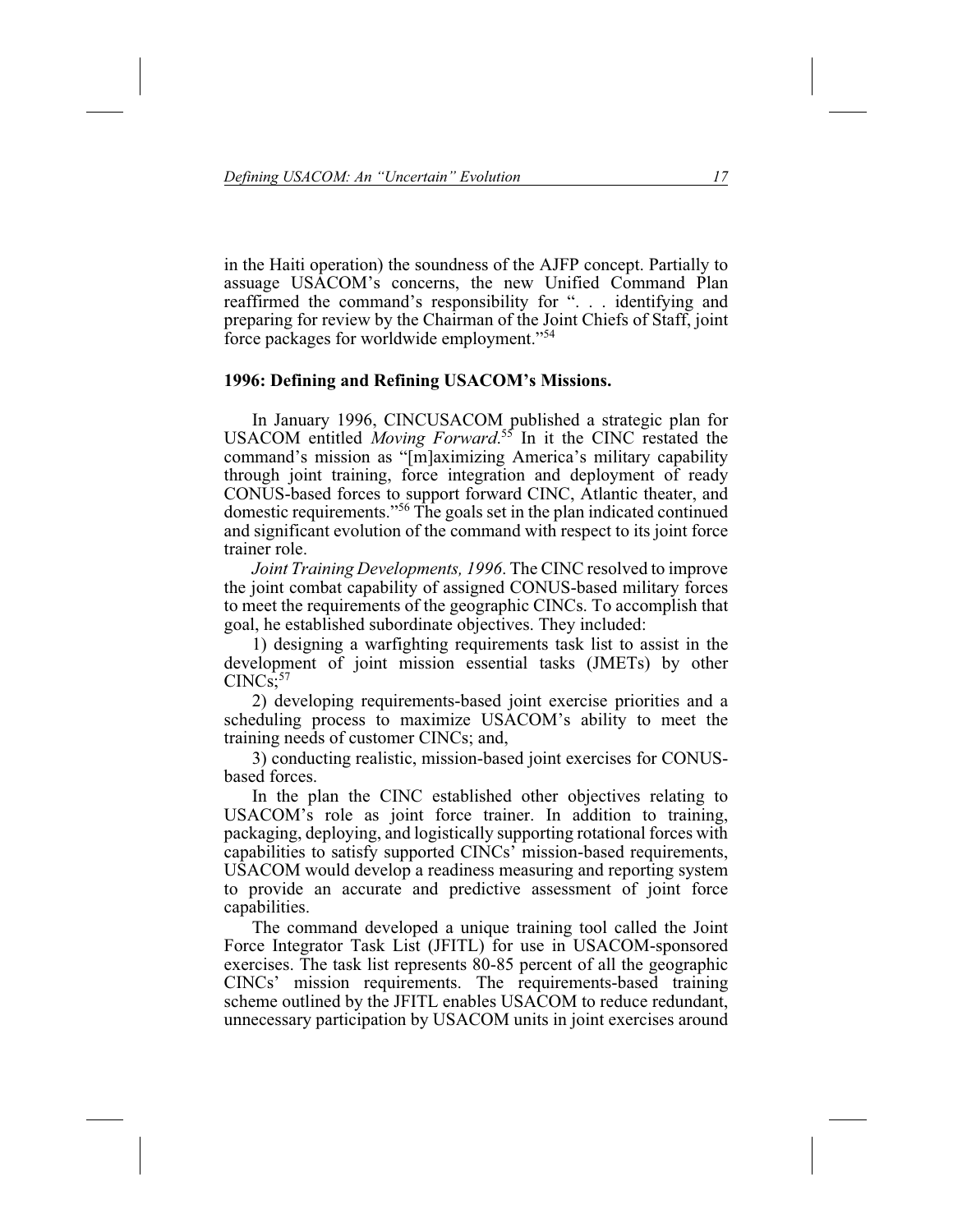the world. USACOM can track what tasks have been trained to what level of proficiency for different USACOM units and use that data to design more focused joint exercises.<sup>58</sup> In that manner, USACOM can provide needed joint training rationalization. Given USACOM's cross-CINC and cross-Service cognizance of the bulk of the U.S. armed forces, this initiative made eminent sense.

In this refined role, USACOM began to evolve into a "joint" advocate. Unified Endeavor exercises continued and improved with experience. These computer assisted exercises remain considerably more cost effective than alternative field training exercises.<sup>59</sup>

Pursuing another training related initiative, the command began the development and implementation of a uniform method of measuring and reporting joint training readiness. Such a system would establish a more direct linkage between training tasks and priorities established by the CINCs and those used to guide both joint and Service training. The logical consequence of this initiative was the need for a uniform way of measuring training readiness on a mission-by-mission basis. USACOM, by virtue of its command over the bulk of the U.S. armed forces and its unique ability to observe training across the Services, was in an excellent position to develop and implement a uniform joint training readiness assessment and reporting system.<sup>60</sup>

In describing USACOM's three-tier training construct to the Senate Committee on Armed Services in March 1996, General Sheehan said that the command adds most value at the third-tier level; the training of joint task force commanders.<sup>61</sup> Notably, the CINC suggested a subtle but important change in the focus of USACOM's joint training. No longer did the command see its mission as training joint task forces but training personnel who potentially could become members of joint task forces. To that end, he cited USACOM's use of the newly operational JTASC to train three-star commanders and their staffs.<sup>62</sup>

*Joint Force Integration Efforts, 1996*. The 1996 strategic plan advocated improving the competitive advantages of America's armed forces, particularly in the areas of strategic lift, logistic agility, communications and intelligence, technology, and personnel. USACOM was to accomplish that by working with TRANSCOM to refine transportation support packages and then make transportation requirements known to the CJCS.<sup>63</sup> CINCUSACOM also planned to integrate Service logistic support capabilities to provide a single, fully coordinated support stream for forward operations. Finally, albeit not a mission envisaged by the creators of the command, the CINC believed that by participating with the Ballistic Missile Defense Organization, U.S. Space Command (SPACECOM), and the Services in the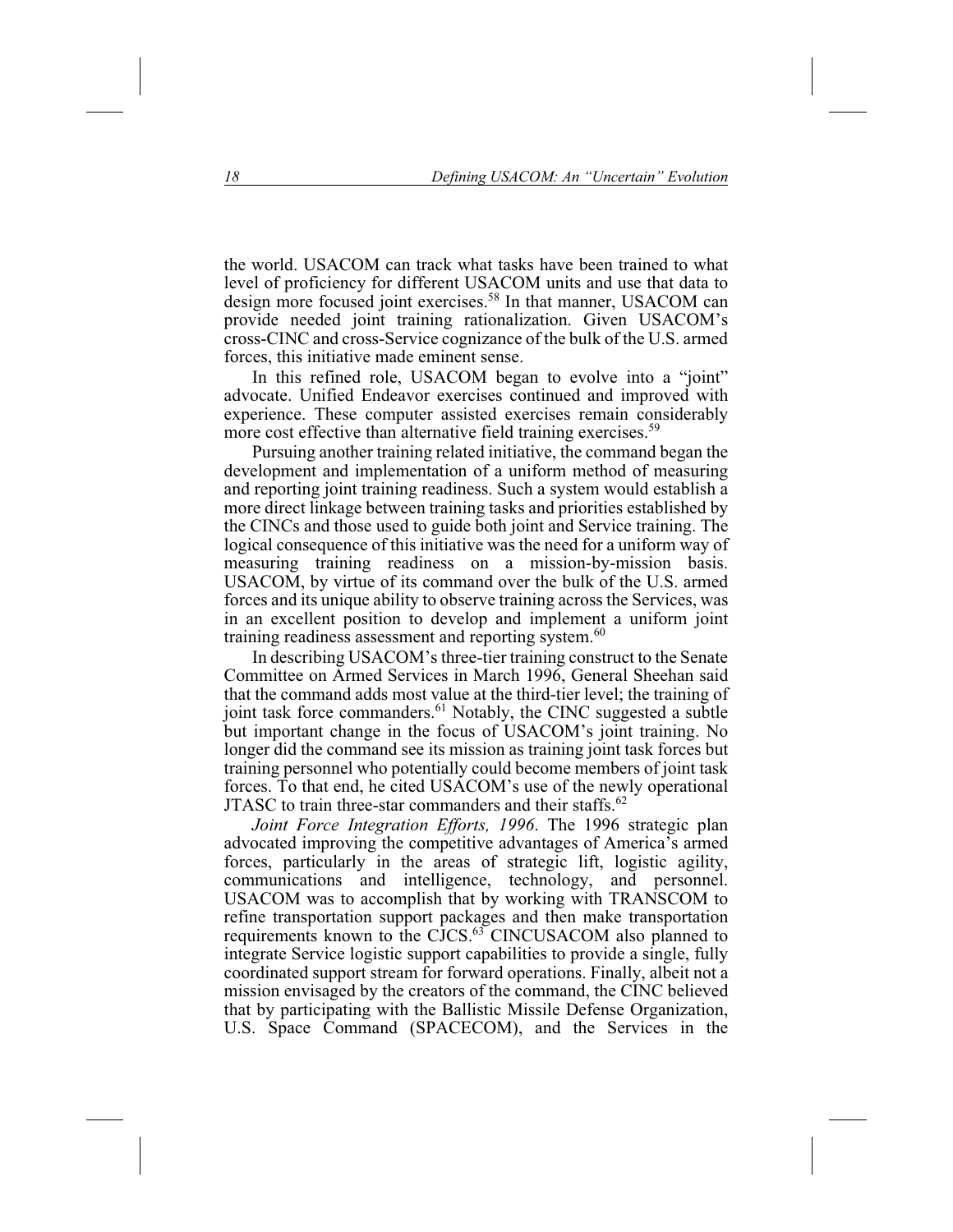development of tactics, techniques, and procedures for a mobile joint theater missile defense capability, USACOM could achieve greater force integration through interoperability initiatives.<sup>64</sup>

The 1996 strategic plan set forth other ambitious goals. The CINC sought to enhance multinational readiness by encouraging combined exercises.<sup>65</sup> He planned to engage other government agencies in contingency planning, training, exercises, and operations. Finally, he intended to increase the command's participation in the Department of Defense program planning and acquisition processes by more effectively informing the Secretary of Defense, the CJCS, and Congress of USACOM's current and future requirements.66 Complementing his intent for USACOM to play a significant role in determining future military requirements, the CINC informed the Senate Committee on Armed Services that the command would evaluate current force readiness, force structure, and recapitalization. Specifically, he suggested that it was time to review the size and number of headquarters and defense agencies.<sup>67</sup>

By summer 1996, it was clear that USACOM's role in developing joint force packages had evolved into one in which the USACOM staff would only assist the geographic CINCs in developing packages during the deliberate planning process.<sup>68</sup> The USACOM staff did not presume to identify joint task forces that would be provided to supported CINCs in the event of particular types of crises and train the joint task forces for those eventualities. As the USACOM DCINC explained, so long as joint doctrine called for *ad hoc*, rather than deliberate, formation of joint task forces, USACOM was constrained to training staffs that might be called upon to serve as joint task force staffs.

Still, rather than narrowing the command's interpretation of its force integrator role in the face of geographic CINC resistance, General Sheehan, in the 1996 strategic plan, in fact broadened the scope of his force integration mission. He abandoned the AJFP label because of the negative connotations the term raised with the geographic CINCs and the Service chiefs, but remained committed to the concept behind the term. Believing that the geographic CINCs had responded emotionally rather than listening to the rationale behind the concept, the USACOM staff began using the less contentious phrase "joint force integration" in referring to the AJFP concept.<sup>69</sup> The USACOM DCINC, Vice Admiral Harold Gehman, described a process by which a geographic CINC would inform USACOM of the military capabilities (vice units) the CINC required, USACOM would suggest types of units to provide the capabilities, and with the supported CINC's concurrence, USACOM would nominate specific force packages.70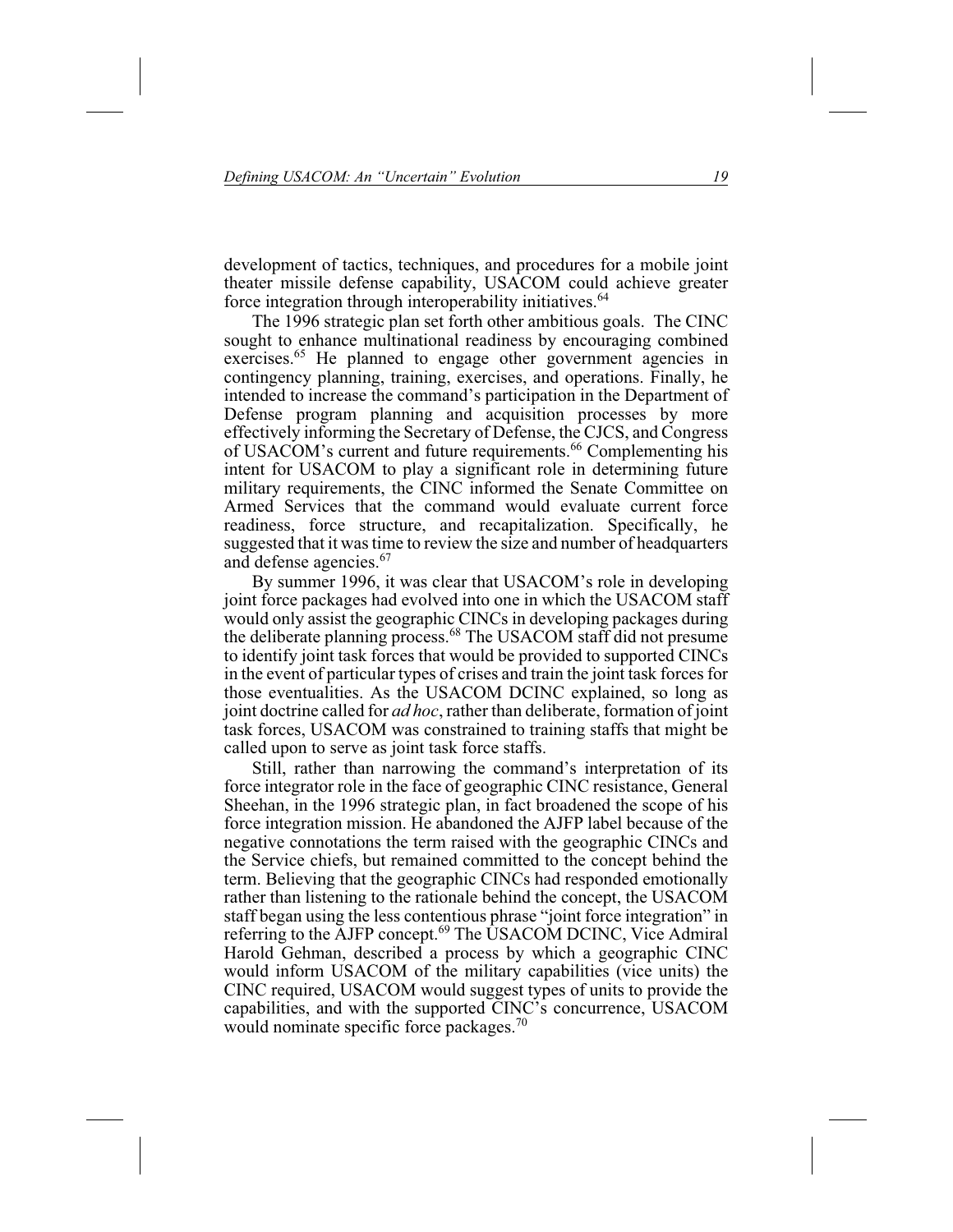As well as evolving as the nexus between CONUS-based forces and the geographic CINCs, the command began viewing itself as a vehicle for overcoming Service parochialism by serving as the joint rationalizer and arbitrator. Significantly, it no longer identified joint issues within the context of its geographic AOR. On the contrary, it viewed itself as responsible for the readiness of the bulk of the U.S. armed forces.<sup>71</sup> As a result, by 1996 USACOM's senior leaders believed that forces based on the U.S. West Coast that remained assigned to the U.S. Pacific Command must be assigned to CINCUSACOM, if greater training and integration efficiencies were to be realized for CONUS-based forces. Additionally, they felt that the command was in the best position to decide which forces should be provided for employment by a supported CINC because of USACOM's superior, cross-Service visibility over readiness factors.72

The command's leadership also believed that USACOM had matured to a state in which it could make greater contributions to the development of joint doctrinal concepts and in articulating requirements for future military capabilities. One way of realizing that potential would be for USACOM to integrate the Joint Warfighting Center into the command. Additionally, USACOM's senior leaders assessed that the command could achieve greater force integration by focusing its attention increasingly on technological advances to ensure that all military systems are initially designed for synergistic operation.73

During the autumn of 1996, CINCUSACOM better defined the approach the command would take to improve the effectiveness of the forces under his command. He directed that USACOM focus on the integration of joint forces to exploit synergism fully, while reducing unnecessary redundancy through force structure changes and technological exploitation. Such an approach would require better integration of Service maneuver and precision-strike capabilities. He pointed out that during Operations DESERT SHIELD and DESERT STORM, Service capabilities were *deconflicted* rather than *integrated*. He envisaged a new higher level of joint force integration where various force capabilities are orchestrated to produce the exact harmony needed. Perhaps most importantly, this new approach would expose unnecessary redundancies and other inefficiencies. He saw such a role for USACOM as a natural extension of congressional intent to integrate U.S. military capabilities when it passed the 1986 Goldwater-Nichols Department of Defense Reorganization Act.74

In pursuing this new approach to force integration, CINCUSACOM signaled an initiative to link integration with future requirements.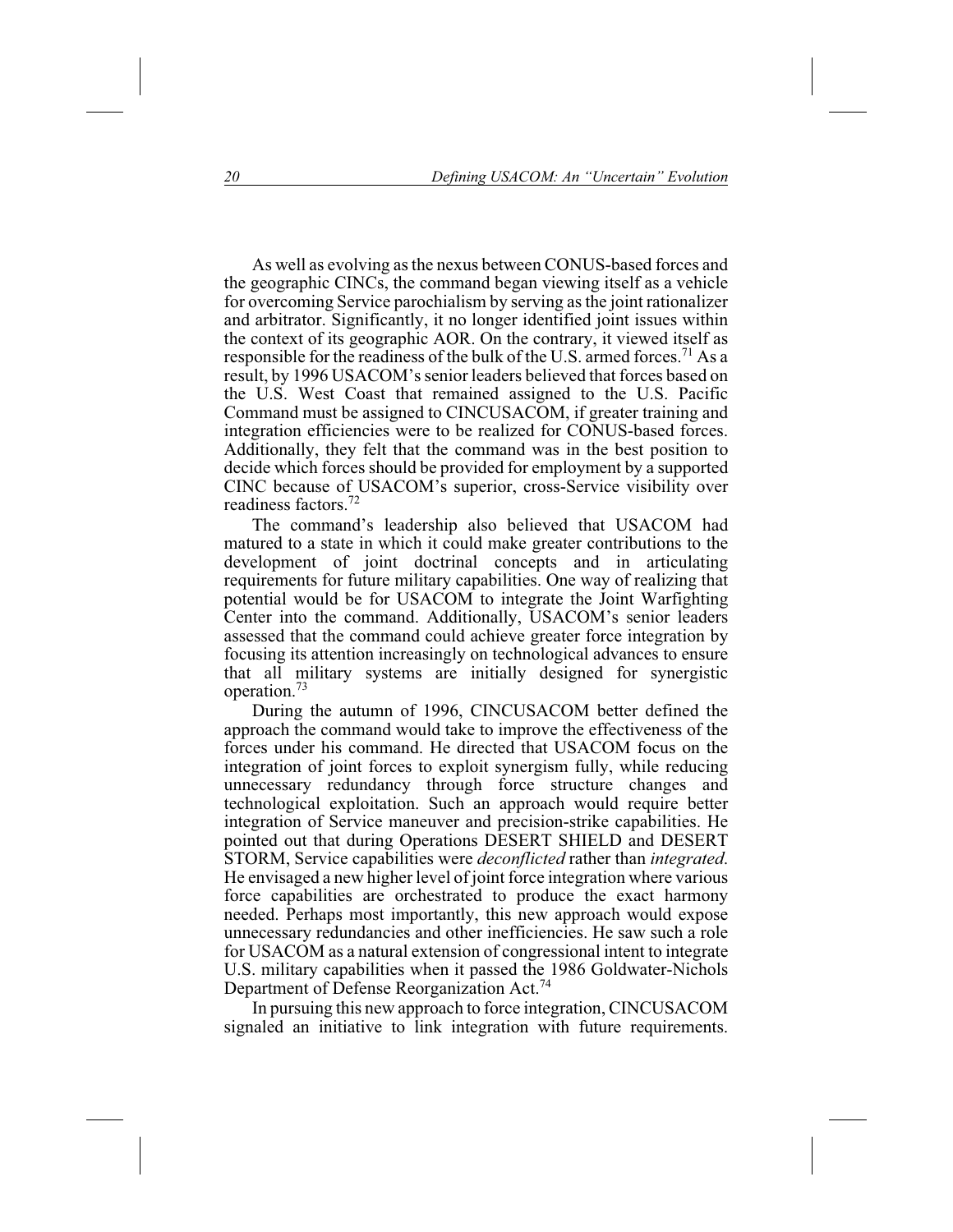General Sheehan stated that the command would work with the Chairman of the Joint Chiefs of Staff's Joint Requirements Oversight Council and within the Joint Warfighting Capabilities Assessments process. Heretofore, those processes had been dominated by the Services and Joint Staff. Additionally, the command would address force interoperability issues focusing on theater missile defense, joint training and exercises focused on the supported CINCs' requirements, training and readiness oversight over reserve component forces, and reducing unnecessary overhead.75

Two broad conclusions concerning USACOM's troubled evolution could be drawn by the end of 1996. First, the CINC seemed to be willing to yield to the geographic CINCs' concern that they, not he, identify the joint task forces that they might employ. Second, the CINC stated an intent to focus on areas that traditionally had been predominantly the responsibilities of the Services, e.g., ascertaining future requirements.

### **1997-98: USACOM Moves Forward.**

During 1997 and 1998, USACOM continued its evolution. The command's role as joint force trainer did not change significantly as the contours of the three-tier training program became more definite. The command did receive, however, considerable attention regarding its joint force integrator role.

*Joint Training Developments, 1997-98*. Although USACOM's three-tier training construct began to take root**,** the CINC remained reluctant to assert his authority too forcefully, particularly with respect to tier two training. The Unified Endeavor exercise program had become well-established and accepted but it still did not train integrated joint task forces, *per se*. However, USACOMs three-tier training construct was not elaborated upon, or even reflected, in the Chairman of the Joint Chiefs of Staff's *Joint Training Policy for the Armed Forces of the United States* published in July 1997.<sup>76</sup> Consequently, ambiguity remains concerning responsibilities and authorities for the various tiers, and particularly for second tier training.

General Sheehan noted that the recent assignment to USACOM of Training and Readiness Oversight (TRO) authority over reserve component forces allows the command to influence reserve component training, readiness, and fiscal programs in anticipation of assuming command over assigned reserve component units ordered to active duty. The new authority enables USACOM to integrate active and reserve forces more effectively. Specifically, the CINC observed that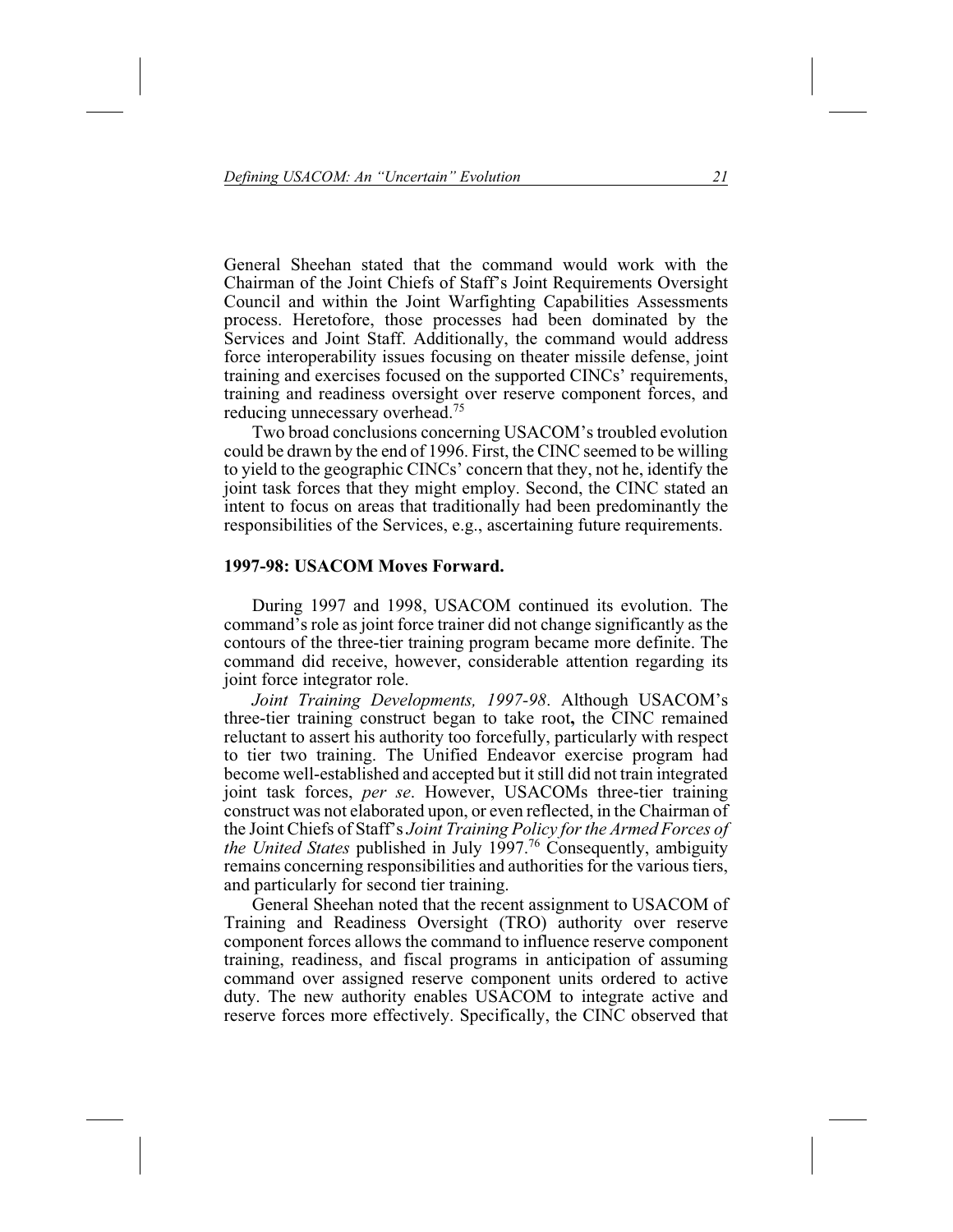USACOM would be able to align reserve forces correctly with operations and contingency plans, and train units accordingly.77

*Joint Force Integration Initiatives, 1997-98*. CINCUSACOM reiterated his vision for increasing joint force integration in testimony to members of the Senate Armed Services Committee in March 1997. He stated, however, that the U.S. armed forces "are still a long way from achieving the efficiency and effectiveness envisioned by the drafters of the Goldwater-Nichols legislation, [but] . . . are making great strides to that end."78 He described joint force integration as the most challenging, least developed, and possibly most critical element of USACOM's mission.

The CINC went on to explain that the command is addressing joint force integration primarily through its Advanced Concepts and Technology Demonstration (ACTD) program—a process that seeks to transfer technology rapidly into military systems.79 Viewing theater missile defense (TMD) as the quintessential joint operation, the CINC informed committee members that the command was focusing on TMD as a prime route for pursuing joint force integration. He reported that the command was collecting and coordinating TMD operational requirements identified by the other CINCs and developing a list of joint TMD-related tasks to guide joint training. Recognizing that each Service offers unique capabilities for providing TMD, he suggested that USACOM was integrating the various approaches to performing the task $80$ 

He discussed in his testimony another area in which USACOM was pursuing joint force integration—information operations. Assessing information operations to be a significant asymmetrical threat to the U.S. armed forces as well as to the U.S. national infrastructure, the CINC stated that USACOM had taken the initiative to help define the concept for information operations as a new warfare area. In doing so, the command entered into consultations with both the Defense Science Board and the President's Commission on Critical Infrastructure Protection<sup>81</sup>

Explaining his command's responsibility to provide joint forces to the other geographic CINCs, CINCUSACOM described a process by which a supported CINC makes his force requirements known to the CJCS. The Chairman validates the requirements and instructs USACOM to satisfy them to the extent it is able. USACOM then selects the appropriate units, provides mission-specific training, and deploys the force to the supported CINC who employs the force.<sup>82</sup>

Late in 1997 USACOM's joint force integrator role received additional attention within the context of defining future requirements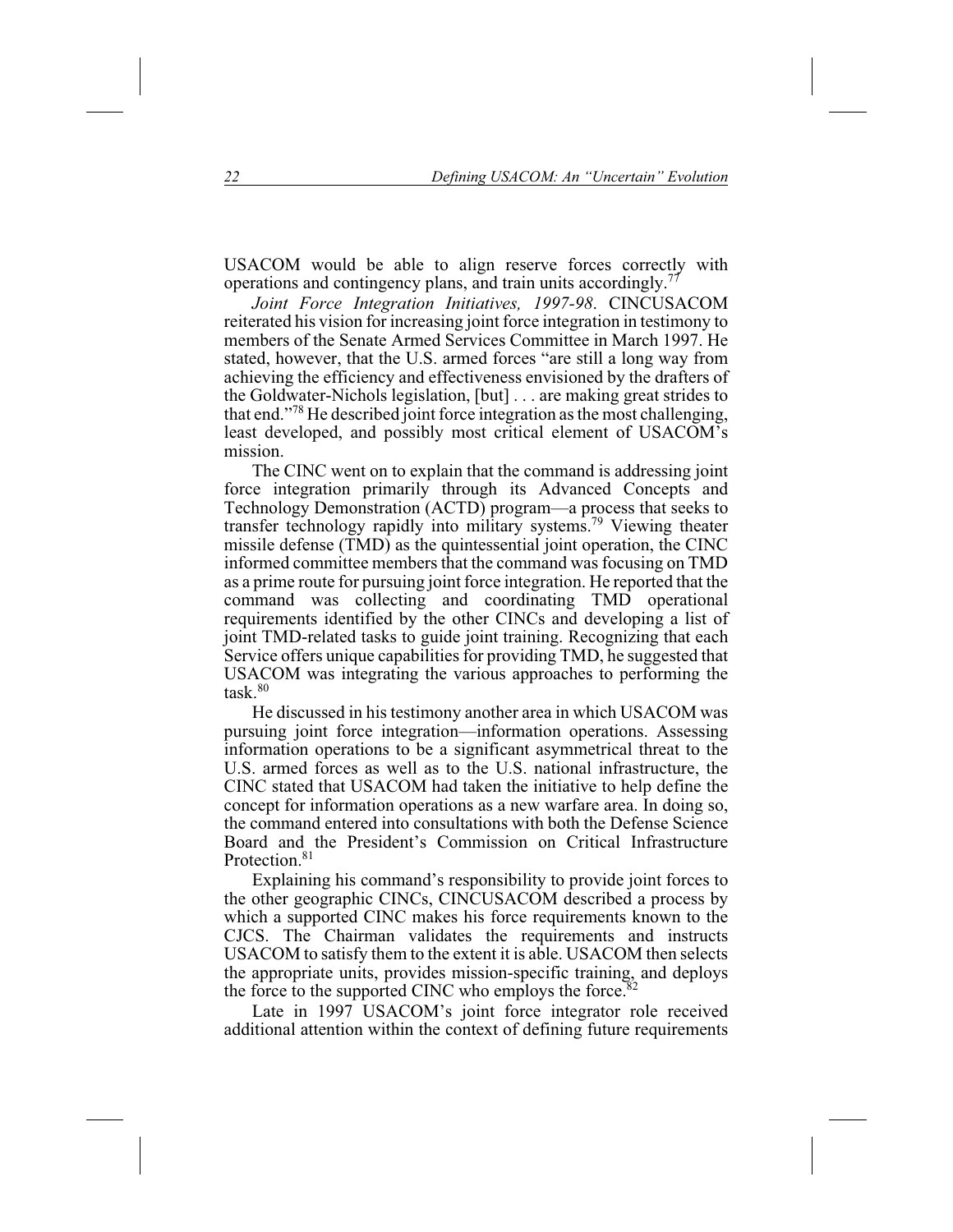of the U.S. armed forces. Commenting on the divergent visions of the required characteristics of future U.S. armed forces espoused by each Service and that set forth in the CJCS' *Joint Vision 2010*, <sup>83</sup> U.S. Senator Dan Coats (R-IN) observed that the "[United States needs] a viable organization for joint experimentation with someone clearly in charge, and empowered to create change. This could be the Commander-in-Chief (CINC) of U.S. Atlantic Command...."<sup>84</sup> Senator Coats distinguished joint experimentation from joint training, the latter being a statutory responsibility of all CINCs. He also stated that joint experimentation under the oversight of a CINC would not stifle inter-service competition but would constructively sponsor it.

A month later Secretary of Defense William Cohen announced a defense reform initiative that would transfer to CINCUSACOM several functions previously the responsibility of the CJCS. Under the initiative, the Joint Communications Support Element, Joint Command and Control Warfare Center, Joint Warfighting Center, Joint Battle Center, and Joint Warfighting Analysis Center will be transferred to USACOM.85 The Secretary's intent is to strengthen USACOM's responsibilities and capabilities for joint training, joint warfighting support, and joint doctrine development.

Shortly after the Secretary released his report, the National Defense Panel, an independent group of defense experts chartered by Congress to identify future U.S. military requirements, released a report combining Senator Coats's and Secretary Cohen's ideas into a somewhat different proposal. The panel recommended that:

1) a new Americas Command should be created to attend to national security issues associated with North, Central, and South Americas and adjacent waters;

2) the U.S. Southern Command be subordinated to Americas Command;

3) that USACOM should be disestablished; and,

4) a "Joint Forces Command"should be established to be the force provider to the geographic CINCs, address standardization among the various Unified commands, oversee joint training and experimentation, and coordinate among and integrate the networked service battle labs.<sup>86</sup>

The panel recommended that the organizations that the Secretary of Defense intended to transfer to USACOM should be transferred to the new Joint Forces Command.87 In simpler form, the proposal called for the U.S. Southern Command to be renamed Americas Command and its area of responsibility expanded to include all the Americas and adjacent waters. USACOM would be renamed Joint Forces Command and given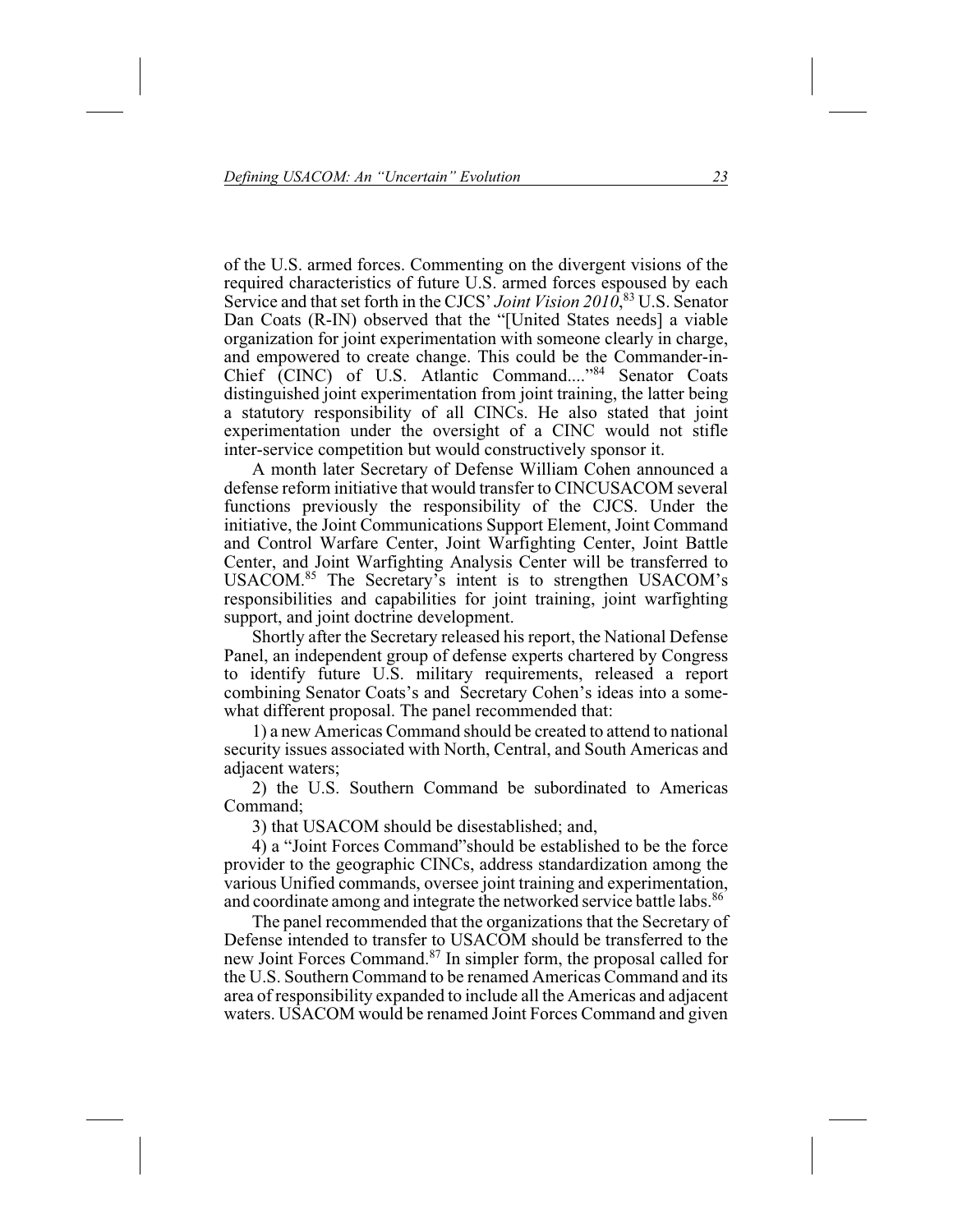the additional organizations and functions identified by Senator Coats and the Secretary of Defense.

In early 1998, the Chairman of the Joint Chiefs of Staff suggested that USACOM might be assigned responsibilities for conducting joint experimentation as well as monitoring, and perhaps integrating, experiments conducted by other combatant commands and the Services.<sup>88</sup> But, at the same time more aggressive empowerment of USACOM came under congressional consideration. Senators Coats and Joseph Lieberman (D-CT), supported by other members of the Senate Committee on Armed Services, expressed their intention to introduce legislation that would assign to a command (presumably USACOM or its nominal successor) several joint missions consistent with Senator Coats's earlier statements. They would include joint training and exercises, identification and management of future joint capabilities, developing future joint concepts, and conducting joint experiments.<sup>89</sup>

In summary, by early 1998, it was apparent that for certain areas USACOM had not evolved to the extent envisaged in its implementation plan. Its role as joint force trainer was the most clearly defined, but even this area of success was conditioned by the fact that it continued to evolve. The command had been effectively frustrated in its efforts to integrate joint force packages and provide them to supported commands for use in contingencies. On the other hand, USACOM was moving in directions not foreseen by the drafters of its implementation plan. The next chapter assesses USACOM's successes and challenges.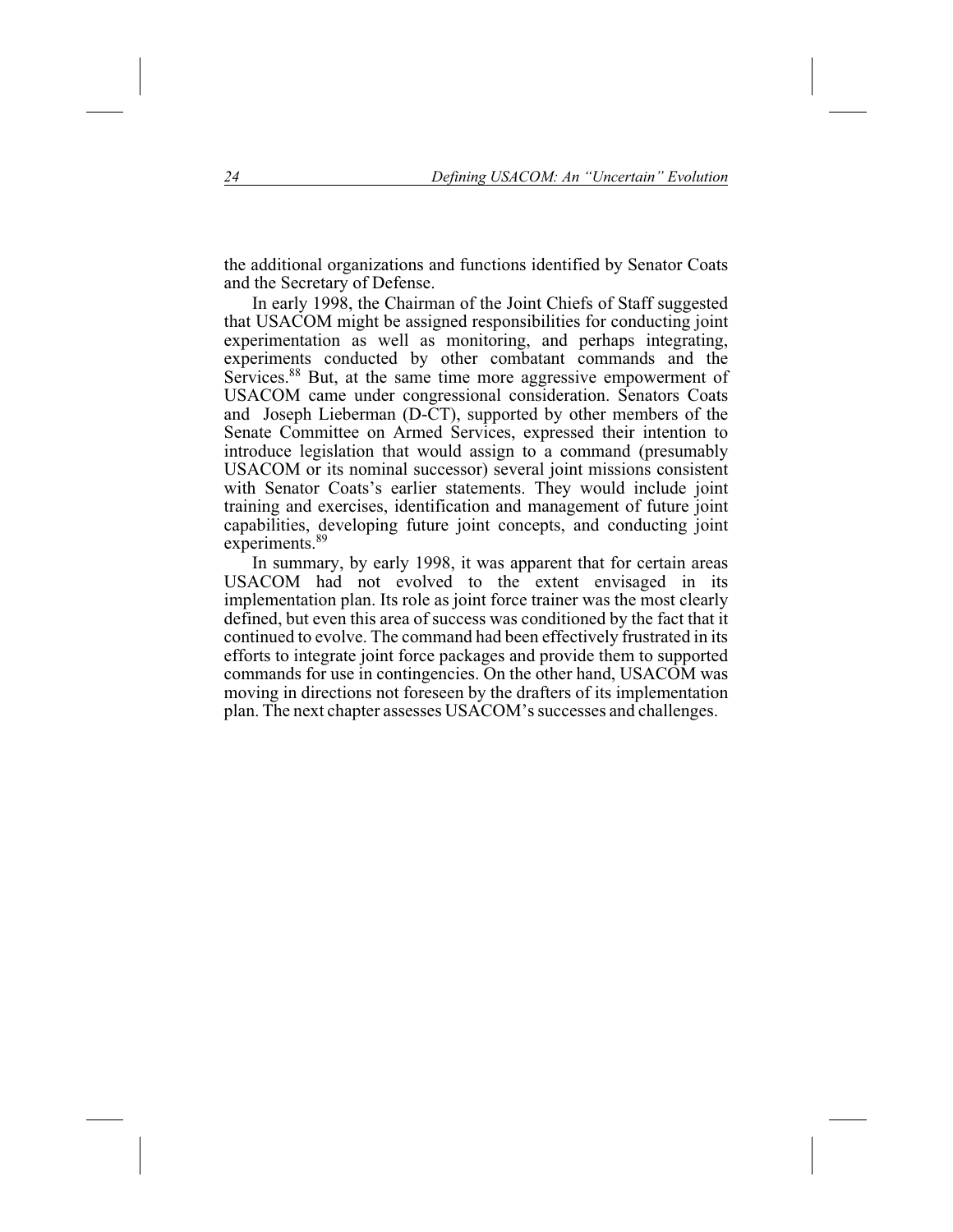# Assessing USACOM: Successes, Challenges and Imperatives for Change

The previous chapter describing USACOM's evolution reveals that the command today is considerably different from that initially envisaged in 1993. As a result of its halting evolution the command has yet to realize its potential for supporting fully the U.S. power projection strategy. The reasons for USACOM's limited progress are manifold, but in large measure center around resistance from the combatant commands and Services in allowing USACOM to expand its responsibilities into areas which they have traditionally held as their own. Another key difficulty has been the ambiguous direction given the command since its inception concerning its proper role in supporting the power projection strategy. Not surprisingly, the command's roles have varied with different CINCs, and the command's successes have varied inversely with the degree of opposition from the combatant commanders and Services to each of its initiatives.

Complicating USACOM's development has been the changes that have taken place in the international environment. The ability of the command to develop its role of supporting the power projection strategy of the United States would have been less problematic if the command were evolving in a stable strategic environment, but such has not been the case. Not only does the international strategic environment continue to change, but so do the U.S. national security and military strategies. The Cold War's reactive defense strategy of containment was replaced by the post-Cold War regional stability strategy. The latter, in turn, has yielded to *A National Security Strategy for a New Century* that emphasizes global engagement to seize opportunities to shape the international security environment in ways that further U.S. interests.<sup>1</sup> The new strategy requires CINCs to plan for and conduct activities to shape the security environments within their relative areas of responsibility. $2^2$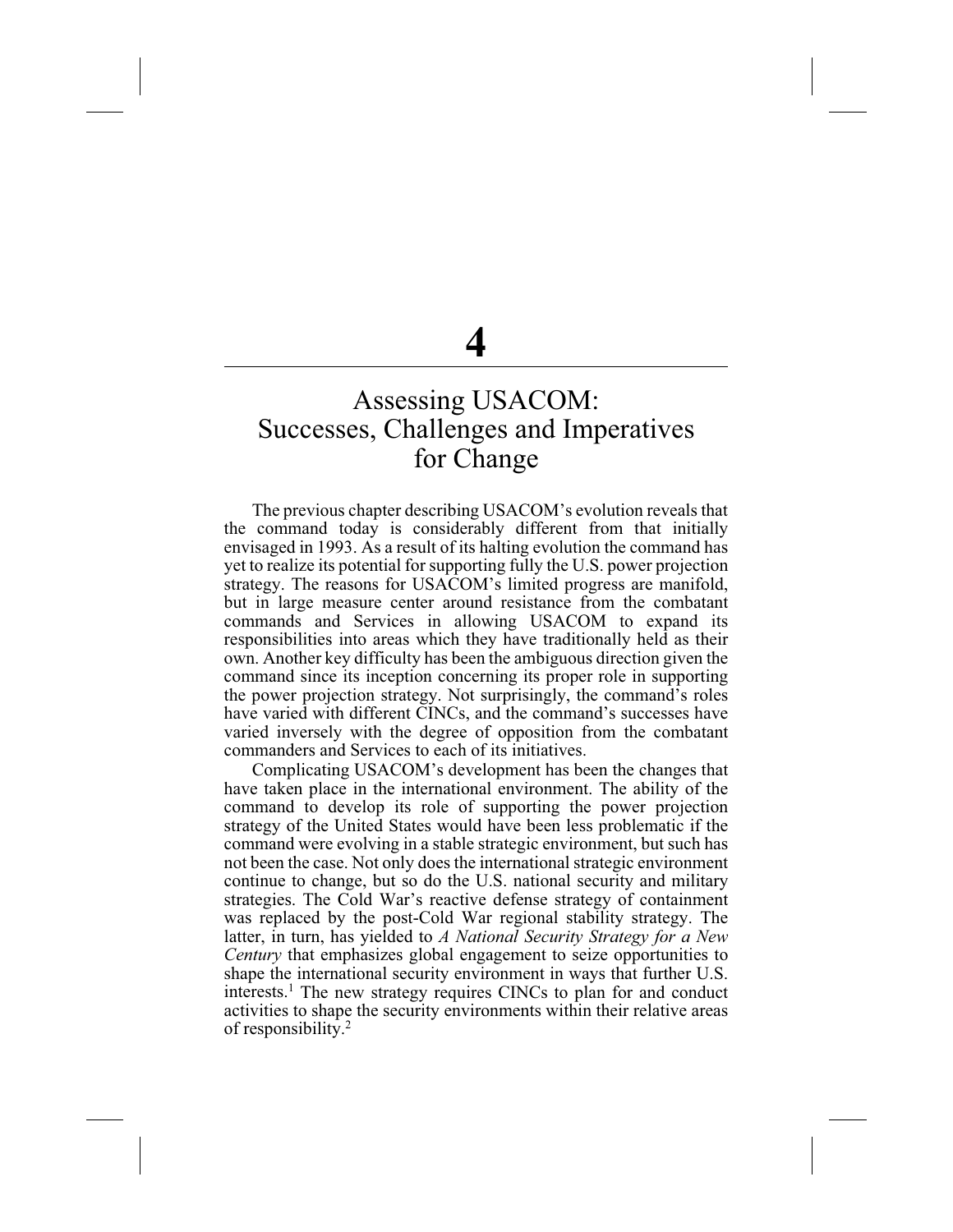The task of analyzing the evolution of USACOM in light of all these changes is indeed difficult. Furthermore, merely assessing the command's current state against that envisaged by the 1993 Implementation Plan would be of limited benefit. Rather, analysis must be tempered by the need for USACOM to adjust to the national and international security environments as the command postured itself to execute its mission of providing joint forces to supported commands. USACOM's attention has correctly focused on the roles of joint force training and joint force integration. The analysis provided in this chapter demonstrates that the command's evolution regarding the responsibilities associated with those areas has been uneven.3

#### **Joint Force Training.**

USACOM has made considerable progress in becoming the joint force trainer of the bulk of U.S. general purpose forces. The command has focused its efforts on training potential joint task force commanders and staffs at the three-star command level.<sup>4</sup> To that end, USACOM created the JTASC, a world-class automated training facility. The Center provides high fidelity computer simulated exercises focusing on joint mission essential tasks, conditions, and standards. The Center also can be used to rehearse actually designated joint task force commanders and staffs.<sup>5</sup> The Center made possible the Unified Endeavor series of exercises, a more cost effective means of training joint force packages.

To facilitate the training of joint forces, USACOM employs the JFITL that enables the command to train 80-85 percent of all the mission essential tasks of the other geographic combatant commands.<sup>6</sup> With the forces provided by USACOM trained to that level of proficiency, the other commands can focus their joint exercises on their peculiar mission requirements and spare units unnecessarily redundant training. The product of this process is more effective and efficient joint training overall.7 While USACOM is funded for and directly administers the third tier training previously described, the command also recognizes that substantial joint training at the unit level can be and is conducted under the supervision of the Services or Service components.8 USACOM, by reserving the right to set the joint training objectives for such second tier training, exerts influence over training administered to entire units, not just to three-star headquarters.

Nonetheless, second tier training responsibilities and authorities are subject to controversy. Title 10 of the United States Code, as amended by the 1986 Goldwater-Nichols Department of Defense Reorganization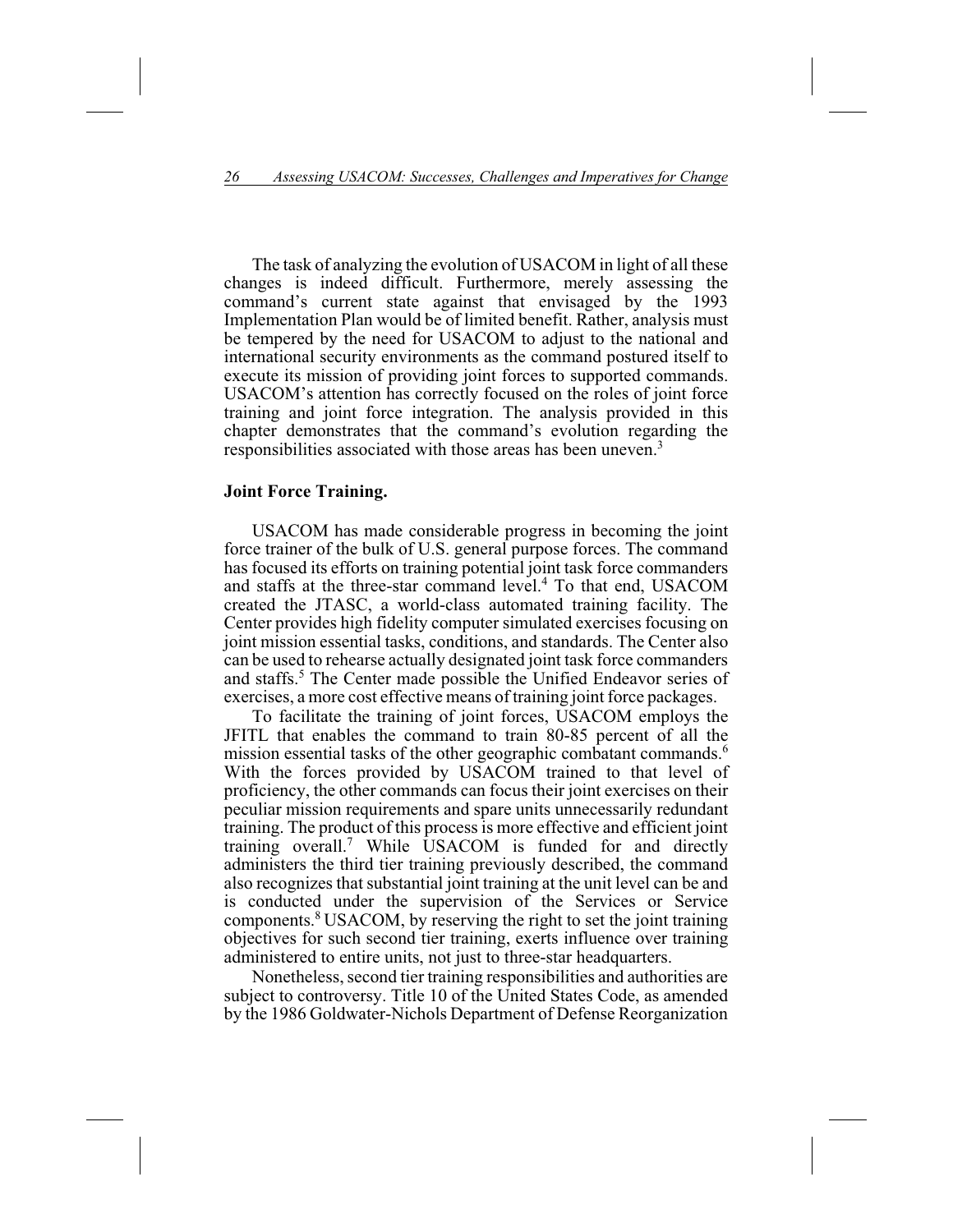Act, assigns the responsibility and authority for conducting joint training of all operational forces to the combatant CINCs.<sup>9</sup> Title 10 also assigns the Secretaries of the Services the responsibility for training the forces of their respective Services.10 Although the Goldwater-Nichols Department of Defense Reorganization Act divided training responsibilities between the combatant commands and the Services, a clear line separating those responsibilities has yet to be drawn.<sup>11</sup> Significantly, the Services, not the CINCs, continue to receive the bulk of all training funds.

Consequently, combatant commanders are all but powerless to impose their joint training requirements upon the Services for two reasons. First, the Services could contend that, by necessity, the competing joint training requirements of the various CINCs must be reconciled and prioritized by the Services. Second, the Services might argue that inherent to the stewardship of training funds is the responsibility and authority to decide how best to spend the funds. Neither of these arguments are dispositive, however.

USACOM is optimally situated to improve the rationalization of the joint training requirements of the other geographic combatant commands. In assuming this task, the inefficiency of allowing each Service to establish its own set of training priorities in response to the requirements of the combatant commands will become more apparent.12 USACOM, therefore, should be the critical nexus between the Services and the combatant commands that ensures joint training efficiency as well as effectiveness.

As USACOM increasingly serves as the keystone for joint training, a large portion of training funds need not be redirected from the Services to USACOM. Certainly, the lack of control over training funds leaves USACOM no apparent authority to direct remediation of what it perceives to be training deficiencies or to structure the training in the first instance. Nonetheless, the command has the actual authority to do so. While Title 10 grants authority to the Secretaries to train the forces of their respective Services, the Secretaries' training authority is subject to the training authority granted the CINCs.13 Thus, CINCUSACOM, who possesses combatant command (COCOM), can and should impose joint training objectives upon Service-conducted second tier training. Moreover, since very little Service-conducted training beyond institutional training will not be joint in nature,<sup> $14$ </sup> second tier training should experience the greatest growth of USACOM influence in the future. Should that occur, it may be possible for USACOM to enhance joint training by better integrating second and third tier training. For example, it may be possible for USACOM to provide Unified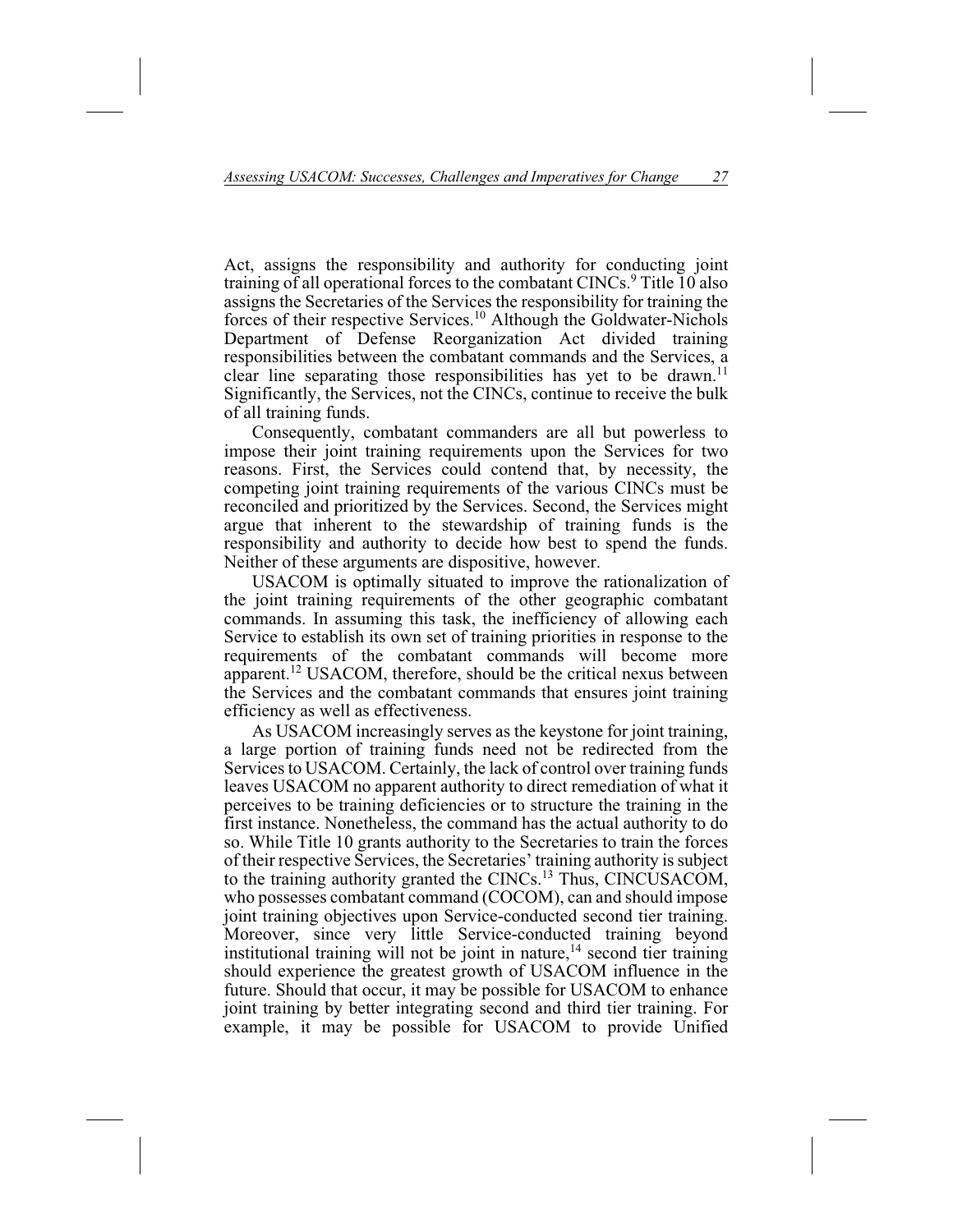Endeavor-type training to the commanders and staffs of joint force packages at various levels simultaneously, not just to candidate three-star headquarters.

In short, whether the Services or USACOM administers training, funding is not the real issue. Funds are a training resource convertible into facilities, equipment, supplies, and maintenance. There is no pressing need to abridge the Services' roles of resource providers. Notwithstanding the need for further clarification of some of the nuances of joint training policy, USACOM's three-tier training architecture should achieve the increases in joint training effectiveness and efficiency intended by the command's 1993 reformation. Additionally, USACOM's approach to training responsibilities does not run afoul of current law or policy.

# **Joint Force Integration.**

USACOM's relative success in its role as joint force trainer has yet to be realized in the command's capacity to serve as joint force integrator. A consensus is forming among the U.S. Congress, the Secretary of Defense, and defense analysts that USACOM, or a nominal successor, must evolve further with respect to joint force integration. The command continues to refine the concept, but as described in the previous chapter, its joint force integration efforts have evoked the most resistance from the other combatant commands and the **Services** 

Adding to USACOM's challenges is the fact that the definition of joint force integration has expanded since the USACOM expanded since the USACOM implementation plan was approved in 1993. The original mission of providing "integrated force packages" prepared to conduct joint operations to meet the needs of the geographic CINCs during crises was mostly concerned with rationalizing and optimizing *mixes* of extant Service capabilities.<sup>15</sup> More recently, with the acquiescence if not the blessing of the Secretary of Defense, USACOM has taken an active role in identifying future military capabilities that will be required collectively by the combatant commands.16 USACOM's future joint force integration efforts, therefore, should include more direct participation in developing and experimenting with new operational concepts and improving joint doctrine.<sup>17</sup> Significantly, joint force integration would result in the identification of unnecessarily duplicative capabilities among the Services.<sup>18</sup>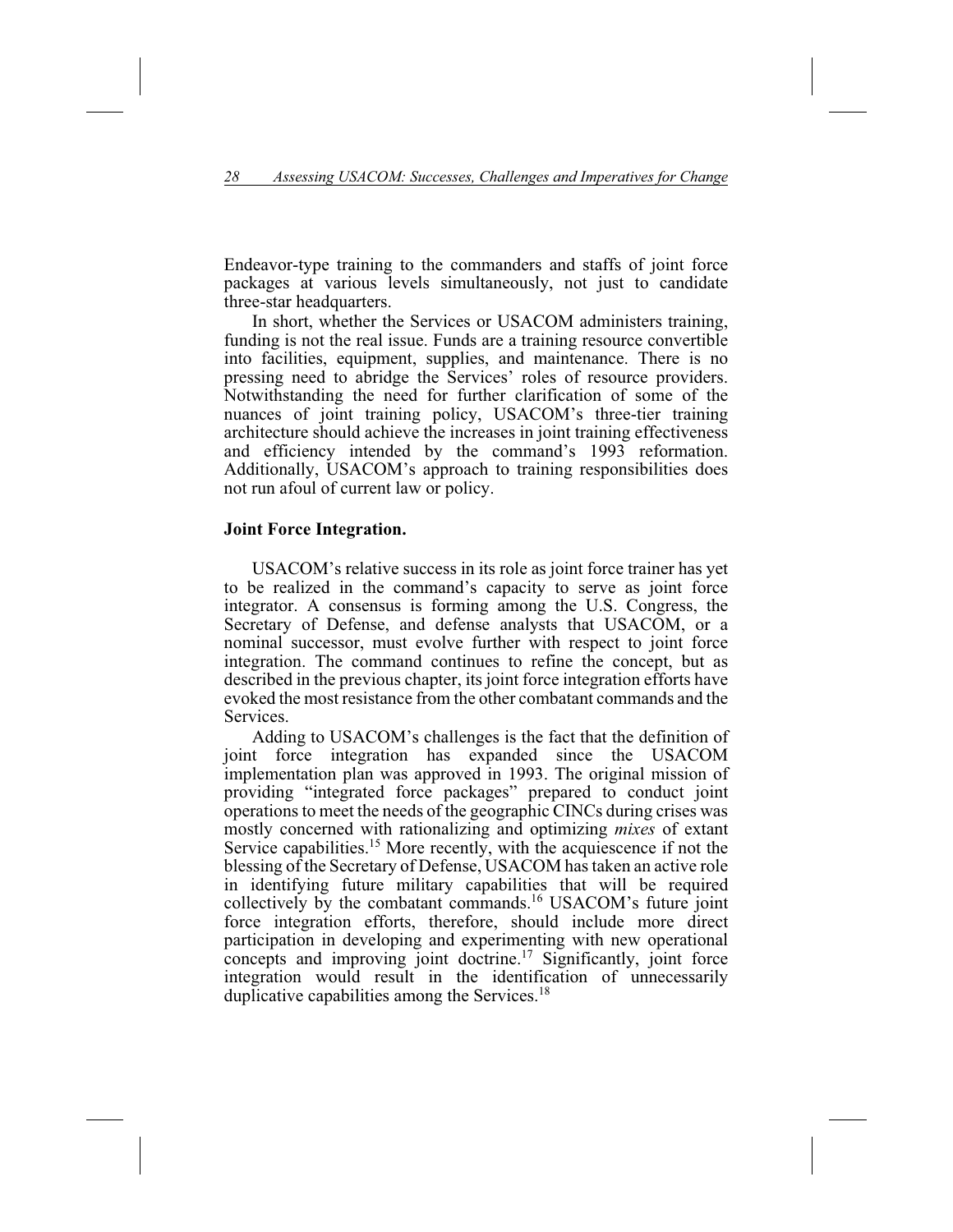The new emphasis on the responsibility of CINCs to conduct peacetime engagement activities will generate greater demands by supported CINCs for forces during peacetime and, therefore, will increase USACOM's force integration responsibilities and make efficient integration even more essential. Additionally, USACOM's joint force integration efforts must take into account the capabilities of other supporting commands, particularly TRANSCOM, SOCOM, and in some respects SPACECOM.

Joint force integration, fundamentally, must produce "an integrated joint force." Whether the force is called an adaptive joint force package, a predesignated joint task force, or a proposed joint force, is irrelevant. In the end, it is important that its components are specifically identified, rationalized*,* and harmonized to form a distinct and functioning whole. This integration also must be guided by a purpose. In most cases the purpose will be to accomplish a mission or fulfill a specific role that requires the forces of more than one Service. Separate Service units simply directed toward accomplishment of a common mission do not necessarily constitute an integrated joint force (Figures 1 and 2 below).



Figure 1.

Figure 2.

Similarly, the three-star headquarters currently trained under USACOM's third tier training are not products of joint force integration. Consequently, that training necessarily is suboptimal in terms of achieving joint force integration.

As a general rule, USACOM's joint force integration efforts should prepare forces in advance to meet the requirements of the geographic CINCs and should not be *ad hoc* measures taken *after* a crisis has developed. Logic dictates, and precedence exists for, the predesignation and peacetime integration of joint force packages. While recognizing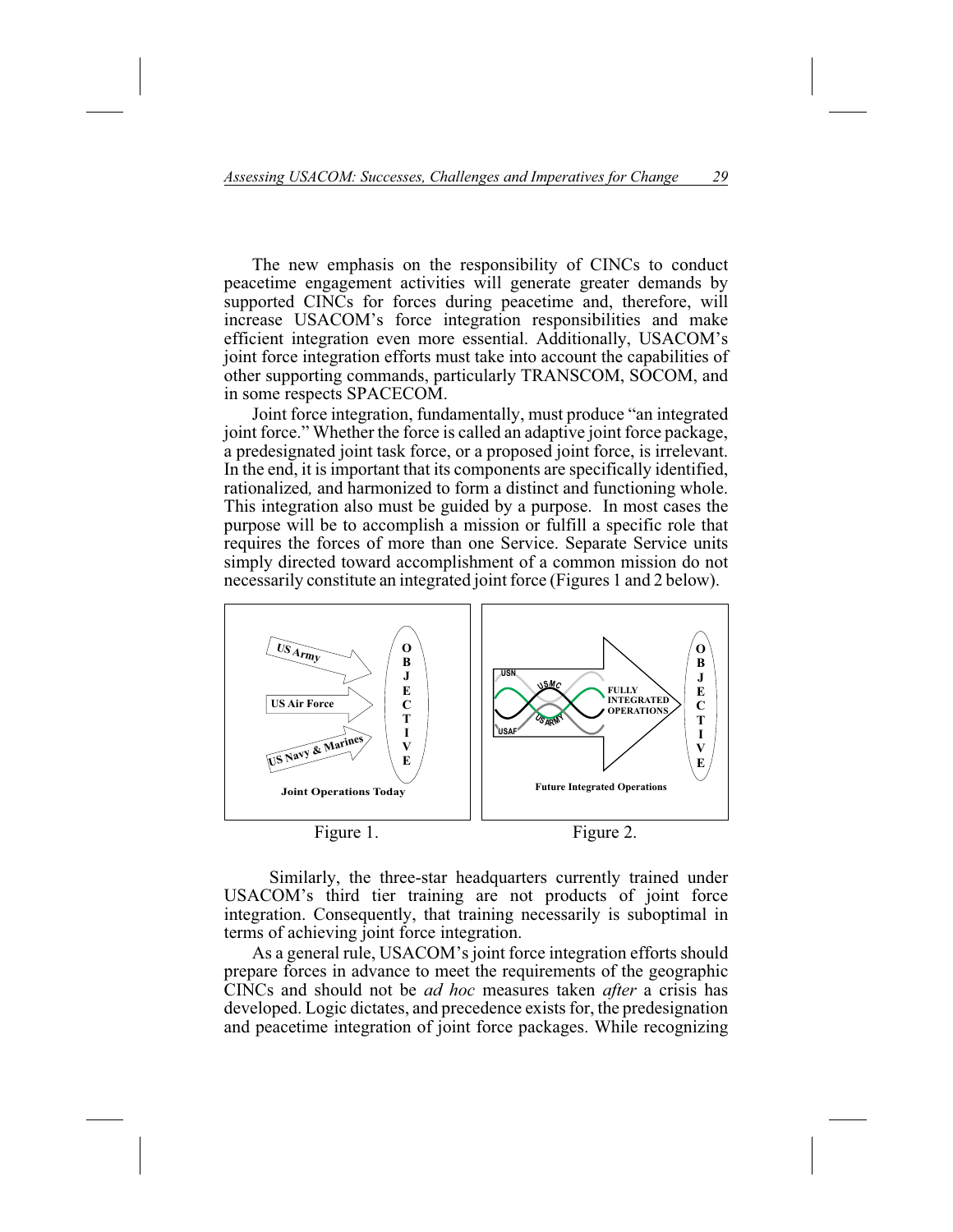the impossibility of predicting precisely the joint task force that will be needed for a future contingency, it is possible, indeed preferable, to identify component units in advance and integrate their capabilities, planning, and training.

Traditionally, having been assigned a planning task, a CINC would be apportioned type units for deliberate planning. As planning progressed, the Services would "source" the CINC's plan by identifying specific units.<sup>19</sup> The units reflected in the CINC's plans would construct their own plans based upon implicit or explicit tasks and missions that they were assigned in the CINC's plan. Subsequently, the units would tailor their training and posture their resources in accordance with their plans. There would be, therefore, traceable lines from the units' training and resourcing to the units' plans, to the CINC's plan, and ultimately to the CINC's mission. In a practical sense, then, a joint task force was predesignated for the operation plan.

In many cases, however, there are no traceable lines of rationality among the units of different Services. In such cases, each Service provides what it deems appropriate considering the manifold claims the several CINCs make on the Service. In that scenario, it is left to the CINC to rationalize the multiple and often duplicative capabilities offered by each Service. The geographic CINCs, understandably, tend to view excess, redundant, or overlapping capabilities as hedges against risks. The CINCs, therefore, should not be expected to pursue efficiency aggressively.20

USACOM has the ability to integrate joint force packages in advance of crisis by actively participating in the sourcing of the deliberate operation plans of the geographic CINCs. Of course, that is what Admiral Miller had in mind when he introduced the concept of adaptive joint force packages. Concerns by the geographic CINCs that they would lose control of the design and designation of joint task forces and selection of commanders, staffs, and units are not insurmountable anxieties. A solution to this conundrum is that *each integrated joint force package proposed by USACOM be a collaborative product based on the supported CINC's operation plan*. In the event that the supported CINC and USACOM cannot agree upon an integrated joint force package, their respective positions could be submitted to the Chairman of the Joint Chiefs of Staff for resolution.

Several advantages would accrue if USACOM, in collaboration with supported commands, would pre-designate integrated joint force packages. First, better rationalized, and thus *more efficient*, force packages could be developed to meet the requirements of the supported CINCs. USACOM has superior inter-Service knowledge of force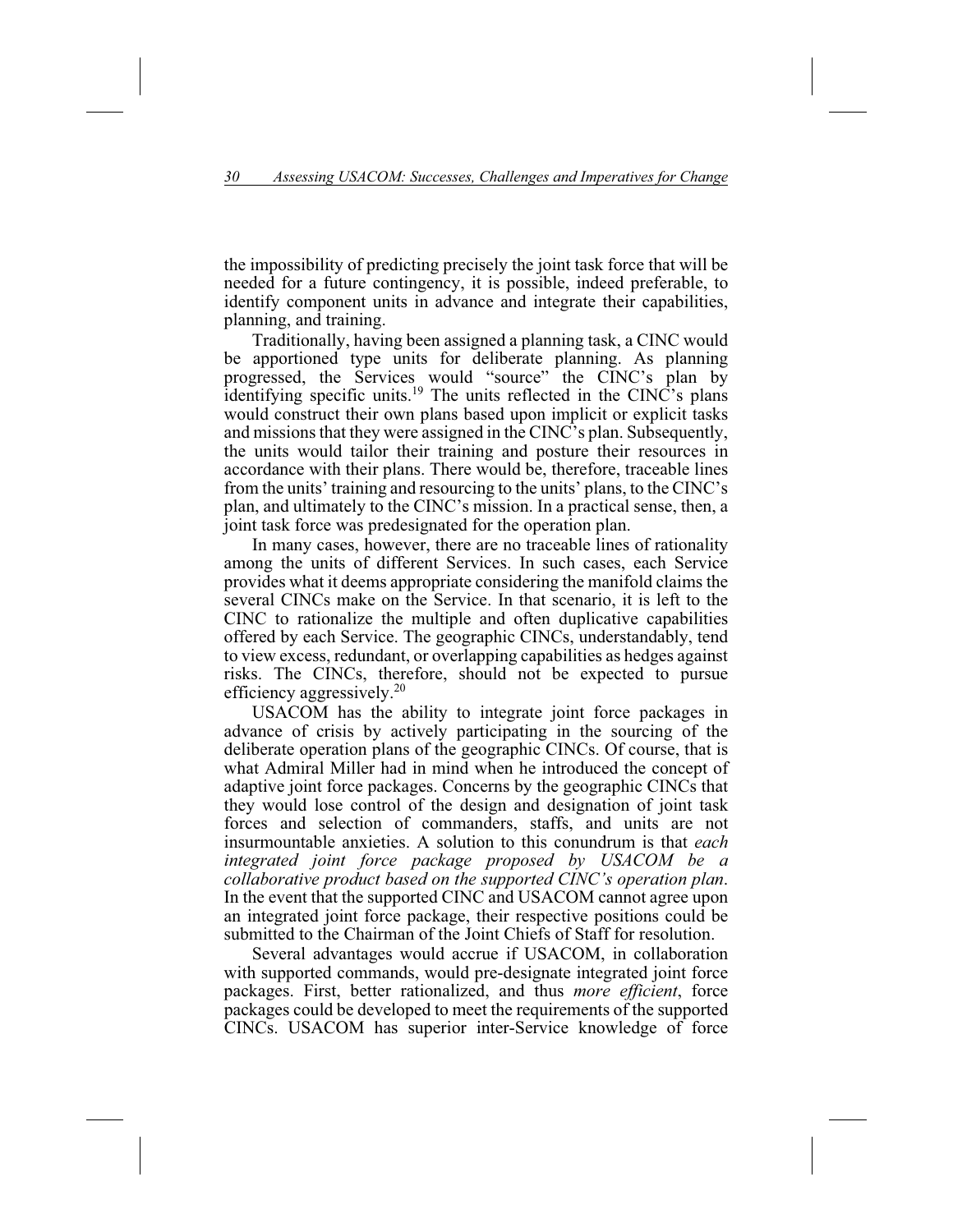capabilities, limitations, readiness, and availability. Thus, USACOM can provide better tailored and integrated force packages to the supported CINCs. This would result in more timely, higher quality responses in crises and lead to greater efficiency in military operations overall.

Second, pre-designating integrated joint force packages can increase the effectiveness of joint training while making it more efficient. USACOM can administer third tier training to a predesignated integrated joint task force based on the operation plan or plans for which the force package was designed. That would result in greater fidelity between the missions the supported CINC envisages for the integrated joint task force and the tasks, conditions, and standards that guide training. Additionally, since unit headquarters staffs may serve as the nucleus or contribute substantially to several integrated joint task forces, USACOM could increase joint training efficiency by better orchestrating third tier training.<sup>21</sup> For example, if the same unit headquarters provides the nucleus for two different integrated joint task forces linked to distinct operation plans, USACOM can structure third tier training to emphasize tasks not previously or recently trained to standard, while avoiding unnecessarily redundant training.

Similar logic applies to Service-administered second tier joint training. USACOM can craft training objectives that emphasize the most critical training tasks in terms of successful execution of specific operation plans, focus on particular staff proficiencies, and avoid unnecessary repetition. The direct linkage of joint training tasks to most probable missions also would help the Services make better informed decisions concerning the allocation of training resources. Additionally, the joint training architecture would provide useful guidance for Service-specific training.

Third, and perhaps most important, by pre-designating integrated joint task forces keyed to specific contingency and theater engagement plans,22 USACOM in collaboration with the other combatant commands can achieve greater overall efficiency in the strategic application of the U.S. armed forces. The Services are less capable than USACOM of providing such rationalization because of their Service-oriented views. Likewise, the supported CINCs, individually, are ill-equipped to make informed decisions as to the effectiveness, efficiency, and risk trade-offs among combatant commands because of their limited appreciation of the urgency and magnitude of the specific force requirements of the other commands. But USACOM is well-suited to help optimize the overall utility of U.S. military capabilities because of the command's knowledge of the individual and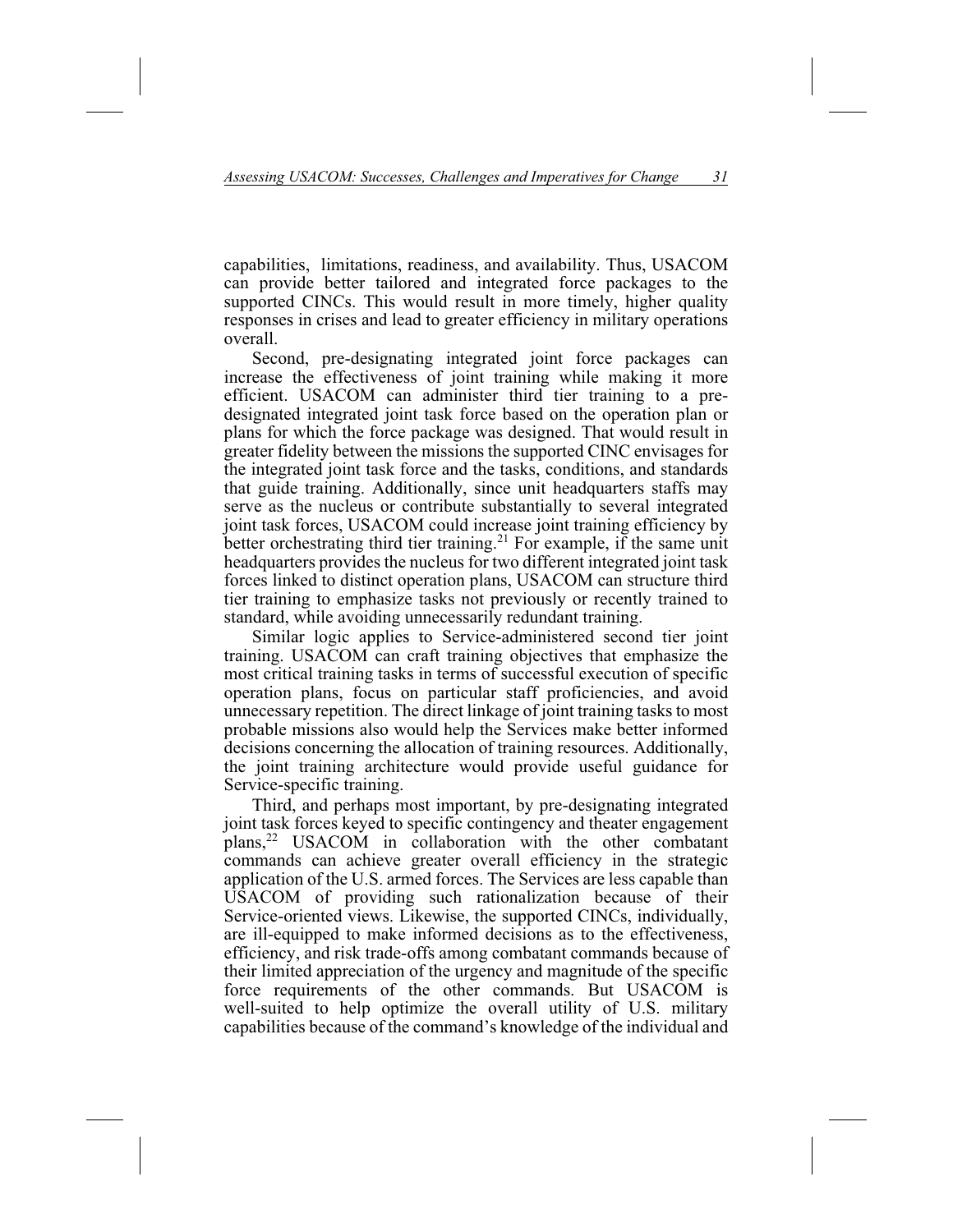collective force requirements of the supported commands, its cross-Service visibility of force capabilities, and its wider view of the international security environment's impact on U.S. interests.

It follows that USACOM also would be able to provide more comprehensive risk appraisals to the NCA, the other combatant commands, and the Services. Thus, USACOM can assist the Services' short-term resource decision-making processes, help the other CINCs expose the strengths and weaknesses of their strategic and operational concepts, and better enable the NCA to blend the instruments of national power. Additionally, USACOM's force integration efforts have the potential to become crucial to the U.S. armed forces as they execute the "shaping" element of the new national security and military strategies.

A corollary to expanding USACOM's joint force integrator role to encompass identification and testing of potential future U.S. military capabilities involves the command in the development of doctrinal concepts and subsequent doctrine. Doctrine development should be accompanied by a continual survey of the technology base, joint force experimentation, definition of future joint capabilities, and promoting the elimination of unwarranted redundancy in the capabilities collectively provided by the Services. As USACOM evolves to fulfill this new dimension of its joint force integration role, its combatant command character will mutate as the organization takes on Service-like attributes within a joint context. Additionally, USACOM will in many respects become an extension of the Chairman of the Joint Chiefs of Staff.

## **Joint Doctrine, Future Requirements and a Different USACOM.**

Closely related to the joint integration of forces is the development of joint doctrine and identification of future requirements. USACOM and the other combatant commands have primary responsibility and authority for joint training. They do not, however, have primary responsibility for joint doctrine development, for integrating and evaluating requirements for future military capabilities, nor for providing those capabilities. Promulgating joint doctrine and integrating military requirements primarily are the responsibilities of the Chairman of the Joint Chiefs of Staff, while the Services are principally responsible for providing military capabilities.<sup>23</sup> If USACOM is to assume an expanded role in supporting the U.S. power projection by taking the lead in joint doctrine development and joint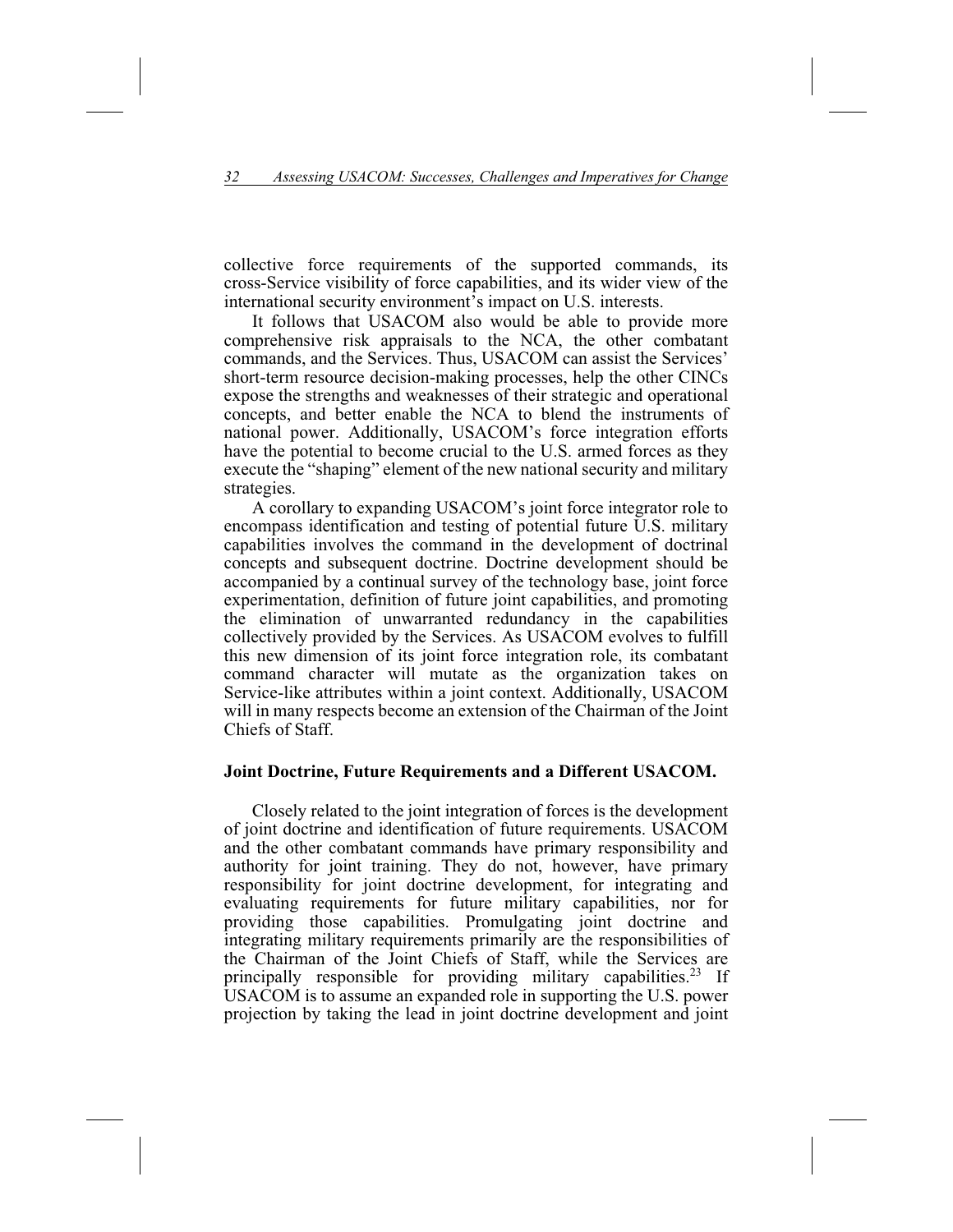requirements determination, it will have to become something more than, or quite different from, a combatant command.

In fulfilling his statutory responsibility for developing joint doctrine, the Chairman of the Joint Chiefs of Staff is assisted by the Joint Doctrine Division of the Joint Staff and the Joint Warfighting Center. The Joint Doctrine Division appropriately has played a staff supervision role while the Joint Warfighting Center has actively managed the now substantial joint doctrine development effort. The transfer of the Joint Warfighting Center to USACOM will render the command *primus inter pares vis-à-vis* the Services in the joint doctrine development process. There was nothing extraordinary about the Chairman's delegation of his joint doctrine development responsibility to a directly subordinate Joint Warfighting Center. The migration of the Chairman's joint doctrine responsibility to a combatant command, however, even if directed by the Secretary of Defense, does not appear to be provided for by current law. CINCUSACOM will essentially become the Chairman's "executive agent" for joint doctrine just as he is for joint training.<sup>24</sup> The authority to "command" the Joint Warfighting Center, however, does not derive from CINCUSACOM's COCOM, but from some other assignment of authority which remains undefined.

The transfer of the Joint Warfighting Center also will facilitate USACOMs ability to identify and integrate required future force capabilities.<sup>25</sup> The solicitation, integration, and evaluation of future force requirements is a statutory responsibility of the Chairman of the Joint Chiefs of Staff.26 The Chairman has created elaborate tools—the Joint Requirements Oversight Council and the Joint Warfighting Capability Assessment process—to help discharge his responsibilities for evaluating, integrating, and rationalizing future capabilities. Furthermore, the Chairman's staff produces a Joint Planning Document that sets forth the Chairman's advice concerning DoD requirements. The Joint Planning Document contains a Future Capabilities chapter that links required capabilities to future technologies. $27$ 

USACOM certainly will be in an advantageous position to influence this document by identifying and integrating required future force capabilities. Nonetheless, the specific authority vested in USACOM for determining future force requirements has yet to be clarified in U.S. Code and policy. New legislation that does so should establish USACOM's relationships to the Joint Requirements Oversight Council, the Joint Warfighting Capability Assessment process, and the Joint Staff in general.

Similarly, because of its knowledge of the individual and collective requirements of the supported commands and its cross-Service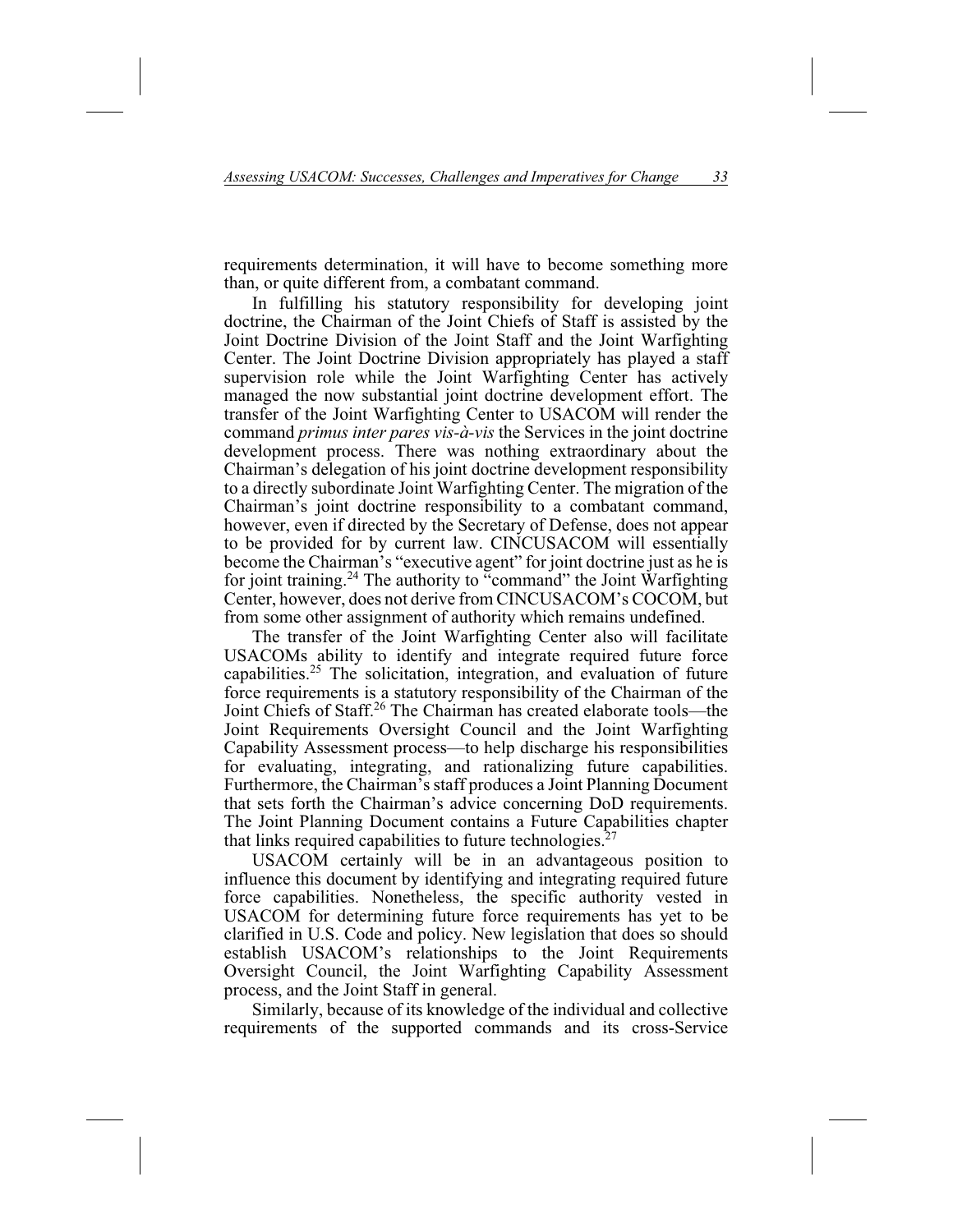perspective of available military capabilities, USACOM will be able to identify unnecessarily redundant capabilities and recommend ways to achieve greater efficiencies in the acquisition and application of the U.S. armed forces. Such recommendations, however, inevitably will involve suggested alterations in the roles, functions, and missions of various elements of the Department of Defense. Once again, however, in undertaking these responsibilities USACOM would be encroaching upon what remains the statutory domain of the Chairman of the Joint Chiefs of Staff.28

## **Joint Force Providing and the Service Components.**

The combatant commands' need for integrated joint forces was recognized long before USACOM's reformation. Each command, therefore, was organized with subordinate Service component commands to help achieve the needed integration. The components served as the interface between the combatant commands and the Military Departments. They kept the Departments informed of the requirements of the combatant commands. They also advised the combatant commands of respective Service capabilities and how they could be applied to accomplish the missions of the combatant commands. Prior to the 1986 Goldwater-Nichols Department of Defense Reorganization Act, it was unclear to whom the component commands reported. But that legislation made clear that the Service components were subordinate to the combatant commands, not to the Services.<sup>29</sup>

The designation of USACOM as the joint force integrator of the vast majority of U.S. forces should lessen the geographic combatant commands' reliance on their Service components to achieve joint force integration. In reforming USACOM in 1993, the intent was for the command to provide supported commands "one-stop shopping" for integrated joint forces from the CONUS base. As USACOM matures as joint force integrator, the supported commands' Service components should focus more on providing Service-unique staff advice to the combatant commands and serving as logistics management organizations.

Additionally, as USACOM's visibility of cross-Service capabilities and readiness continues to improve, USACOM should provide the critical feasibility analyses of supported command operation plans. At the same time, the analyses provided by each combatant command's Service specialists should decrease in scope. Force capability concerns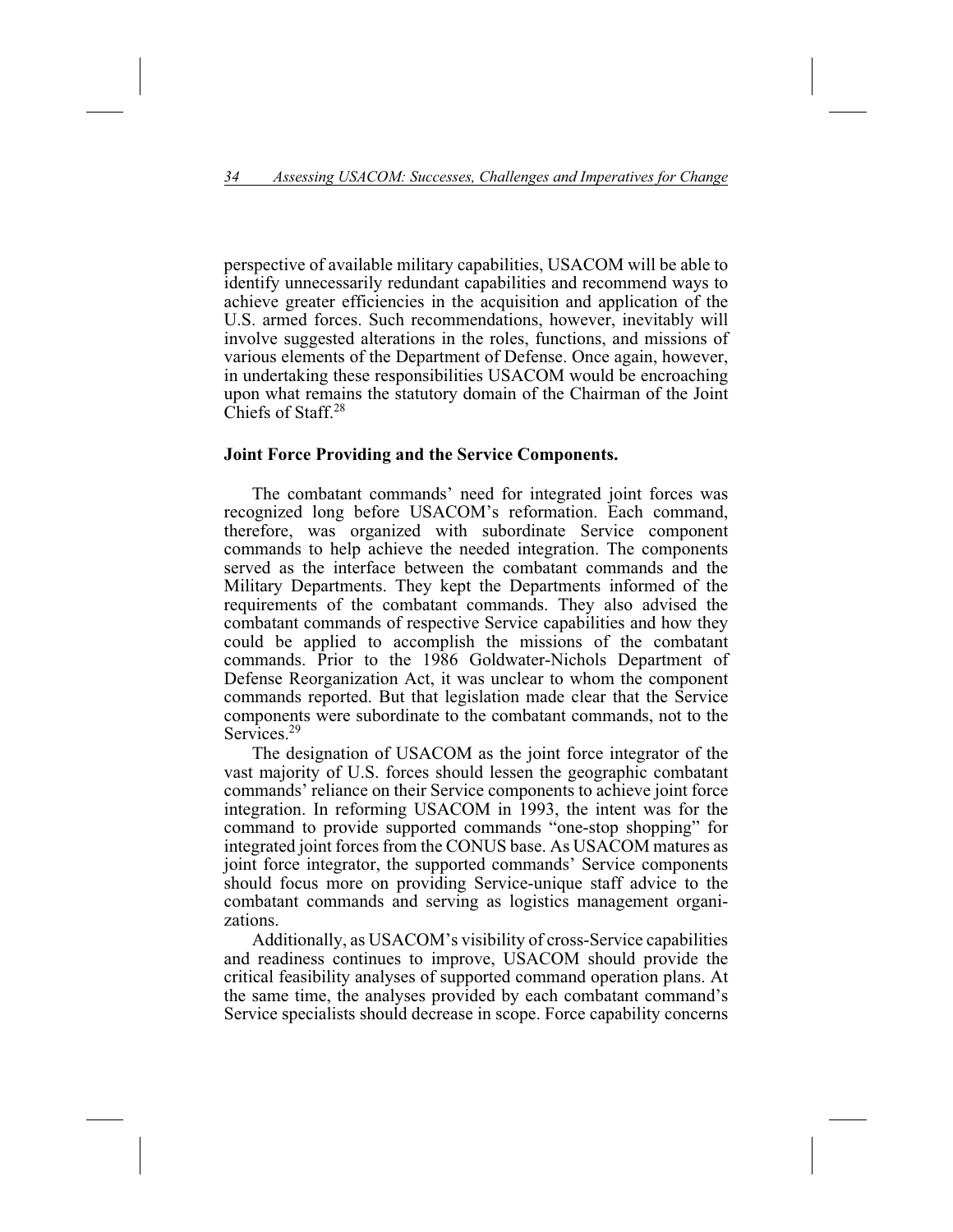would be better identified by USACOM from its cross-command and cross-Service perspectives and relayed to the Services through USACOM's Service components. Therefore, for USACOM and the combatant commands it supports, the present size, composition, and orientation of the Service components warrant review.<sup>30</sup>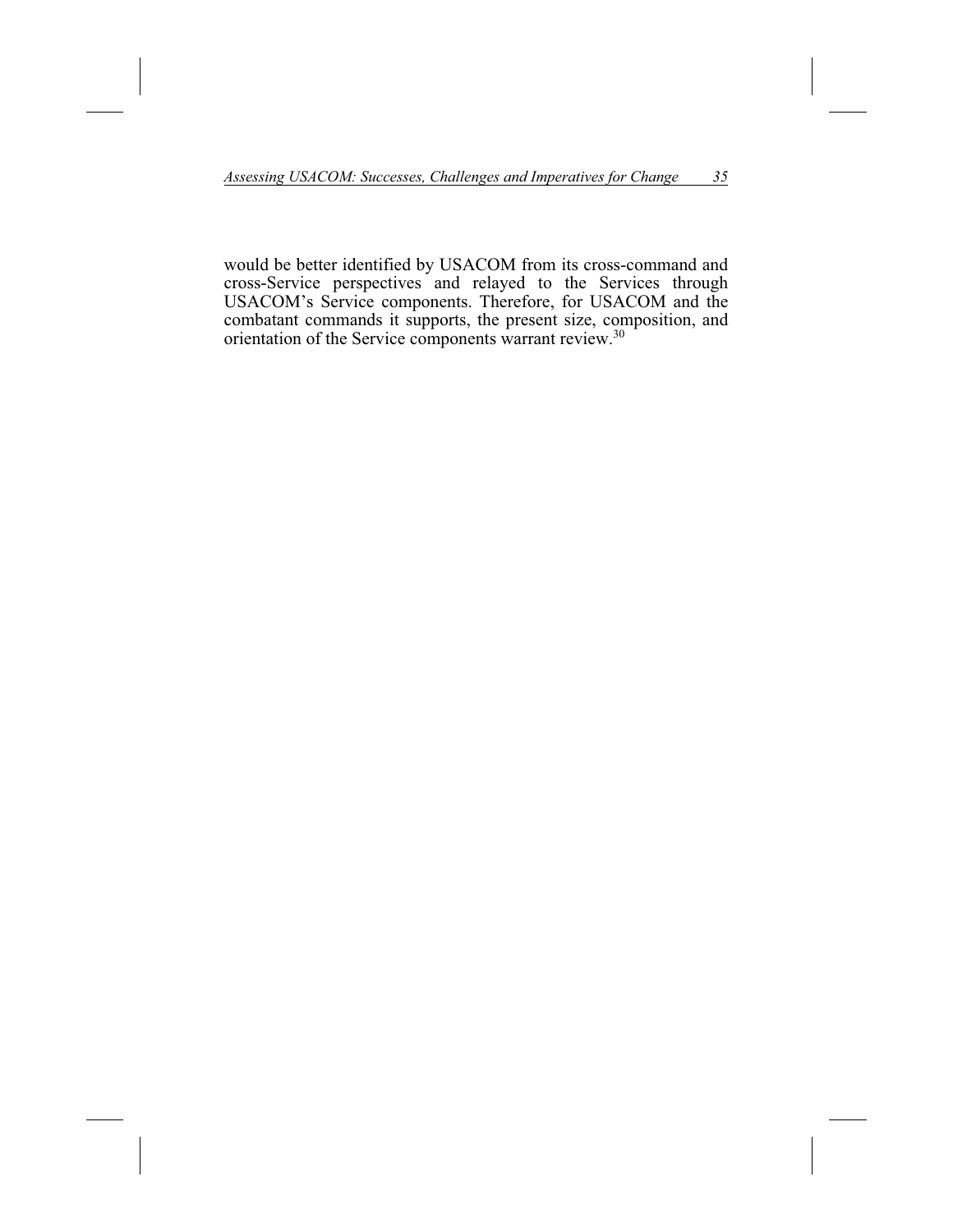# **USACOM: Need for Further Reform**

The foregoing analysis of USACOM leads to the conclusion that, given its current vector, the command will ultimately become an organization that features characteristics of a Service, discharges responsibilities of the office of the Chairman of the Joint Chiefs of Staff and the Joint Staff, and possesses attributes of a combatant command. Such an organization, however, is not provided for by statute nor defined in any authoritative policy document.<sup>1</sup> To date, however, the combatant commands and the Services generally have been able to resist USACOM's attempts to exercise authority in areas traditionally considered within their exclusive or primary purview or that of other organizations. If USACOM is to realize its full potential for providing the necessary foundation for the CONUS-based power projection strategy, then its unique nature, responsibilities, and authority must be explicitly defined and legitimated. That will require significant legislative and policy initiatives.

## **U.S. Code and Policy.**

Since the organization that USACOM is evolving into would discharge responsibilities currently assigned in Title 10 of the United States Code to the Services, the Chairman of the Joint Chiefs of Staff, and to the other combatant commands, changes to Title 10 will be necessary.2 The changes must not only describe the new organization but also must define the responsibilities and authority assigned to the commander. "COCOM," the authority granted current combatant commanders seems inappropriate; a new and distinct type of command authority is required.<sup>3</sup> Other areas of activity which necessitate significant revision of policy documents are: 1) USACOM's management of the bulk of the training administered to the vast majority of U.S. general purpose forces,  $4$  2) assumption of the role of the geographic combatant commands' Service components in assessing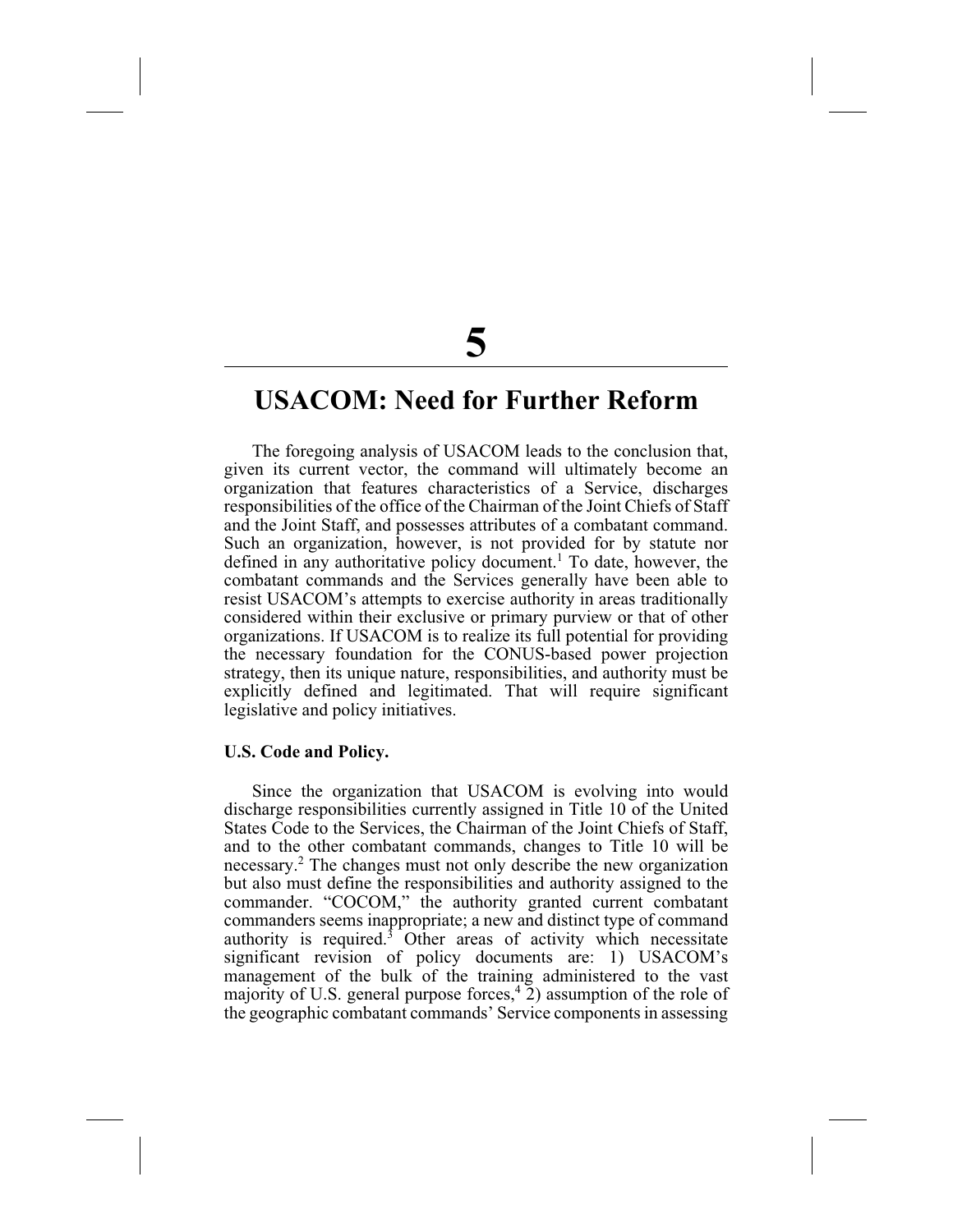and recommending the sourcing of operation plans, 3) integration of the joint forces required by the supported combatant commands, and 4) identification and integration of the requirements for future military capabilities.

# **Revision of the Unified Command Plan.**

A key policy document that must be adjusted to accommodate USACOM's new roles is the Unified Command Plan.<sup>5</sup> The foregoing discussion suggests several revisions. First, USACOM should be disestablished and its area of responsibility reassigned to a newly formed Americas Command. Americas Command should succeed the Southern Command and be headquartered in the former Southern Command's facilities. The Americas Command area of responsibility should include North, Central, and South America and adjacent waters. The new command should inherit all of the current Southern Command's missions and assume USACOM's mission of planning for the land defense of the CONUS, as well as the combined defense of Canada. The Americas Command should be given responsibility for providing military support to civilian authorities, providing military assistance for civil disturbances, protecting key domestic assets, and participating in the counter-drug program. Finally, the commander of Americas Command's naval component should fulfill the U.S. responsibility for providing the North Atlantic Treaty Organization's Supreme Allied Commander for the Atlantic (to become "Strategic Comander Atlantic").6

Second, USACOM should become a "Joint Forces Command" containing *all* CONUS-based general purpose forces, including the Pacific Coast forces currently assigned to PACOM.<sup>7</sup> These forces should fall under Joint Forces Command in the interest of joint training and joint force integration effectiveness and efficiency in order to achieve maximum flexibility in meeting the force requirements of all supported commands. Likewise, SOCOM and TRANSCOM should be subordinated to the Joint Forces Command. Strong consideration should be given to establishing "Commander, Naval Forces in the United States (COMNAVUSA)" as recently recommended by Admiral J. Paul Reason, CINC U.S. Atlantic Fleet.<sup>8</sup> This would establish an unambiguous naval component command comparable to the Army"s FORSCOM and the Air Force's ACC in USACOM. The establishment of the new Navy component command would be essential with the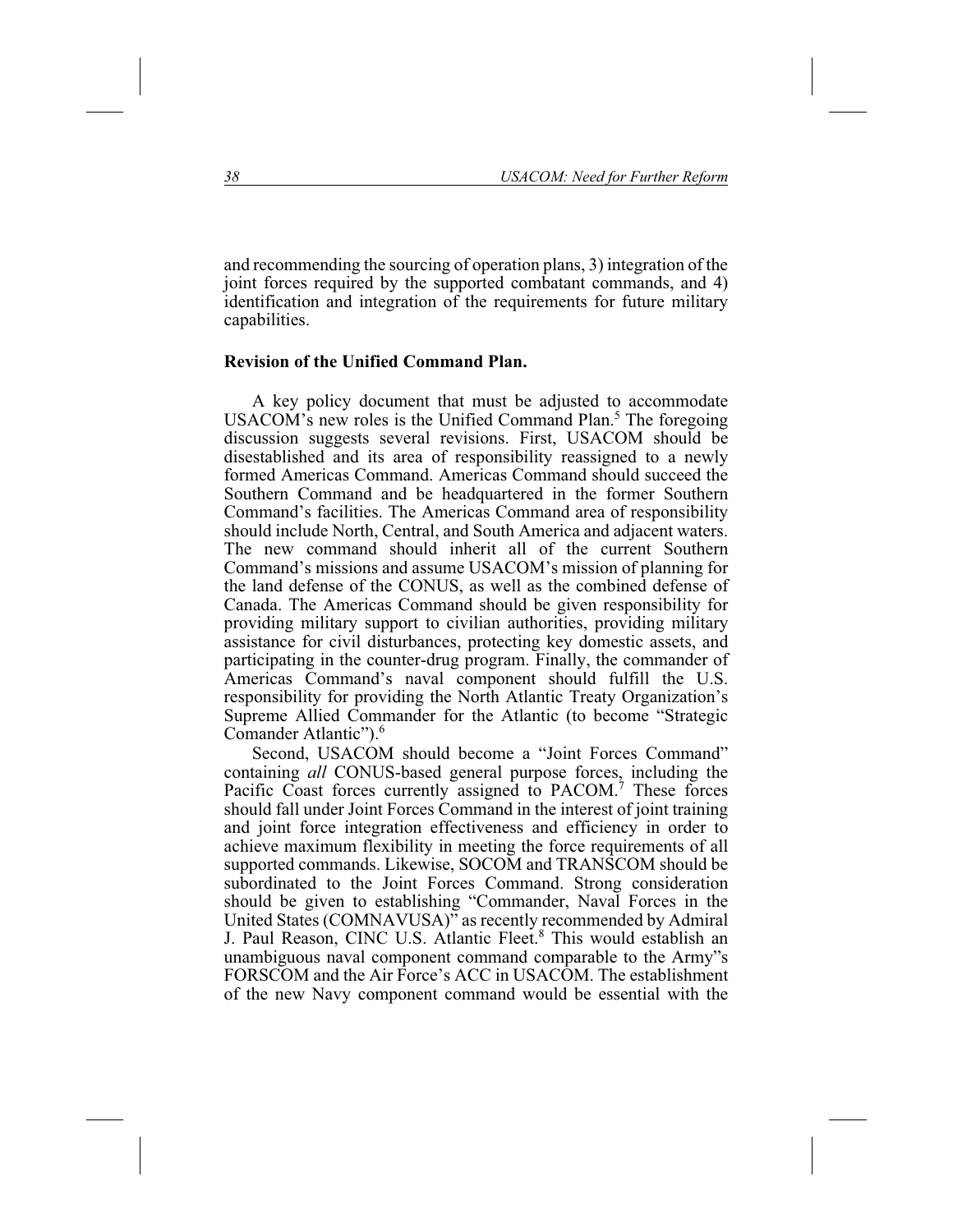assignment of selected Navy Pacific Fleet assets to the Joint Forces Command.

There are several rationales for such a sweeping revision of the Unified Command Plan:

1) Disestablishing USACOM will mark a clear policy shift and clean break with the past. The geographic combatant commands could not reasonably accuse CINCUSACOM's successor, "Commander"9 Joint Forces Command, of inherent conflicts of interests since he will have *no* geographic combatant command responsibilities. The command will be a new and distinct organization that provides jointly trained and integrated forces for supported combatant commands.

2) Southern Command's transformation into Americas Command would accomplish several worthwhile purposes. First, it would bring under a single CINC all national security challenges within, or otherwise threatening, the Western Hemisphere. That would allow for more centralized military planning. It would permit more coherent application of military capabilities in better harmony with the other instruments of national power.

3) The requirements to plan for, and if necessary execute, the land defense of the CONUS and the combined defense of Canada argue strongly for including North America within Americas Command's area of responsibility. Adding to the argument is the potential for closer United States-Mexican cooperation in disaster relief, humanitarian assistance, and other situations where military capabilities may be brought to bear.

The requirements for reform outlined in this chapter should be viewed only as the initial, fundamental steps that must be taken to provide USACOM's successor clear definition, clarity of purpose, and firm direction. Obviously, numerous more specific actions must be taken to reform USACOM beyond its current state. Most importantly, USACOM should not be allowed to drift to wherever the currents of Service parochialism and geographic CINC recidivism may take it. The mission of providing fully trained and integrated joint forces to the warfighting CINCs in the most efficient manner is too important to be shunted by ghosts of the past.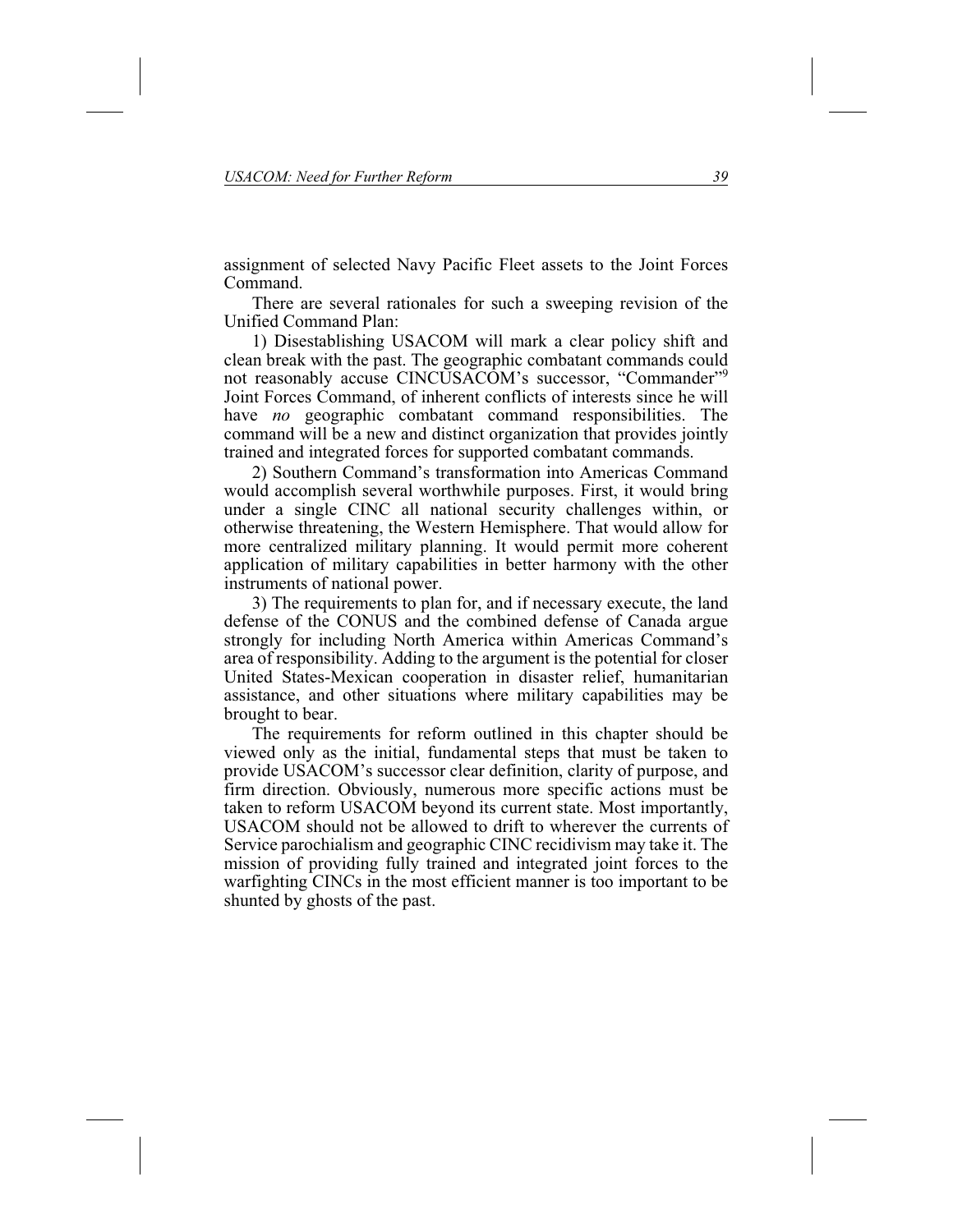# **6**

# **Conclusion**

Although the STRICOM/REDCOM experience provides some precedence, the reformation of the Atlantic Command into USACOM was motivated by different factors. Noteworthy among them are a geostrategic environment and national security strategy that have substantially increased Washington's need to more rapidly and efficiently project trained, ready, and integrated armed forces from CONUS to virtually any point on the globe. Yet, rather than being guided by specific national policy, USACOM has been allowed to evolve virtually on its own over the past 4 years. As acknowledged by USACOM, "the command was challenged to take general concepts and refine them into practical missions."<sup>1</sup> That, coupled with significant changes in the geostrategic and domestic environments within which USACOM evolved, has precluded the orderly, deliberate development of the command's new roles. Consequently, "[a]long the way there have been false starts—initial concepts have led to forks in the road and down unexpected paths."2

One unexpected result is that USACOM is not yet able to fulfill the intent of its 1993 Implementation Plan: "to provide military forces where needed throughout the world, and to ensure those forces are integrated and trained as joint forces capable of carrying out their assigned tasks." Furthermore, in developing capabilities to accomplish that mission, the command evolved in some directions neither foreseen nor provided for in the Implementation Plan (e.g., determining future force requirements). Nonetheless, these have proven to be beneficial to the implementation of a CONUS-based power projection strategy. It appears clear at this point, however, that if USACOM is to mature as the joint force provider of jointly trained and integrated general purpose forces to the supported commands, USACOM's ultimate roles, functions, and configuration must be more clearly described in the following ways.

First, the organization that USACOM should become, Joint Forces Command, is not provided for in extant law or policy. Such a command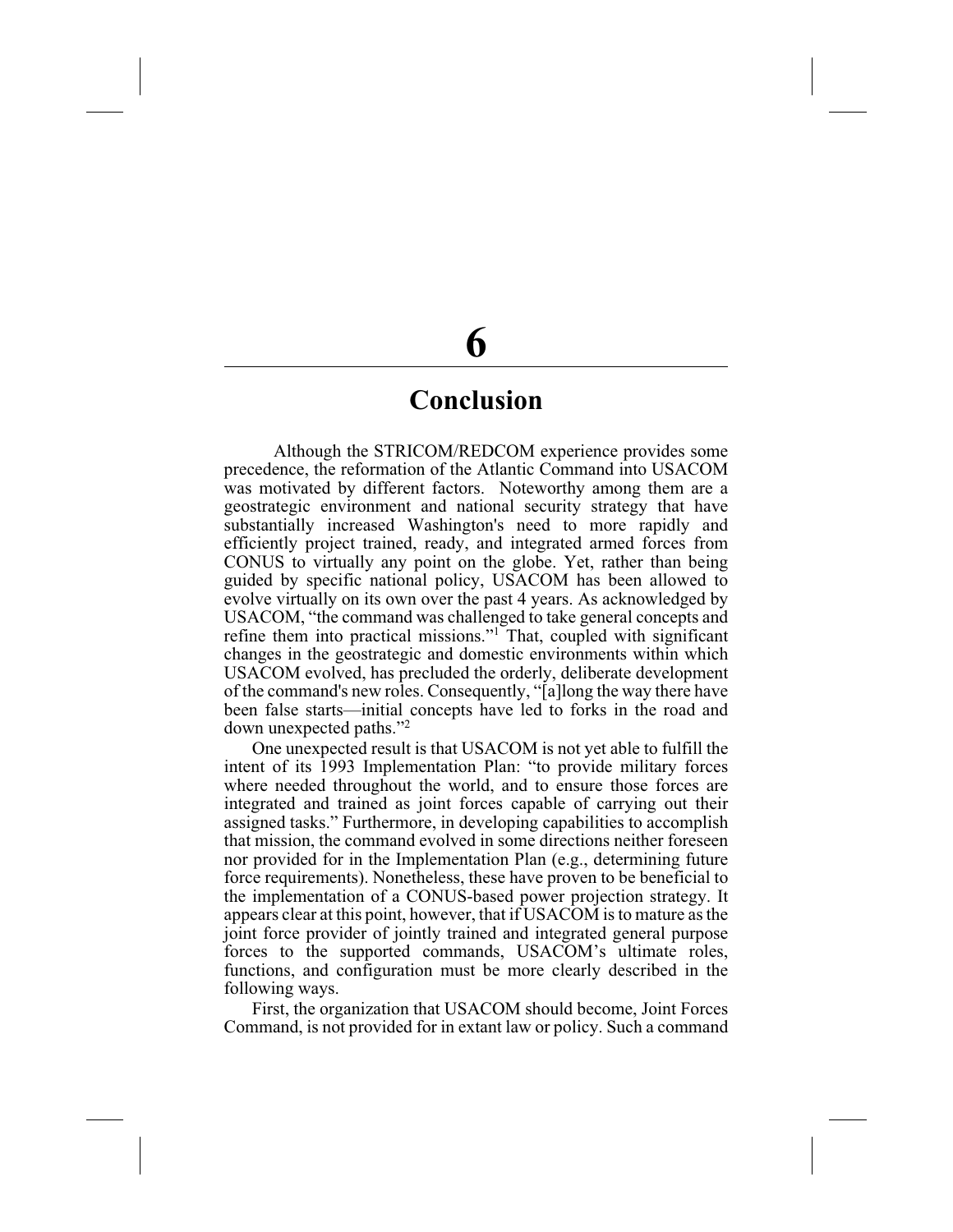would have responsibilities and perform roles similar or identical to those currently assigned to the Chairman of the Joint Chiefs of Staff, the Joint Staff, a Service, or a combatant command. Title 10 of the United States Code, therefore, must be revised to provide for this proposed hybrid command by describing its status, roles, functions, and missions, as well as the manner in which it receives resources, the type and extent of authority granted its "commander," and the chain of command or channel of authority within which the command exists. Once the statutory basis of the new organization is established it should be precisely defined by policy promulgated by the Secretary of Defense in consultation with the Chairman of the Joint Chiefs of Staff.

With regard to USACOMs joint training responsibilities, the three-tier training program should be formalized in the joint training policy promulgated by the Chairman of the Joint Chiefs of Staff. USACOM's responsibilities for, and authority over, tiers two and three joint training should be clarified *vis-à-vis* the Services and the combatant commands. It may be advisable, but not necessary, to grant USACOM control over all training funding, save institutional training provided by the Services and joint exercises conducted by the combatant commands. In either case, USACOM must be provided a method by which it can direct, rather than merely request, Service conformance to its tiers two and three training programs. Additionally, the new organization must have the authority to evaluate the joint training of its forces, remediate deficiencies, and rationalize the joint training conducted by the combatant commands.

The development of USACOM's joint force integrator role has been accompanied by considerable ambivalence. Initially adhering to its Implementation Plan's description of joint force integration, $3$  the command attempted to apply the adaptive joint force packaging concept as the vehicle for guiding joint force integration efforts. After encountering stiff resistance from the supported geographic commands and receiving insufficient support from the Secretary of Defense and the Chairman of the Joint Chiefs of Staff, USACOM redefined joint force integration to include identifying and integrating requirements for future force capabilities. Title 10 of the U.S. Code, however, assigns the Chairman of the Joint Chiefs of Staff the responsibility for integrating requirements for future capabilities.

While the command's expanded definition of joint force integration cannot be found in the Implementation Plan and is not provided for in current law or policy, it could lead to more effective and efficient execution of the CONUS-based power projection strategy. USACOM, however, should not subordinate its efforts to identify, package, train,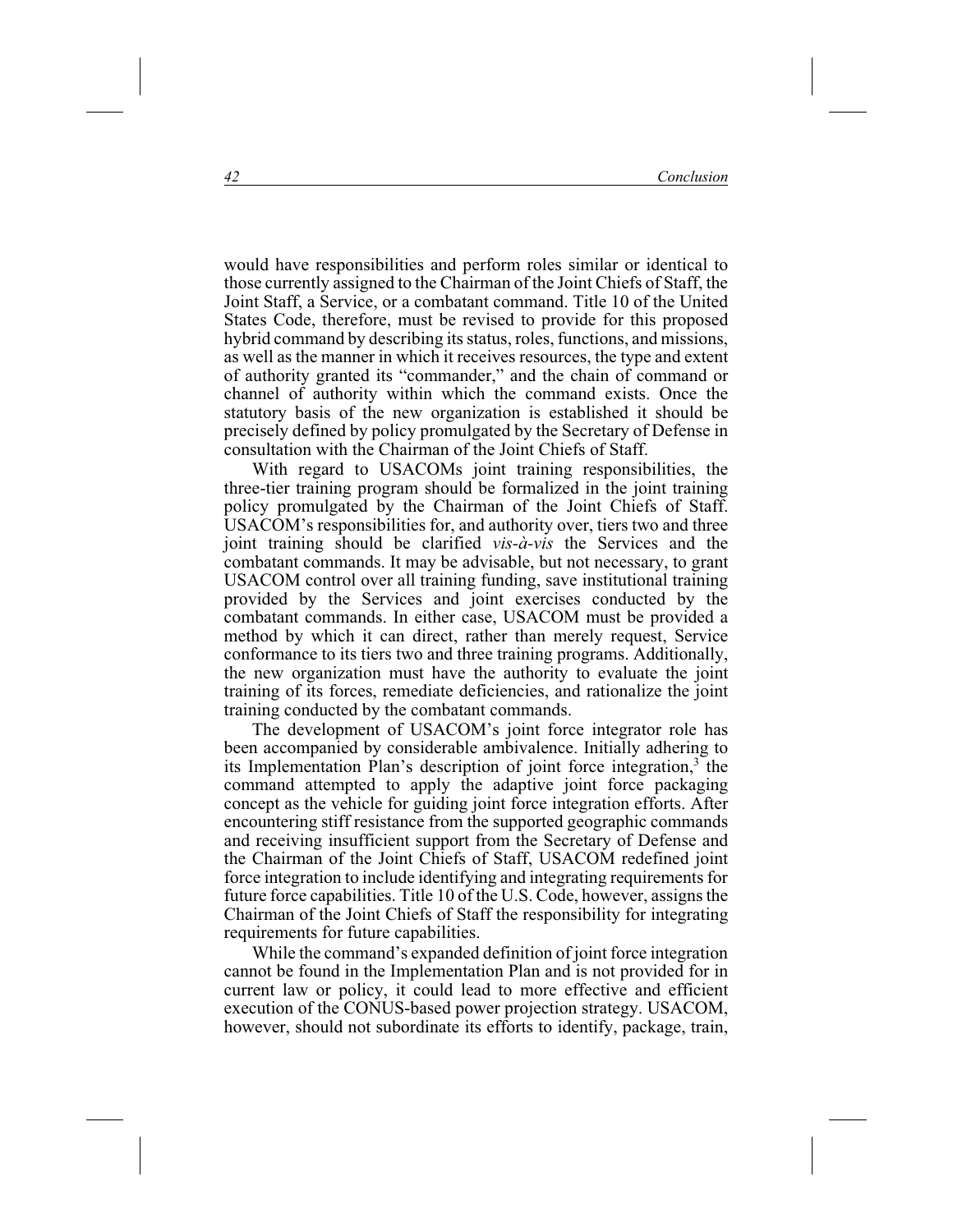and prepare CONUS-based joint formations and to expedite their deployment to the supported combatant commands. That task is its foremost joint force integrator responsibility, and it applies to deliberate planning and preparation as well as to crisis response situations.

Effective joint force integration requires a clear and logical trace<br>in the supported commands' plans, through USACOM's from the supported commands' plans, through USACOM's rationalization and integration process, to the joint formations designed to execute the plans. The most efficient method of ensuring such mission-to-task-to-capabilities congruence is for USACOM, in collaboration with the supported combatant commands and the Services, and with the approval of the Chairman of the Joint Chiefs of Staff, to pre-designate joint task forces against the missions and tasks identified by the combatant commands. Neither an *ad hoc* nor a generic approach to joint force integration will provide the efficiency required to implement an effective CONUS-based power projection strategy.

The need for improving joint force integration will become more apparent as the geographic combatant commands complete and begin execution of their theater engagement plans. Those peacetime efforts to shape the international security environment will place continuous, competing demands on military resources that must be evaluated from cross-Service and cross-command perspectives. USACOM will be in the best position to assist the Chairman of the Joint Chiefs of Staff and the Secretary of Defense in providing jointly trained and integrated military capabilities to promote most efficiently the range of U.S. national security objectives during peacetime, given force structure and readiness constraints. Moreover, because of its familiarity with the combatant commands' contingency plans, USACOM will be able to assure the most effective transition from peacetime to wartime postures.

Once USACOM fully develops its joint force training and integration capabilities, duplication of effort between it and the Service components of the combatant commands can be resolved. Not all combatant commands will require a full suite of Service components as they exist today. For example, the European and Pacific Commands arguably may have a continuing need for Service components along traditional lines, but commands without substantial assigned forces may not. In the latter case, effective and efficient Service expertise may be provided by members of the CINC's staff and may focus on Service support and sustainment of the command's planned and on-going efforts.

Finally, USACOM's complete evolution can be facilitated by significant changes to the Unified Command Plan. First, the command should be shorn of the remainder of its area of responsibility.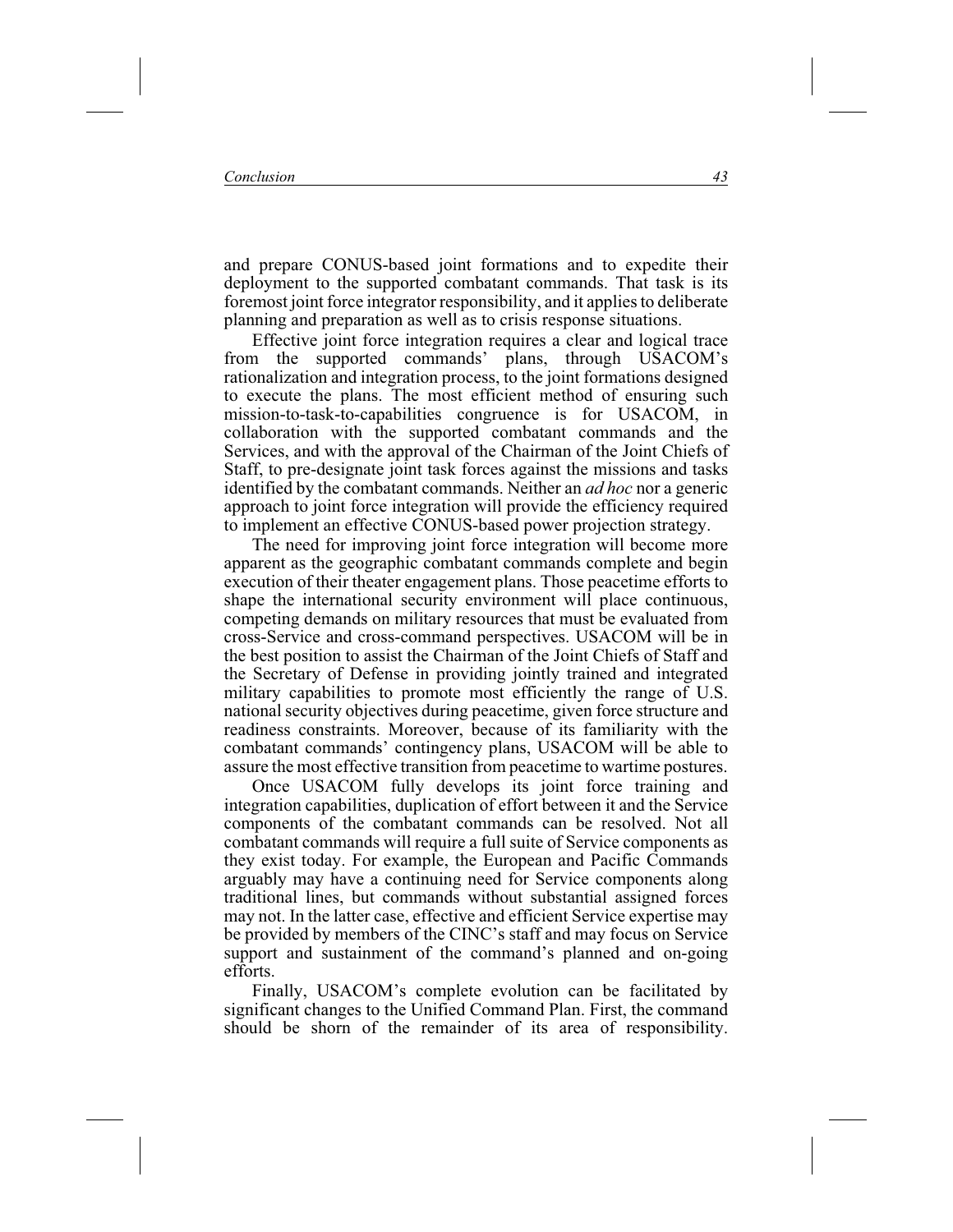Furthermore, the Unified Command Plan should recognize USACOM's successor, the Joint Forces Command, as a *sui generis* organization that is neither a combatant command nor a Service. With that in mind, the missions currently assigned to USACOM that go beyond its mission of providing trained and integrated joint forces to supported commands should be reassigned to a newly created Americas Command that would subsume the U.S. Southern Command.

The actions suggested by the foregoing analysis and conclusions would enable USACOM to become an organization capable of implementing the CONUS-based power projection strategy. While USACOM's implementation plan may not have envisaged such an organization, the mission assigned by the plan—to provide jointly trained and integrated forces to the supported combatant commands—remains valid. USACOM's interpretation that its mission includes facilitating the integration of joint requirements for future military capabilities should be viewed as an expansion rather than redefinition of its mission. If the command were to receive necessary external support and assistance and take the internal actions suggested in this study, Admiral Miller's "rheostat" could be turned to an intensity that even he and General Powell did not envisage.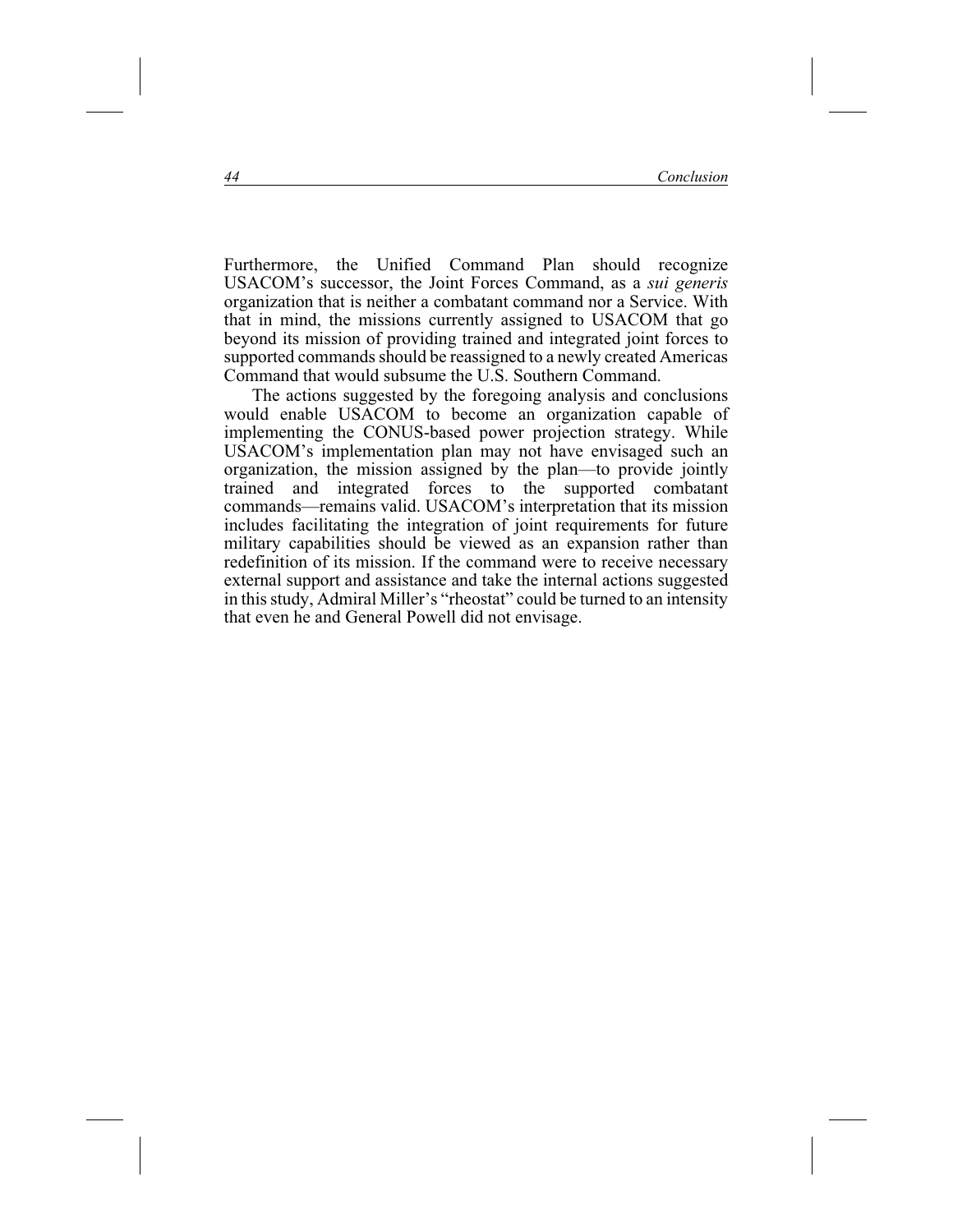# **Recommendations**

To improve USACOM's (or more properly its proposed successor's) efficacy in implementing the power projection strategy of the United States, the following actions should be taken:

1) USACOM should be disestablished and its area of responsibility reassigned to a newly formed Americas Command. Those USACOM missions and functions not assigned to Americas Command should be vested in a new Joint Forces Command.

2) The Joint Forces Command should contain *all* CONUS-based general purpose forces, i.e., including West Coast forces currently assigned to Pacific Command. This new command's principal headquarters should occupy the facilities of the disestablished USACOM.

3) SOCOM and TRANSCOM should be subordinated to the Joint Forces Command.

4) Americas Command should succeed Southern Command and be headquartered in the former Southern Command's facilities. The Americas Command area of responsibility should include North, Central, and South America and adjacent waters and islands. Americas Command should inherit all of the former Southern Command's missions and assume the former USACOM missions of planning for the land defense of the continental United States and the combined defense of Canada. Additionally, the Americas Command should be responsible for providing military support to civilian authorities, providing military assistance for civil disturbances, protecting key domestic assets, and participating in the counter-drug program.

5) The commander of Americas Command's naval component should fulfill the U.S. responsibility for providing the North Atlantic Treaty Organization's Supreme Allied Commander for the Atlantic (to be renamed "Strategic Commander Atlantic").

6) The three-tier training process developed by USACOM should be formalized in joint training policy promulgated by the Chairman of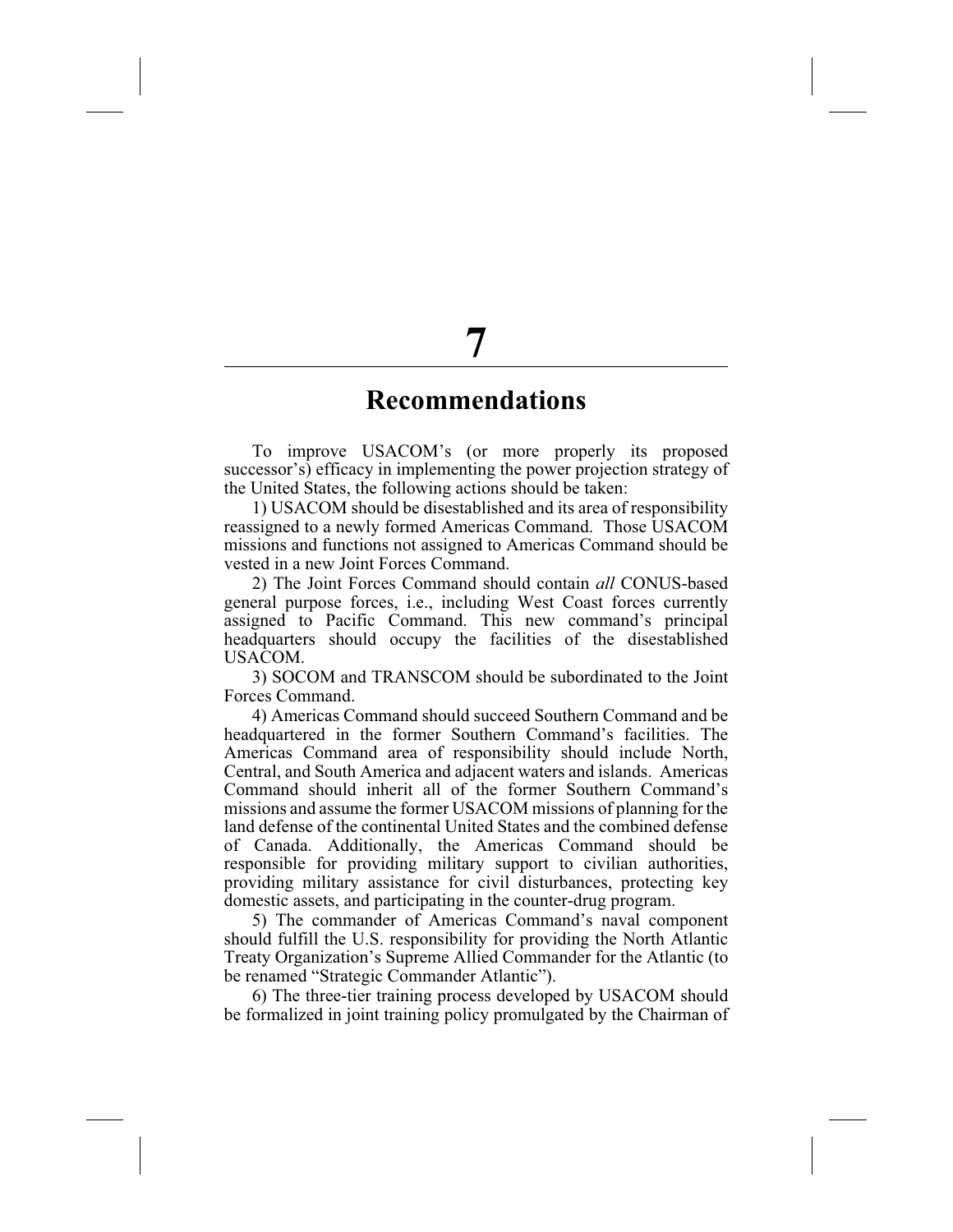the Joint Chiefs of Staff. The Chairman's training policy should provide distinct and comprehensive definitions of the three categories of training. Additionally, the policy should draw clear lines between the training responsibilities of the Services and those of the Joint Forces Command.

7) "Commander" Joint Forces Command's primary mission should be to provide jointly trained and integrated forces to meet supported command requirements for theater engagement activities, as well as for contingencies. With regard to deliberate operation planning, Joint Forces Command's provision of integrated joint forces should be accomplished by a process that features predesignated joint task forces based on supported command operation plans.

8) "Commander" Joint Forces Command's mission should include identification, rationalization, and integration of joint requirements for future military capabilities.

9) "Commander" Joint Forces Command, using its cross-Service visibility of readiness and cross-combatant command view of force requirements, should develop the capability of providing independent risk assessments to the Chairman of the Joint Chiefs of Staff to enhance his military advice to the National Command Authorities.

10) The respective roles of the "Commander" Joint Forces Command's Service components and the Service components of the geographic combatant commands should be evaluated and unnecessary redundancies eliminated.

11) "Commander" Joint Forces Command should identify and report to the Chairman of the Joint Chiefs of Staff unnecessary duplicative capabilities among the forces of the various Services.

12) Since the Joint Forces Command will be a *sui generis* organization performing roles currently assigned by law to the combatant commands, the Services, and the Chairman of the Joint Chiefs of Staff, the nature, responsibilities, and authority of the new organization should be specified in Title 10 of the United States Code.

13) Whether the new Joint Forces Command should be funded directly as a separate program for all of the joint force training and integration activities for which it is responsible should be evaluated.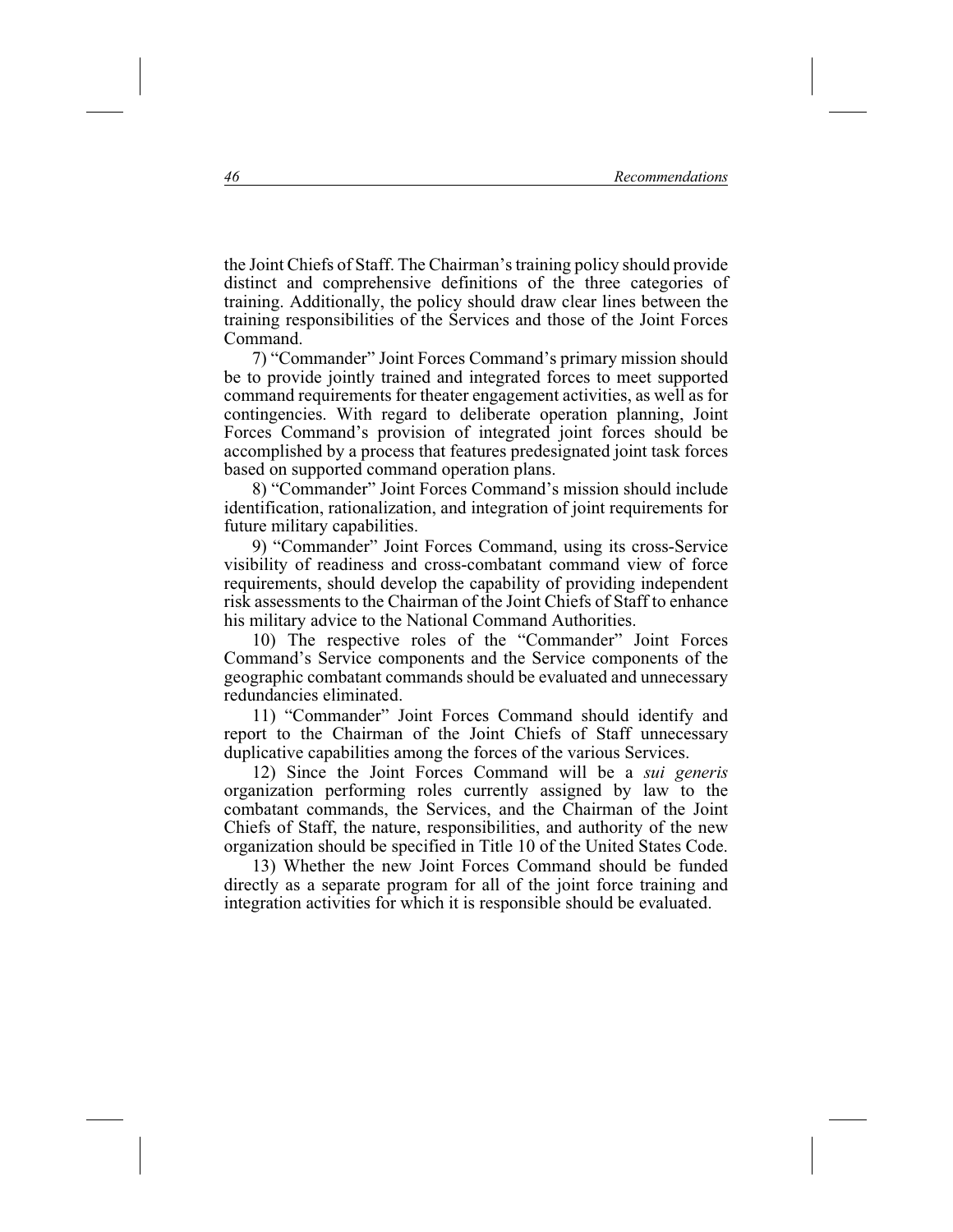**Notes**

#### **Chapter 1**

1. Post-Cold War permanent overseas deployments of U.S. forces total only about 200,000. William J. Clinton, *A National Security Strategy for a New Century*, Washington, DC: The White House, May, 1997, pp. 21-28. As a more exact comparison, before the demise of the Soviet Union, over 500,000 U.S. personnel were deployed overseas. Of that number, about 340,000 were devoted to the European Command (EUCOM). The Pacific Command (PACOM) had about 135,000 forward deployed forces. By 1997, forces forward deployed in EUCOM's area of responsibility (AOR) numbered about 111,000, and those in PACOM's AOR totaled about 92,000. William S. Cohen, *Annual Report to the President and Congress 1998*, Washington, DC: U.S. Government Printing Office, 1998, p. C-2. Therefore, for U.S. presence in the PACOM AOR to equal the "approximately 100,000" claimed in *A National Security Strategy for a New Century* (p. 23), one would have to count the West Coast forces assigned to PACOM.

2. Currently, U.S. Atlantic Command has command of over 80 percent of U.S. general purpose forces. *Statement by General John J. Sheehan, USMC, Supreme Allied Commander Atlantic, Commander-in-Chief, U.S. Atlantic Command, before the Armed Services Committee United States Senate,* March 13, 1997, http://www.acom.mil/public/new/cinst.htm, p. 1.

3. For example, see John M. Shalikashvili, *National Military Strategy of the United States of America,* Washington, DC: U.S. Government Printing Office, 1995, pp. 6-7.

4. Department of Defense, *Conduct of the Persian Gulf War*, Washington, DC: U.S. Government Printing Office, April 1992, p. 575.

5. "Commander-in-Chief" (CINC) refers to the commander of a combatant command. A "geographic CINC" is one whose command includes a geographic area of responsibility. A "functional CINC" is one whose command is based on functional, vice geographic, responsibilities. John M. Shalikashvili, *Joint Pub 0-2 Unified Action Armed Forces (UNAAF)*, Washington, DC: U.S. Government Printing Office, February 24, 1995, pp. i-ii.

6. Throughout this study, the United States Atlantic Command is referred to by the use of two acronyms. USLANTCOM is used to refer to the command before its 1993 reformation. USACOM is used to refer to the command after the beginning of its reformation in 1993.

#### **Chapter 2**

1. A unified command is one with broad continuing missions, established by the President through the Secretary of Defense with the advice of the CJCS, and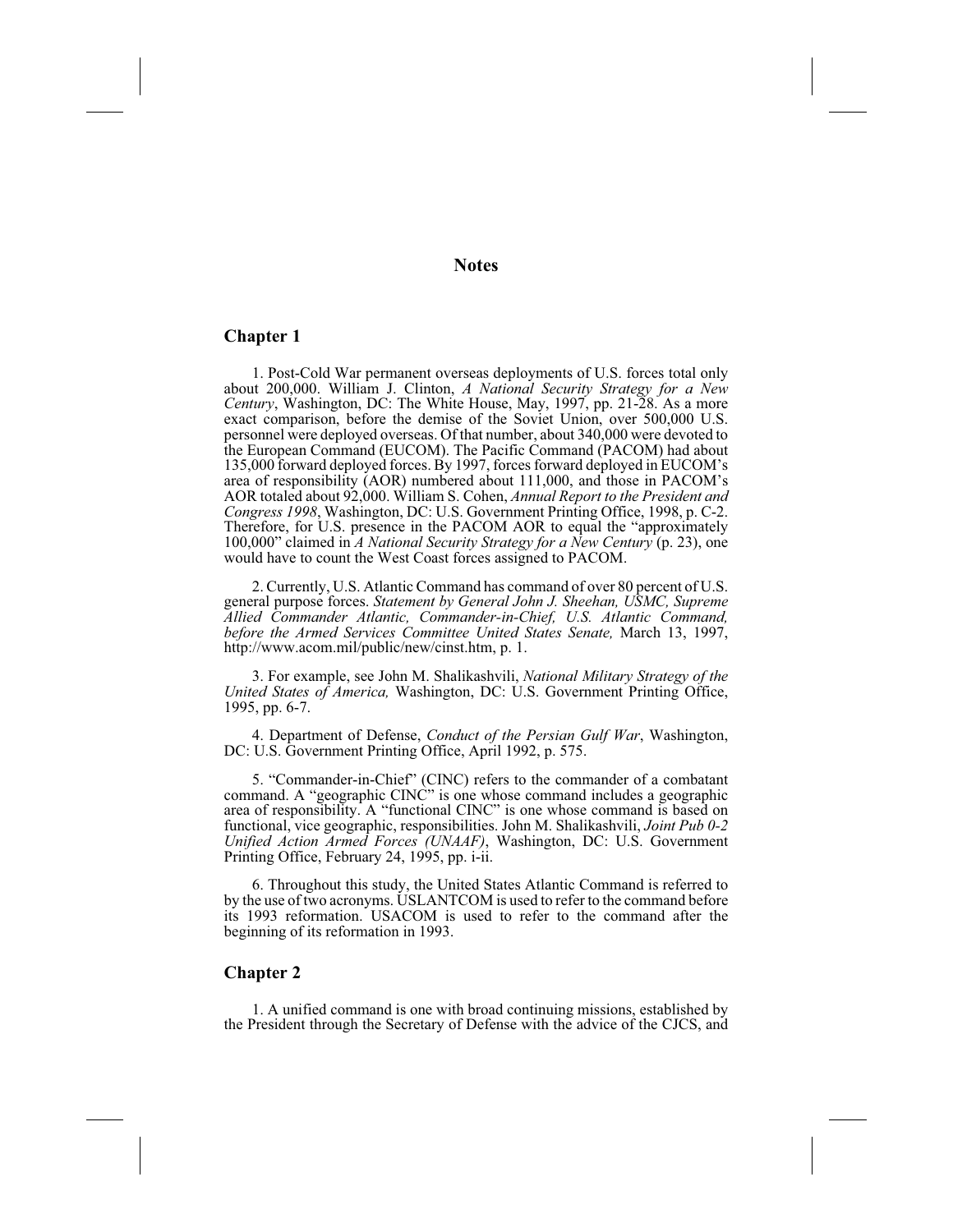composed of forces from two or more Military Departments. A specified command (none of which currently exist) is similar except that it is normally composed of forces from a single Military Department. Department of Defense, *Joint Pub 1-02, Department of Defense Dictionary of Military and Associated Terms*, Washington, DC: U.S. Government Printing Office, March 23, 1994, pp. 354, 400.

2. Ronald H. Cole, *et al.*, *The History of the Unified Command Plan 1946-1993*, Washington, DC: Office of the Chairman of the Joint Chiefs of Staff Joint History Office, February 1995, pp. 32-35.

3. The Unified Command Plan (UCP) is approved by the President and described in a memorandum published by the CJCS for the Service chiefs and the commanders of the combatant commands. The document sets forth basic guidance for all combatant commanders, delineates their geographic areas of responsibility, and specifies their functions.

4. Cole, *et al.,* pp. 40-41.

5. *Ibid*., p. 46.

6. *Ibid*., pp. 68-85.

7. *Ibid*., pp. 98-100.

8. Colin L. Powell, *Chairman of the Joint Chiefs of Staff Report on the Roles, Missions, and Functions of the Armed Forces of the United States*, Washington DC: The Pentagon, February 1993, pp. III-3 through III-5.

9. The unified and specified combatant command structure is authorized by § 161 of Title 10, United States Code. It is specifically described in a classified document published by the Secretary of Defense known as The *Unified Command Plan*. Currently, there are four geographic and one combined geographic and functional commands which account for all of the earth's surface except for North America and some states of the former Soviet Union (including Russia). There are four functional commands which oversee functional areas to include space, strategic capabilities, special operations, and transportation.

10. Cole, *et al.,* pp. 107-113.

11. *Ibid*., p. 112.

12. *Ibid*., pp. 114-116. When "USACOM" is used in this study, it is used to refer to the U.S. Atlantic Command after its 1993 reformation.

## **Chapter 3**

1. Paul David Miller, letter to General Powell, June 30, 1993.

2. *Ibid*.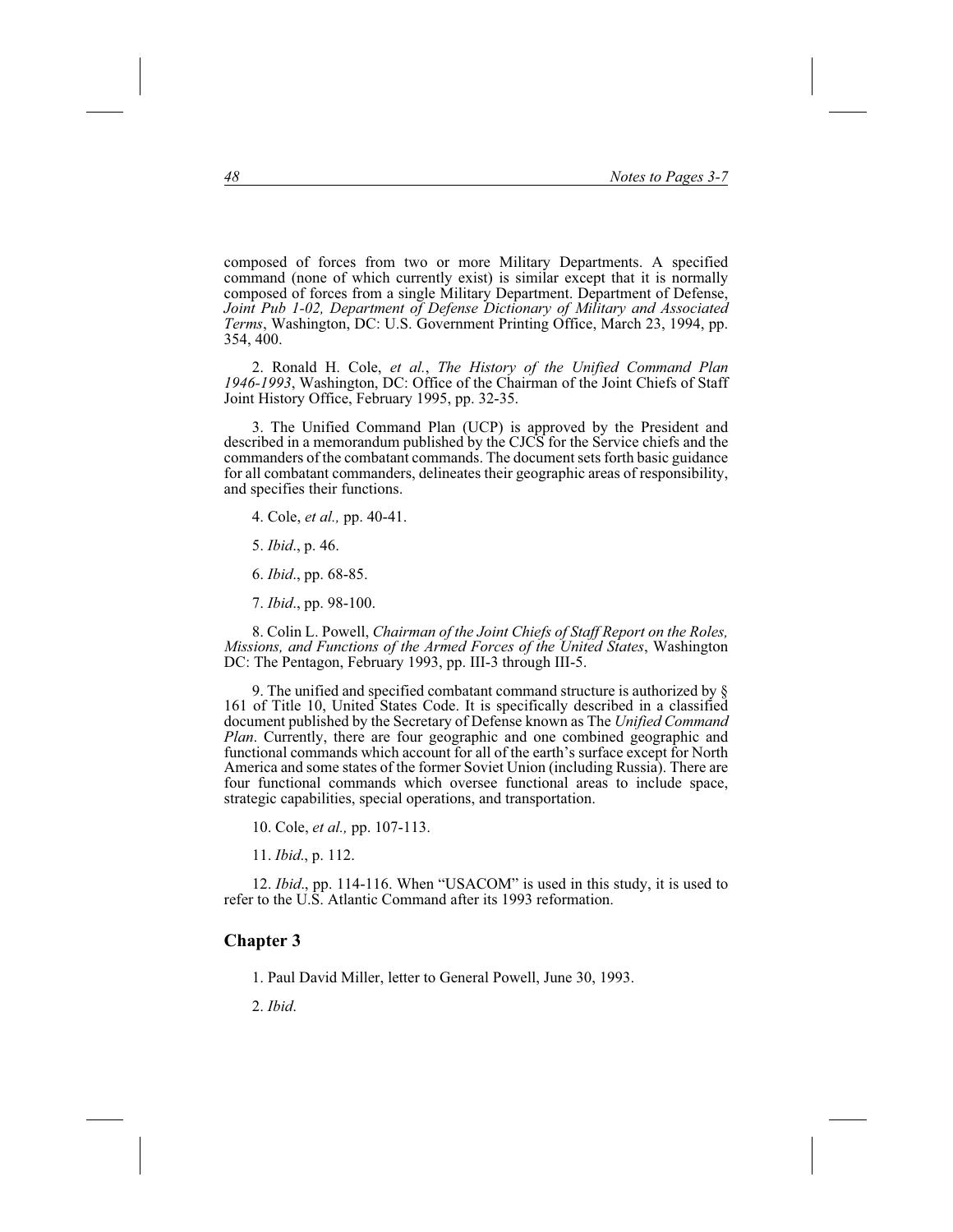3. Powell, p. III-3.

4. Les Aspin, memorandum, subject: U.S. Atlantic Command (USACOM) Implementation Plan, Washington, DC: Office of the Secretary of Defense, October 1, 1993. The full title of the plan is *Implementation Plan for Establishing United States Atlantic Command as the Joint Force Integrator*.

5. Headquarters, United States Atlantic Command, *Implementation Plan for Establishing United States Atlantic Command as the Joint Force Integrator*, Norfolk, VA, October 1, 1993, pp. 1-1 through 1-2.

6. *Ibid*., p. 1-2.

7. *Ibid*.

8. These included "[d]eveloping a joint training program for providing joint military support to U.S. civilian authorities (MSCA) and military assistance for civil disturbances (MACDIS) as directed by the DoD Executive Agent (SECARMY) within the 48 contiguous states, the District of Columbia, Puerto Rico, and the Virgin Islands... [p]lanning for the land defense of CONUS and combined Canada-United States land defense of Canada... [p]lanning for and conducting counterdrug operations in support of U.S. Law Enforcement (sic) agencies... [and] integrate DOD CONUS medical contingency planning." *Implementation Plan for Establishing United States Atlantic Command as the Joint Force Integrator*, pp. I-3 through I-5.

9. *Implementation Plan for Establishing United States Atlantic Command as the Joint Force Integrator*, p. I-5. We note that §§ 153(a)(5) of Title 10, United States Code assigns the CJCS the responsibility for developing doctrine for the joint employment of the U.S. armed forces.

10. By June 1997, USACOM's AOR had been significantly diminished by the transfer to the U.S. Southern Command (SOUTHCOM) of waters adjoining South and Central America, the Caribbean Sea, the Gulf of Mexico, and the islands therein. William J. Clinton, memorandum for the Secretary of Defense, subject: *Unified Command Plan*, Washington, DC: The White House, December 28, 1995, p. 6.

11. Cole, *et al.,* pp. 114-116.

12. *USACOM—CONUS Joint Force Integrator*, USACOM Command Briefing, December 1993.

13. Statements made by the USACOM Deputy CINC (DCINC) on July 18, 1994.

14. Paul David Miller, *Strategic Plan 1994 United States Atlantic Command*, Norfolk, VA: Office of the Commander-in-Chief, U.S. Atlantic Command, December 1993, *passim*.

15. *Ibid*., p. 4.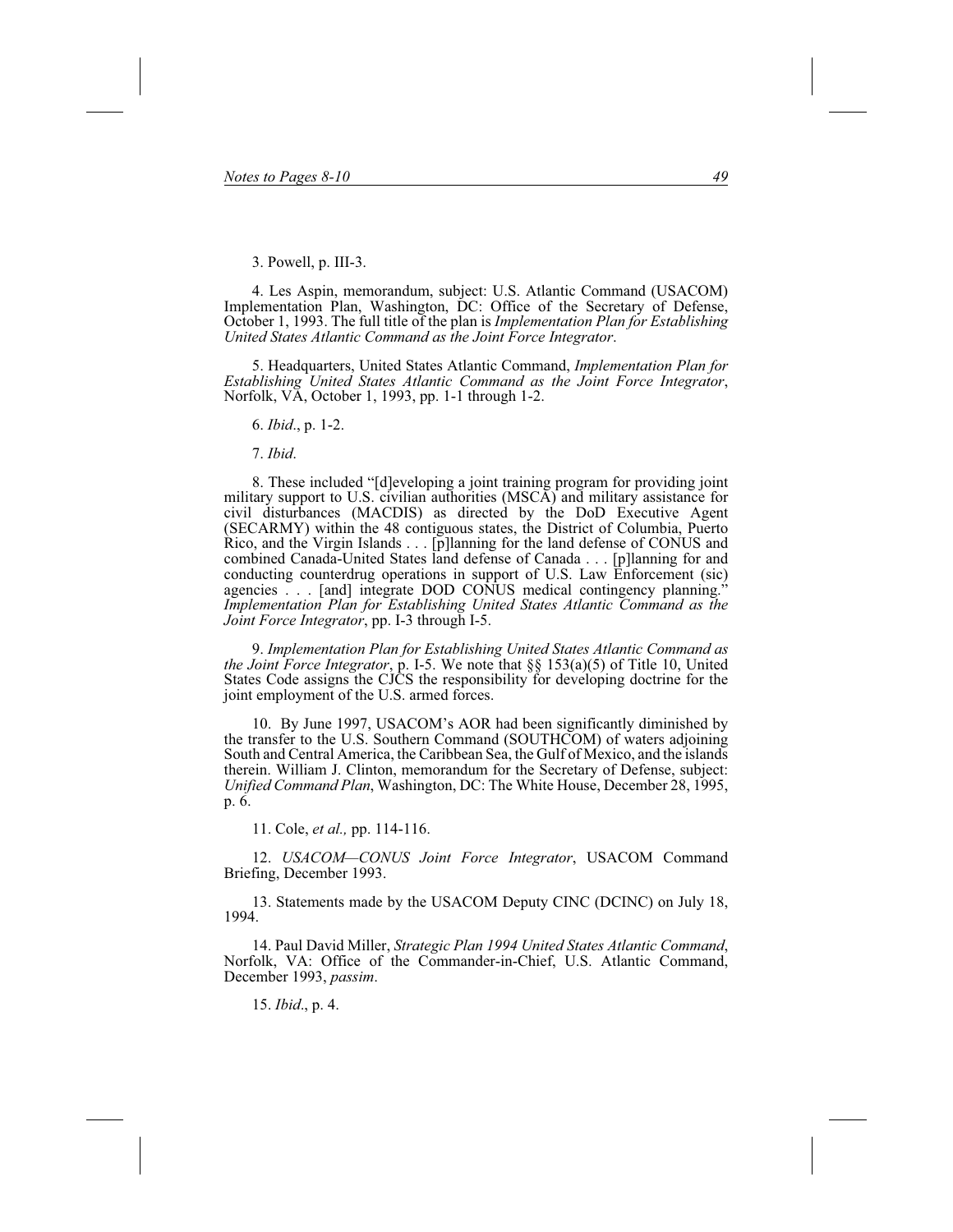16. *Ibid.*, pp. 5, 9.

17. *Ibid.*, p. 11, 13.

18. *Ibid.*, p. 13.

19. Brigadier General Michael Short.

20. "Training Goal: 'Making Jointness Invisible'," *Army*, July 1994, p. 32.

21. *Ibid.*, p. 33.

22. *Statement of General John J. Sheehan, Commander-in-Chief United States Atlantic Command before the Committee on Armed Services, United States Senate*, Norfolk, VA: Headquarters, U.S. Atlantic Command, February 14, 1995, p. 2.

23. Peacetime presence missions are distinguished from combat operations. Peacetime presence is designed to shape the international security environment in ways that reassure allies and friends, deter potential adversaries, and facilitate transition to combat should the need arise.

24. John J. Sheehan, "U.S. Atlantic Command and Unified Endeavor '95," *Joint Force Quarterly*, Winter 1995-96, p. 11.

25. Unified Endeavor '95 trained the Army's III Corps.

26. John J. Sheehan, "U.S. Atlantic Command and Unified Endeavor '95," pp. 11-15.

27. Ralph W. Passarelli and Frank E. Schwamb, "Unified Endeavor '95 and Modeling Effective Training," *Joint Force Quarterly*, Summer 1996, pp. 11-15.

28. John J. Sheehan, "U.S. Atlantic Command and Unified Endeavor '95," p. 15.

29. Clarence Todd Morgan, "Atlantic Command's Joint Training Program," *Joint Force Quarterly*, Summer 1995, pp. 120-123.

30. *Statement of General John J. Sheehan, Commander-in-Chief United States Atlantic Command Before the Committee on Armed Services, United States Senate*, February 14, 1995, p. 1.

31. Information provided to the authors by a member of the Joint Exercise and Training Division of the Operational Plans and Interoperability Directorate of the Joint Staff. Also, see "Training Goal: 'Making Jointness Invisible,'" *Army*, July 1994, p. 32.

32. Paul David Miller, *Strategic Plan 1994 United States Atlantic Command*, p. 15.

33. *Ibid.*, pp. 17, 19.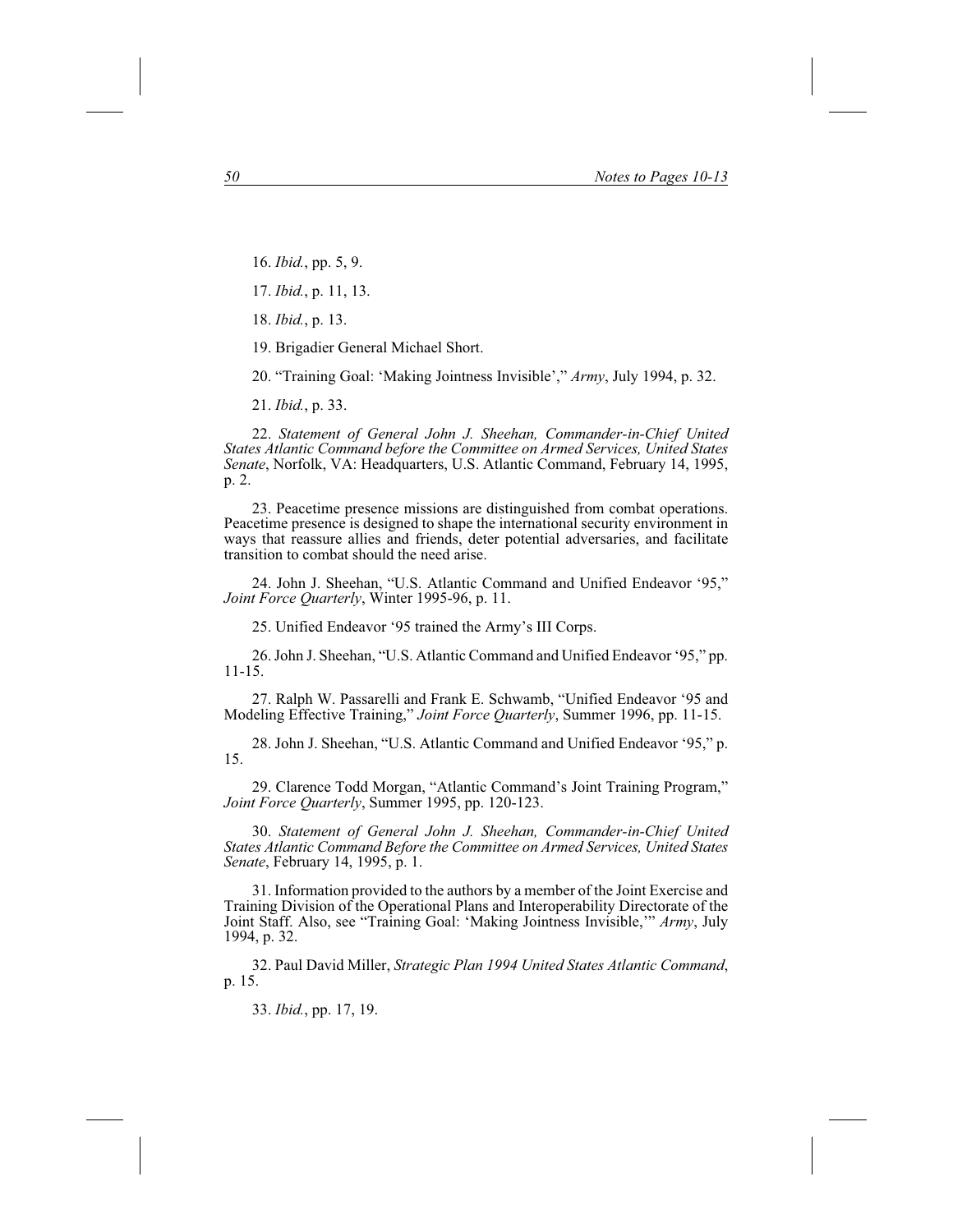34. Information provided by William R. McClintock, Command Historian, U.S. Atlantic Command.

35. *Nomination of ADM Jeremy M. Boorda, USN, to be the Chief of Naval Operations*, Washington, DC: Congressional Information Service (CIS), April 14, 1994, S201-17.9, p. 729.

36. John H Cushman, "The New USACom, Providing the Punch," *Naval Institute Proceedings*, Vol. 120/5/1,095, May 1994, p. 97.

37. John E. Grady, "No More Pickup Games," *Army*, July 1994, pp. 32-33.

38. *Ibid.*, p. 34.

39. Colin L. Powell, *Chairman of the Joint Chiefs of Staff Report on the Roles, Mission, and Functions of the Armed Forces of the United States*, Washington, DC: Office of the Chairman of the Joint Chiefs of Staff, February 1993, *passim*.

40. John P. White, *Directions for Defense, Report of the Commission on Roles and Missions of the Armed Forces*, Washington, DC: Office of the Secretary of Defense, May 24, 1995, p. i.

41. During a National Press Club luncheon on September 28, 1993, General Powell remarked that USACOM meant "no more pick-up games. [Instead] you're going to get forces ready to go to combat right away."

42. John E. Grady, "No More Pickup Games," pp. 28-30.

43. *Ibid.*, p. 30.

44. The NCA are the President and the Secretary of Defense.

45. John F. Harris, "Military's Rapid Switch in Haiti a Tactical Win for Joint-Force Planner," *The Washington Post*, September 28, 1994, Sec. A, p. 21. Also, see Bill Nichols, "Mission a Success Thus Far," *USA Today*, October 7, 1994, Sec. A, p. 8.

46. John F. Harris, "Military's Rapid Switch in Haiti a Tactical Win for Joint-Force Planner," p. A21.

47. Steven L. Canby, "Roles, Missions, and JTFs: Unintended Consequences," *Joint Force Quarterly*, Autumn/Winter 1994-95, pp. 68-70. Canby points out the costs of "jointness" and that its worth should be assessed by comparing the synergy it creates against its costs, rather than merely measuring the extent to which it requires the Services to work together.

48. General John M. Shalikashvili became CJCS on October 25, 1993. His previous assignment was as Commander-in-Chief of European Command and Supreme Allied Commander Europe.

49. Information provided by William R. McClintock, Command Historian, U.S. Atlantic Command.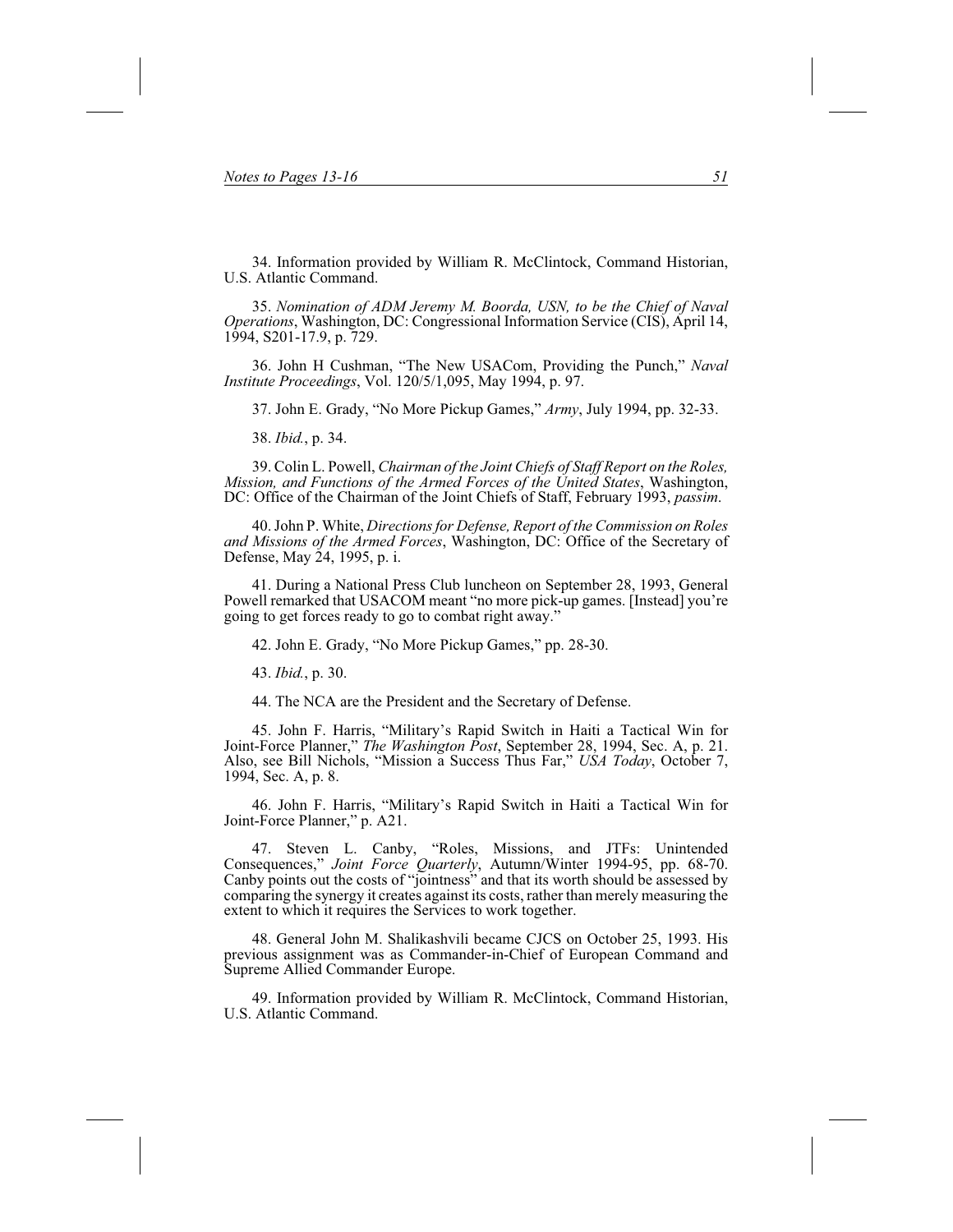50. *Statement of General John J. Sheehan, Commander-in-Chief United States Atlantic Command before the Committee on Armed Services, United States Senate*, February 14, 1995, pp. 3, 9-14. The Joint Requirements Oversight Council is chaired by the Vice Chairman of the Joint Chiefs of Staff. Its members include the Vice Chiefs of the Services. The council provides advice to the CJCS to assist him in fulfilling his responsibilities for advising the Secretary of Defense on military requirements and programs.

51. The Unified Command Plan (UCP) assigns general responsibilities and delineates geographic areas of responsibility for the unified combatant commands. Walter F. Cross, memorandum for the Service chiefs and the CINCs, subject: Implementation of the Unified Command Plan (MCM 11-96), Office of the Chairman of the Joint Chiefs of Staff, January 17, 1996, p. 2.

52. *Ibid.*, pp. 1-2.

53. Richard Davis, *Unified Command Plan, Atlantic and Southern Command Participation in 1995 Review*, Washington, DC: U.S. Government Accounting Office (Report NSIAD-97- 41BR), December 1996, p. 3.

54. William J. Clinton, memorandum for the Secretary of Defense, subject: Unified Command Plan, The White House, December 28, 1995, pp. 6-7.

55. John J. Sheehan, *Moving Forward, United States Atlantic Command 1996*, Norfolk, VA: Office of the Commander-in-Chief, U.S. Atlantic Command, January 1996, *passim*.

56. *Ibid.*, p. 4.

57. A joint mission essential task is a task considered essential to the accomplishment of assigned or anticipated missions; that is, it would not be possible to accomplish the mission if the task were not performed. CINCs construct joint mission essential task lists (JMETLs) by assessing assigned missions to determine which tasks from the Universal Joint Tasks List (UJTL) should be selected and included in the JMETLs. The UJTL is a comprehensive listing of joint tasks, conditions, and standards. The JMETLs enable CINCs to focus and structure joint training of their assigned forces. Dennis C. Blair, *Universal Joint Task List*, CJCSM 3500.04A, Version 3.0, Washington, DC: Office of the Chairman of the Joint Chiefs of Staff, September 13, 1996, pp. 1.1, A-10 and Walter Kross, *Joint Training Policy for the Armed Forces of the United States*, CJCSI 3500.01, Washington, DC: Office of the Chairman of the Joint Chiefs of Staff, November 21, 1994, pp. 18-19.

58. *Ibid*.

59. By June 1996, USACOM estimated that a Unified Endeavor exercise cost about one-sixth the expense of a field training exercise capable of achieving comparable training objectives. *USACOM Trains Military Commanders*, http://www.acom.mil/public/olympic...es/whatnew/now/releases/pres1.htm, June 13, 1996.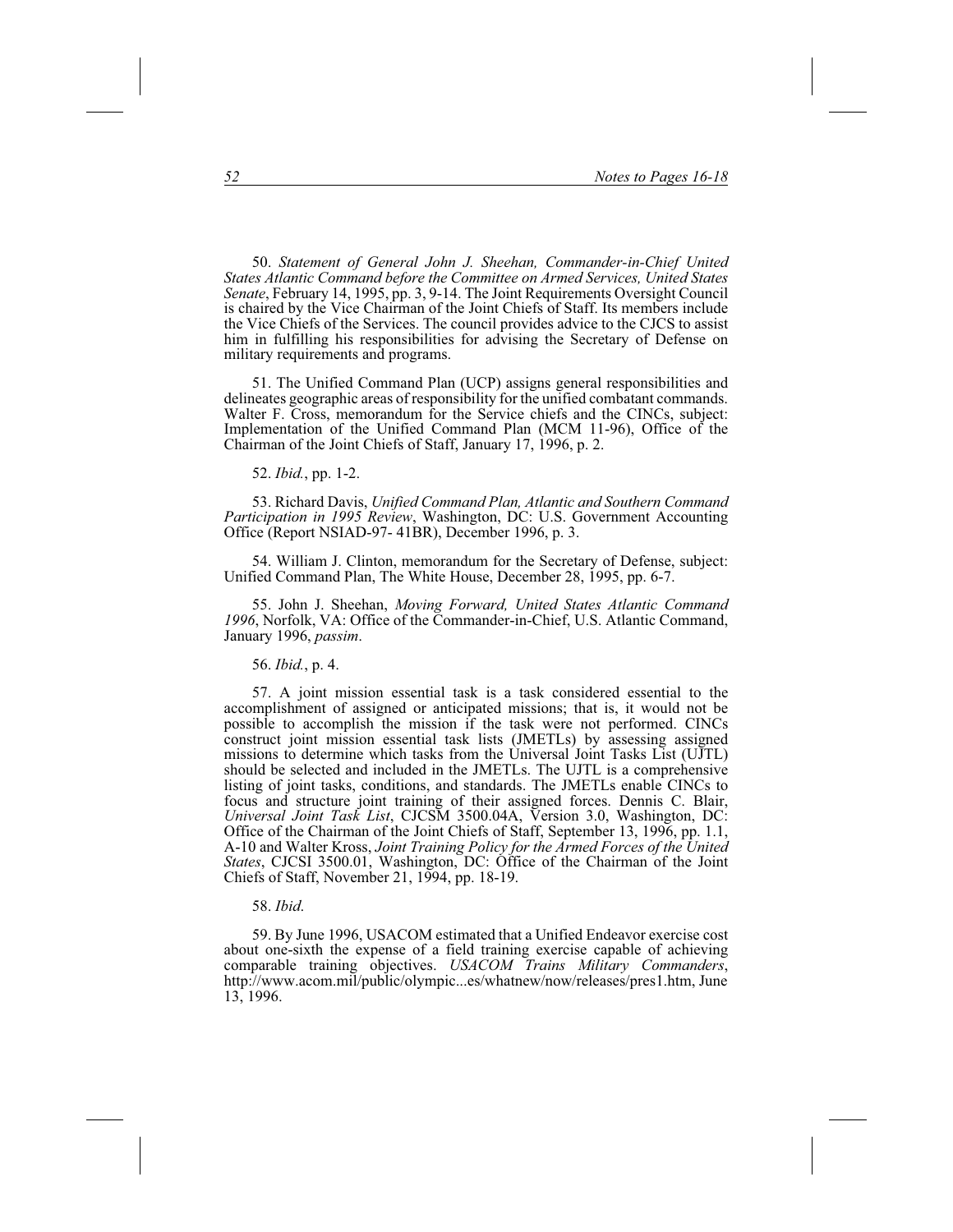60. John C.F. Tillson, "Building a Joint Training Readiness Reporting System," *Joint Force Quarterly*, Summer 1996, pp. 22-28.

61. *Statement of General John J. Sheehan, USMC, Commander-in-Chief United States Atlantic Command, before the Committee on Armed Services, United States Senate*, Norfolk, VA: Headquarters U.S. Atlantic Command, March 19, 1996, *passim*.

62. John J. Sheehan, *Moving Forward, United States Atlantic Command 1996*, pp. 4-14. Then DCINC, Admiral Gehman explained in an interview with one of the authors that since it appears that there will be no predesignated joint task forces and U.S. joint doctrine calls for *ad hoc* formation of joint task forces, it is not possible for USACOM to train joint task forces. The best it can do is create a pool of potential joint task force members who have received joint training.

63. This was to be accomplished by making the requirements known to the Joint Requirements Oversight Council (JROC), an advisory council to the CJCS with respect to the requirements for new or additional military capabilities. The JROC also provides, on behalf of the CJCS, recommendations to the Defense Acquisition Board.

64. John J. Sheehan, *Moving Forward, United States Atlantic Command 1996*, pp. 7-8.

65. A "combined" exercise is one conducted by forces of two or more nations. *Department of Defense Dictionary of Military and Associated Terms*, Joint Pub 1-02, Washington, DC: U.S. Government Printing Office, March 23, 1994, p. 77.

66. John J. Sheehan, *Moving Forward, United States Atlantic Command 1996*, pp. 10-13. The CINC covered another noteworthy point in his March 1996 testimony before the Senate Committee on Armed Services. He emphasized that the command would strive to work more effectively and efficiently with other U.S. government agencies. He reasoned that "[s]ince USACOM has [c]ombatant [c]ommand over most of the [U.S. based] force structure, [it is] in the position to lead in the process of bringing technology from the lab to the battlefield much faster." Consequently, USACOM would "actively support the Department of Defense and Services' program, planning and acquisition process" by identifying requirements and recommending priorities for future military capabilities. *Statement of General John J. Sheehan, USMC, Commander-in-Chief United States Atlantic Command, before the Committee on Armed Services, United States Senate*, Norfolk, VA: Headquarters U.S. Atlantic Command, March 19, 1996, p. 16.

67. *Statement of General John J. Sheehan, USMC, Commander-in-Chief United States Atlantic Command, before the Committee on Armed Services, United States Senate*, Norfolk, VA: Headquarters U.S. Atlantic Command, March 19, 1996, p. 19.

68. Deliberate operation planning is distinguished from crisis action planning. The former involves a quasi-cyclical planning process that begins with the assignment of contingency planning tasks to the CINCs by the CJCS via the Joint Strategic Capabilities Plan (JSCP). This 18-24 month planning process, therefore,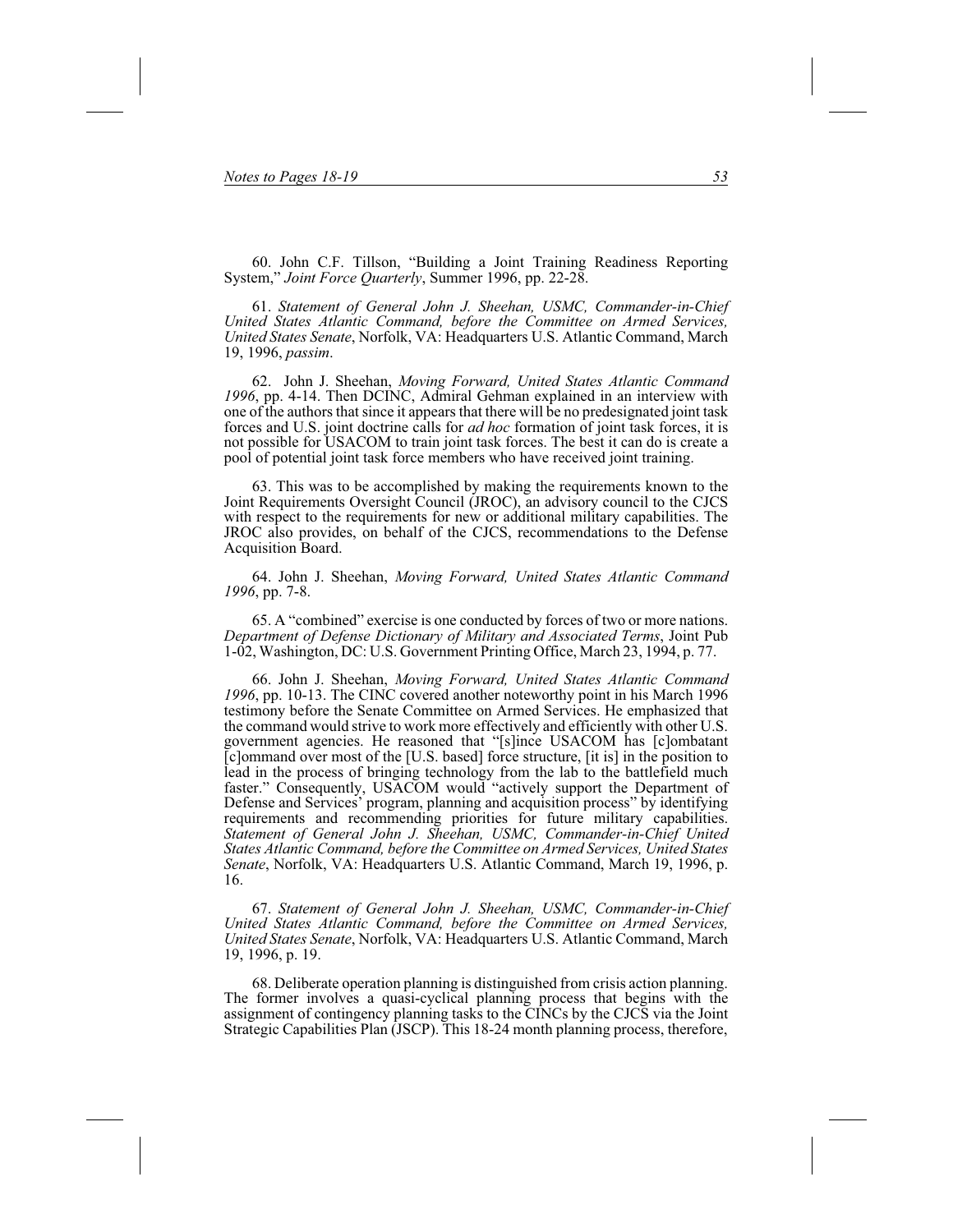is not focused on crises which have erupted, but on those that might. Crisis action planning, on the other hand, is operation planning conducted in response to a particular crisis. Crisis action planning can flow from, and be enhanced by, deliberate planning to the extent that prior deliberate planning accurately forecasted the type of crisis that occurred.

69. Glenn W. Goodman, "Forces On Demand," *Armed Forces Journal International*, March 1996, p. 12. The abandonment of the term "Adaptive Joint Force Package" was confirmed to one of the authors in June 1996 by Lieutenant Colonel Douglas Rodgers of the USACOM staff.

#### 70. *Ibid.*

71. These views were expressed to one of the authors during interviews with the USACOM J-5 and DCINC.

72. *Ibid*. The argument for keeping some U.S. West Coast forces under the command of PACOM is that the immense size of the Pacific area of responsibility (AOR) and the relatively thin presence afforded by the roughly 92,000 personnel present in the AOR at any given time require CINCPAC to have immediate access to the West Coast forces presently under his command.

#### 73. *Ibid*.

74. The joint force integration process that the CINC described has four principles:

1) a future orientation that leverages technological advances;

2) a focus on full interoperability;

3) functionality across the conflict spectrum; and

4) enhancement of the competitive advantage of U.S. forces over potential adversaries.

The (not necessarily sequential) five step process that USACOM would employ consists of:

1) developing the operational concepts;

2) formulating the organizational structure;

3) specifying the materiel needed;

4) establishing training requirements/standards; and

5) developing leaders.

75. John J. Sheehan, "Next Steps in Joint Force Integration," *Joint Force Quarterly*, Autumn 1996, pp. 41-47.

76. John M. Shalikashvili, *Joint Training Policy for the Armed Forces of the United States*, CJCSI 3500.01A, Washington, DC: Office of the Chairman of the Joint Chiefs of Staff, July 1, 1997, pp. 7-20. This is true notwithstanding the inclusion of the three-tier training construct as the first three of the six categories of training associated with The Joint Training System by the Chairman a year earlier. Carlton W. Fulford, Jr., *Joint Training Manual for the Armed Forces of the United States*, CJCSM 3500.03, Washington, DC: Office of the Chairman of the Joint Chiefs of Staff, June 1, 1996, pp. II-3, II-4. Although the Joint Training System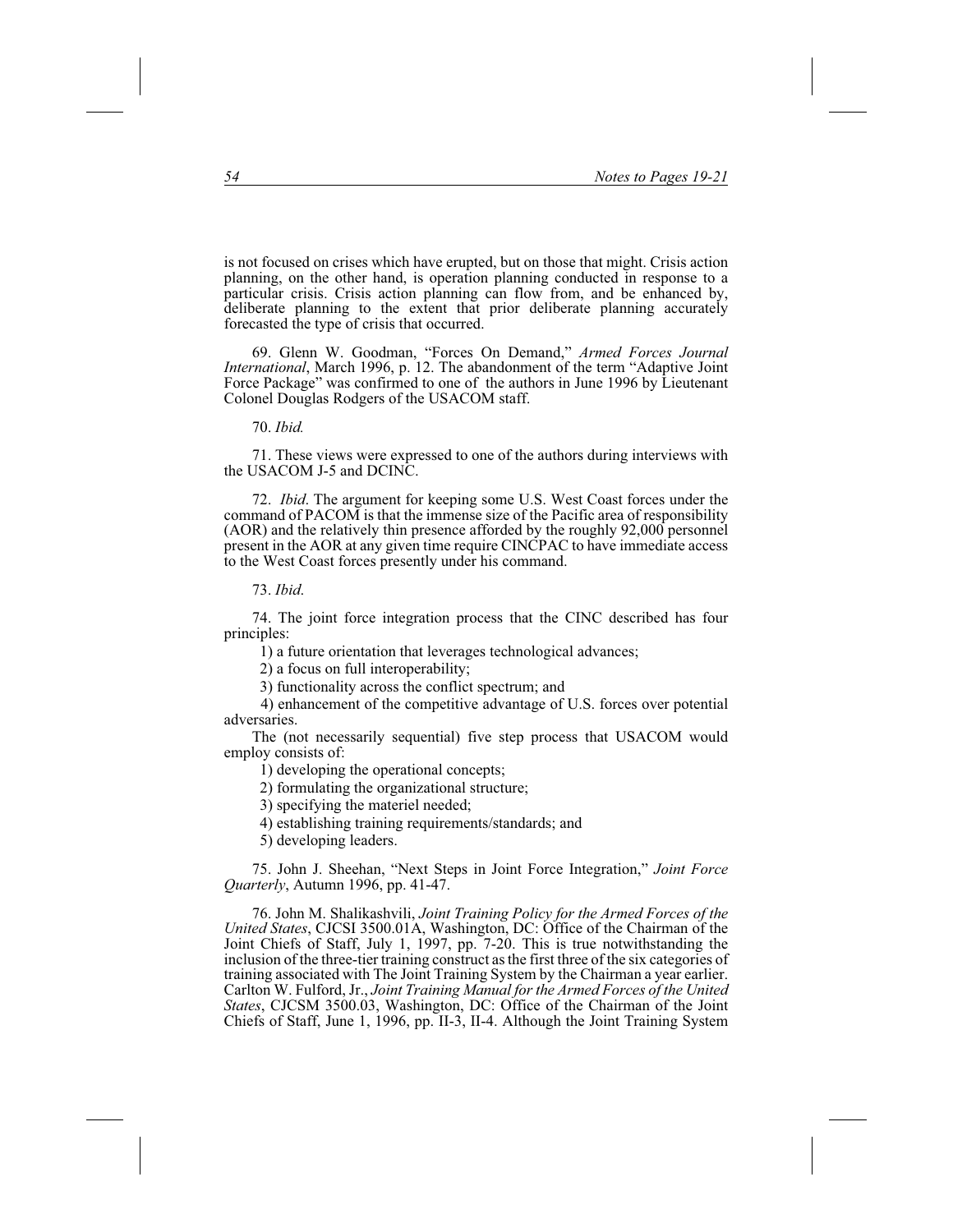was reported fully implemented as of October 1, 1997, USACOM's three-tier construct has yet to be addressed in formal joint training policy.

77. *Ibid.*, pp. 4, 7.

78. *Statement by General John J. Sheehan, USMC, Supreme Allied Commander Atlantic, Commander-in-Chief, U.S. Atlantic Command, before the Armed Services Committee United States Senate,* March 13, 1997, p. 1.

79. *Ibid.*, p. 2. The ACTD process allows representatives of ultimate users to evaluate the military utility of a technology before committing to it, provide feedback to technologists early in a system's development cycle, develop operational concepts for employing new technology, and retain a low cost residual operational capability.

80. *Ibid.*, p. 6.

81. *Ibid.*, p. 7.

82. *Ibid.*, p. 4. We note, however, that the 1998 *Unified Command Plan* describes USACOM's mission as "[p]roviding trained and ready joint forces in response to the *capability* requirements of supported CINCs (emphasis added)." Dennis C. Blair, MCM 24-98, Subject: Implementation of the Unified Command Plan, Washington, DC: Office of the Chairmen of the Joint Chiefs of Staff, February 9, 1998, p. 9. The quoted language suggests that in the future the supported combatant commanders will state their force requirements in terms of capabilities needed, and USACOM will select those units best able to fulfill the requirements.

83. John M. Shalikashvili, *Joint Vision 2010*, Washington, DC: Office of the Chairman of the Joint Chiefs of Staff, undated, *passim*.

84. Dan Coats, *Joint Experimentation—Unlocking the Promise of Future Capabilities*, a presentation to the conference on "Preparing Now: Alternative Paths to Military Capabilities for an Uncertain Future" hosted by the Fletcher School of Diplomacy and International Law, Tufts University, Medford, MA, October 2-3, 1997, p. 6.

85. William S. Cohen, *Defense Reform Initiative: The Business Strategy for Defense in the 21st Century*, Washington, DC: Office of the Secretary of Defense, November 1997, pp. 72-73. On December 1, 1997 the CJCS stated that the command to which the functions and organizations were to be transferred was USACOM. The Joint Command and Control Warfare Center supports the U.S. armed forces in planning and conducting information operations. The Joint Warfighting Center assists in the preparation of U.S. forces for joint and multinational operations, in the conceptualization, development, and assessment of current and future joint doctrine, and in the accomplishment of joint and multinational training and exercises. The Joint Battle Center supports the U.S. armed forces with joint command, control, communications, computers, intelligence, surveillance, and reconnaissance assessments and experimentation. The Joint Communications Support Element provides communications support to combatant commands in the event of crises. The Joint Warfighting Analysis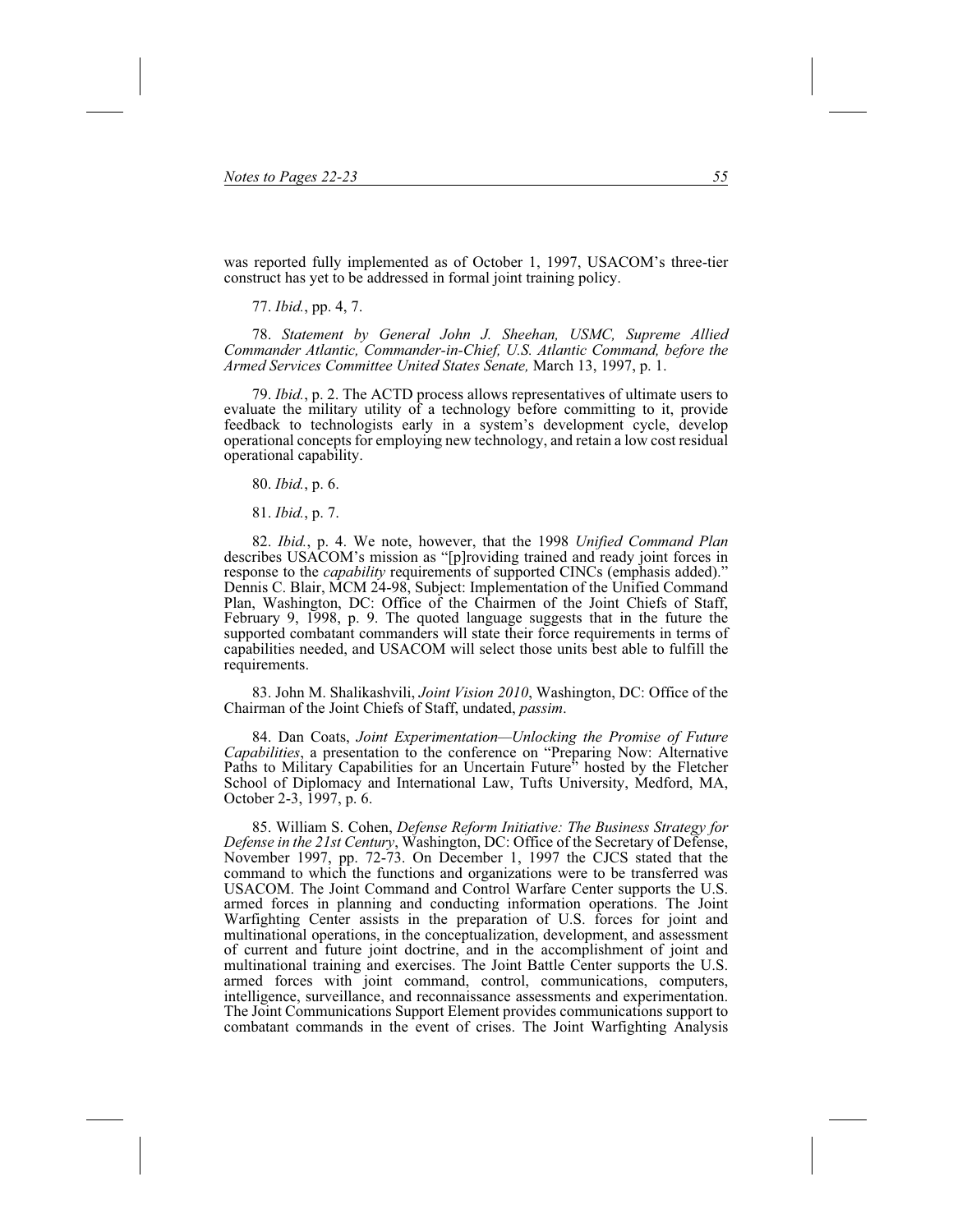Center supports U.S. forces in precision targeting with analyses of engineering, scientific, and intelligence data in support of deliberate and crisis action operation planning.

86. Philip A. Odeen, *et al.*, *Transforming Defense: National Security in the 21st Century*, Washington, DC: National Defense Panel, December 1997, pp. 71-72.

87. *Ibid.*, pp. v, 68-69.

88. Henry H. Shelton, "A Word from the New Chairman," *Joint Force Quarterly*, Autumn/Winter 1997-1998, No. 17, pp. 6-8.

89. "Pentagon Reviewing Senate Proposal for New Joint Forces Command," *Inside the Navy*, April 27, 1998, p. 1.

#### **Chapter 4**

1. William J. Clinton, *A National Security Strategy for a New Century*, Washington, DC: The White House, May 1997, pp. 1-7.

2. *Joint Strategic Planning System*, Chairman of the Joint Chiefs of Staff Instruction 3100.01, Washington, DC: Office of the Chairman of the Joint Chiefs of Staff, September 1, 1997, pp. C-1, C-2.

3. Beyond its very limited area of responsibility missions, USACOM's mission areas are often referred to as joint training, joint force integration, and providing forces for other combatant commands. But joint training and joint force integration are requisite to providing forces to supported commands. Additionally, force providing consists of more than force deployment, which is the integration of operational forces with strategic mobility assets. Herein the authors, therefore, consider joint training and joint force integration to be sub-components of providing forces to supported commands.

4. *Joint Training Master Plan 1998*, (CJCSI 3500.02A) Washington, DC: Office of the Chairman of the Joint Chiefs of Staff, December 8, 1995, p. A-5. The current objective of training individuals to serve effectively as members of potential joint task forces probably is less effective than pre-designating joint task forces and training the actual members.

5. World-Wide Web, http://www.jtasc.acom.mil. In addition to serving as a joint training vehicle, the JTASC also can be employed to assess joint readiness of forces and provide a laboratory for demonstrating and assessing technologies, systems, and joint doctrine.

#### 6. *Joint Training Master Plan 1998*, p. A-3.

7. The Chairman's joint training policy is ambiguous regarding USACOM's training responsibilities vice that of the other combatant commands to which USACOM provides forces. For example the *Joint Training Master Plan 1998* states that USACOM's training should focus on USACOM's own joint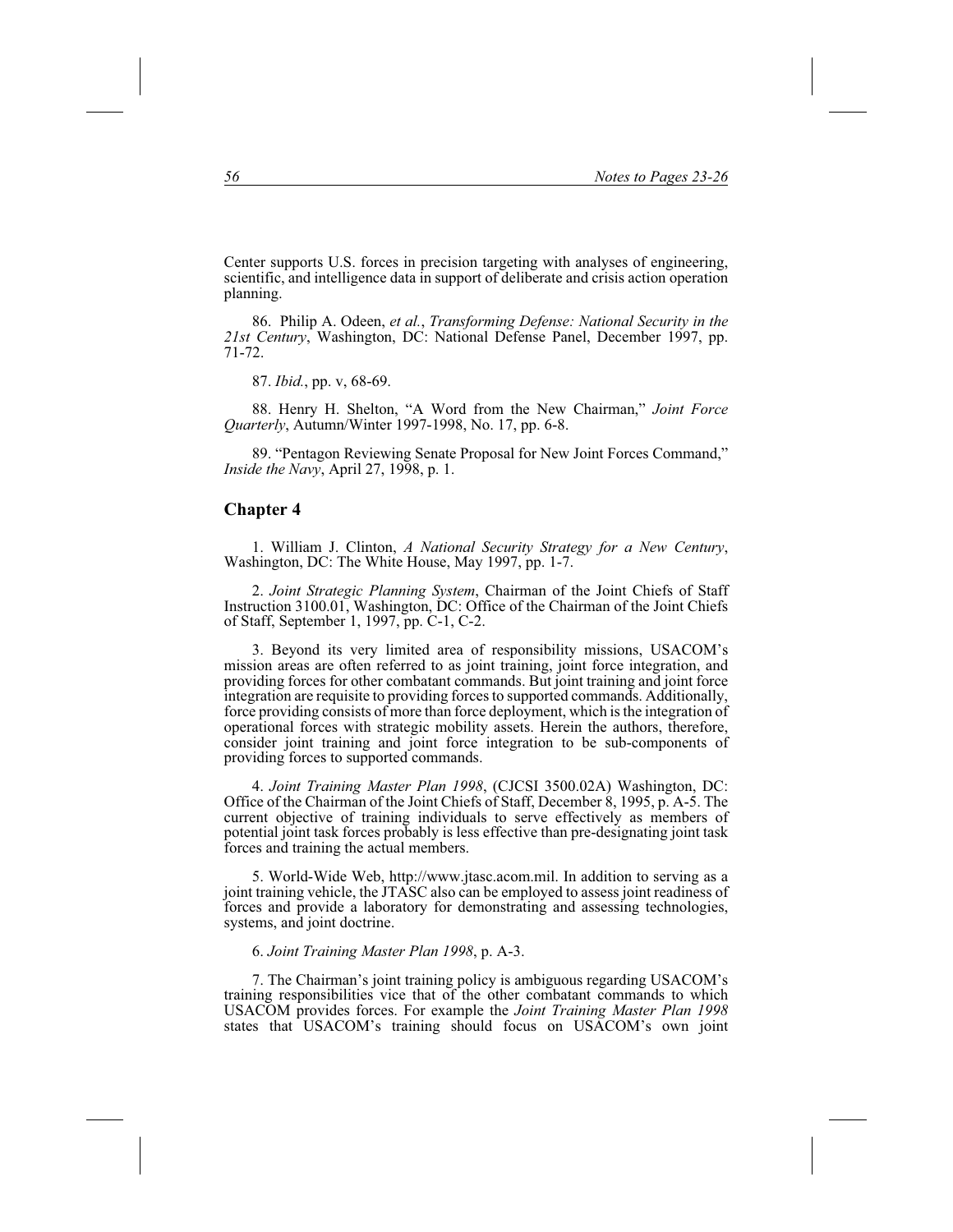mission-essential task list (JMETL), common operational joint tasks, and joint tasks for units not trained by any other combatant command; *Joint Training Master Plan 1998*, p. A-5. A common joint task is one selected by more than one combatant command as a JMET. *Ibid.,* p. GL-5. But in the same paragraph, the Plan also states that USACOM's joint training should focus on the respective joint mission-essential task lists (JMETLs) of the supported combatant commands. *Ibid.*, p. A-5. Thus the policy is unclear as to whether USACOM must train its assigned units to perform all the relevant mission-essential tasks identified by the commands to which the units may be provided. Current policy also is ambiguous regarding the evaluation of the training readiness of USACOM's assigned forces. Policy suggests that USACOM and the commands to which it provides forces are concurrently responsible for assessing the training readiness of joint forces. This could lead to inconsistent joint force readiness assessments provided to the national command authorities and disagreements over the most appropriate remedial actions. *Ibid.*, p. A-34.

8. John M. Shalikashvili, *Joint Training Policy for the Armed Forces of the United States,* pp. 27, GL-7.

9. *Title 10, United States Code Armed Forces*, Committee Print, No. 2, Washington, DC: U.S. Government Printing Office, March 1995, §§ 162, 164, and 166.

10. *Ibid.,* e.g., § 3013.

11. Service training is defined by the Chairman of the Joint Chiefs of Staff as "[t]raining based on Service policy and doctrine to prepare individuals and interoperable units. Service training includes basic, technical, operational, and component-sponsored interoperability training in response to operational requirements deemed necessary by the combatant commands to execute assigned missions." *Joint Training Policy for the Armed Forces of the United States*, p. GL-7. Interoperability training is defined as "[t]raining in which more than one Service component participates. The purpose is to ensure interoperability of combat, combat support, combat service support, and military equipment between two or more Service components. *Ibid*., p. GL-4. Joint training is defined as ". . . training based on joint doctrine to prepare joint forces and/or joint staffs to respond to operational requirements deemed necessary by the CINCs to execute their assigned missions." *Ibid*., p. GL-5. Joint training policy does not clarify the difference between interoperability training to meet the operational requirements established by the combatant commands and joint training conducted for the same purpose. Further confusing training responsibilities is USACOM's narrow definition of Service or first tier training: ". . . service-mandated training focusing on the tactical level. Conducted at boot camps and individual service schools, it includes training that ensures forces are proficient in service tactics, techniques, and procedures—the skills and knowledge that military men and women must have to do their jobs." According to USACOM, all other training of assigned forces is joint training conducted under the supervision of USACOM or one of its Service components. *Joint Force Training*, Norfolk, VA: Headquarters, United States Atlantic Command, http://www.acom.mil/ public/facts/train.htm, June 1, 1997.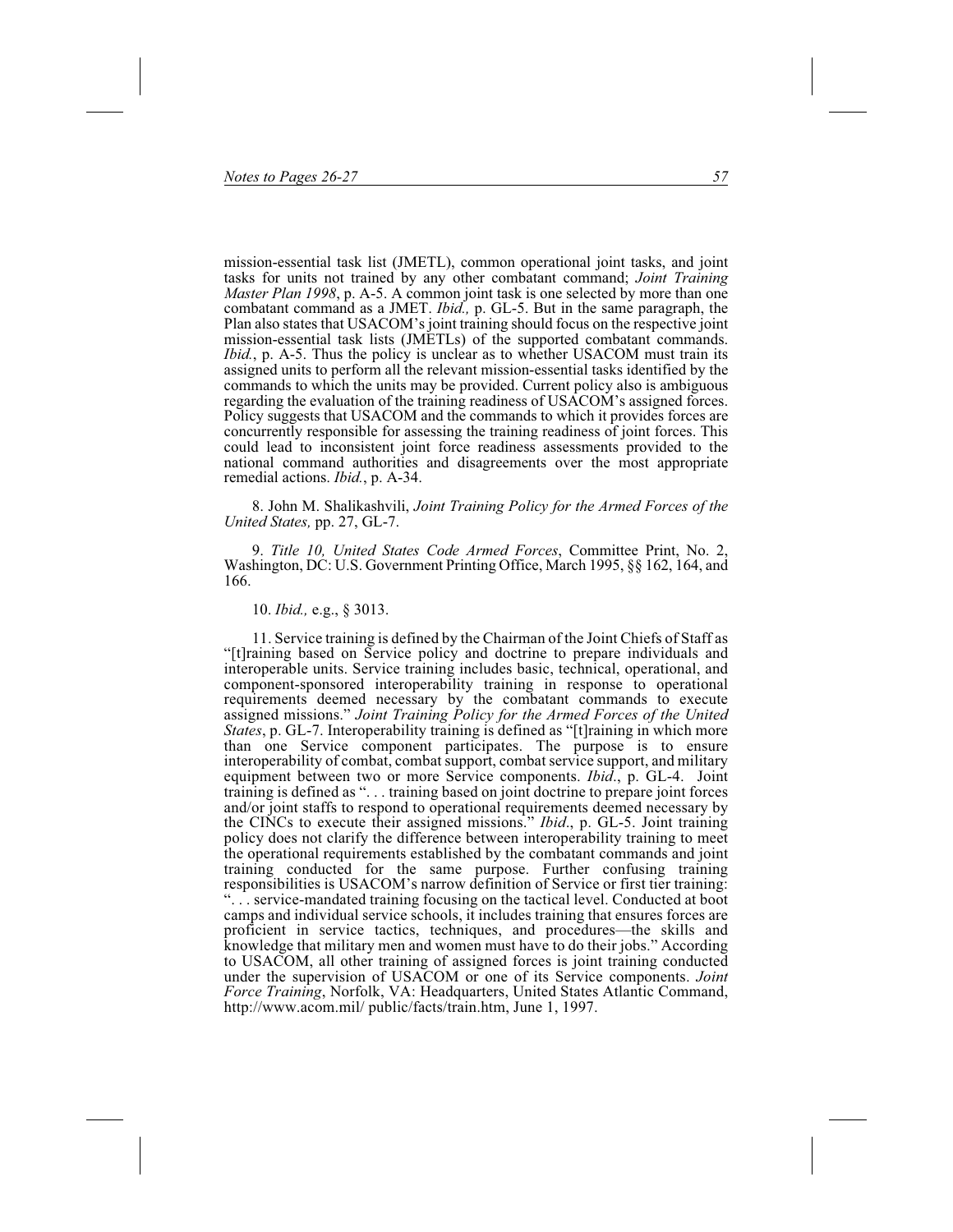12. Although current training policy does not necessarily subordinate Service training to joint training, it envisages an alignment of Service-derived mission-essential tasks for training with the joint tasks developed by the combatant commands. *Joint Training Master Plan 1998*, p. A-22. But the vagaries of current policy are again revealed by the Plan's inconsistent suggestion that Service training should be guided by tactical mission-essential tasks, while joint training should focus on operational level tasks. *Ibid*.

13. *Title 10, United States Code Armed Forces*, see e.g., § 3013(2)(b).

14. If joint training is defined as training that involves the forces of two or more Services, then virtually all unit-level training must be considered joint. The Army's pervasive inculcation of combined arms training into all its exercises, even if the participation by other Services is notional, renders the vast majority of Army training joint. Even most independent Naval exercises rely to some extent on actual or notional joint space, transportation, or special operations capabilities. Similar observations could be made for Air Force unit-level training.

15. *Implementation Plan for Establishing United States Atlantic Command as the Joint Force Integrator*, pp. 1-1, 1-2; and, Paul David Miller, *Strategic Plan 1994, United States Atlantic Command*, pp. 4-7.

16. The authors note that USACOM has redefined its original mission of providing integrated force packages prepared to conduct joint operations to meet the needs of the geographic CINCs. It now defines that activity within the context of a separate role—that of joint force provider. In this newly partitioned role, USACOM is concerned with the process by which supported commands are provided forces to meet contingencies.

17. John J. Sheehan, *Moving Forward: United States Atlantic Command 1996*, pp. 8, 12; and, John J. Sheehan, *Next Steps in Joint Force Integration*, pp. 43-44.

18. Paul David Miller, *Strategic Plan 1994, United States Atlantic Command*, p. 5.

19. *Joint Operation Planning and Execution System, Volume I (Planning Policies and Procedures)*, Washington, DC: The Joint Staff, August 4, 1993, p.  $III-2.$ 

20. During the 1991 Persian Gulf War, for example, each Service deployed substantially more combat capability than required for its contribution to defeating the Iraqi military. The unnecessary duplication of capabilities created deployment delays and necessitated the destruction or redeployment of large amounts of supplies and munitions. The Persian Gulf War experience led to the introduction of "threat apportionment" into deliberate planning guidance.

21. For example, XVIII Airborne Corps might provide the nucleus of the integrated joint task force staff for a major campaign consisting of air, land, and sea operations. In that case, most of the Corps staff would participate in third tier training along with significant staff elements from other Services. The integrated joint task force staff would be structured to supervise both combat and support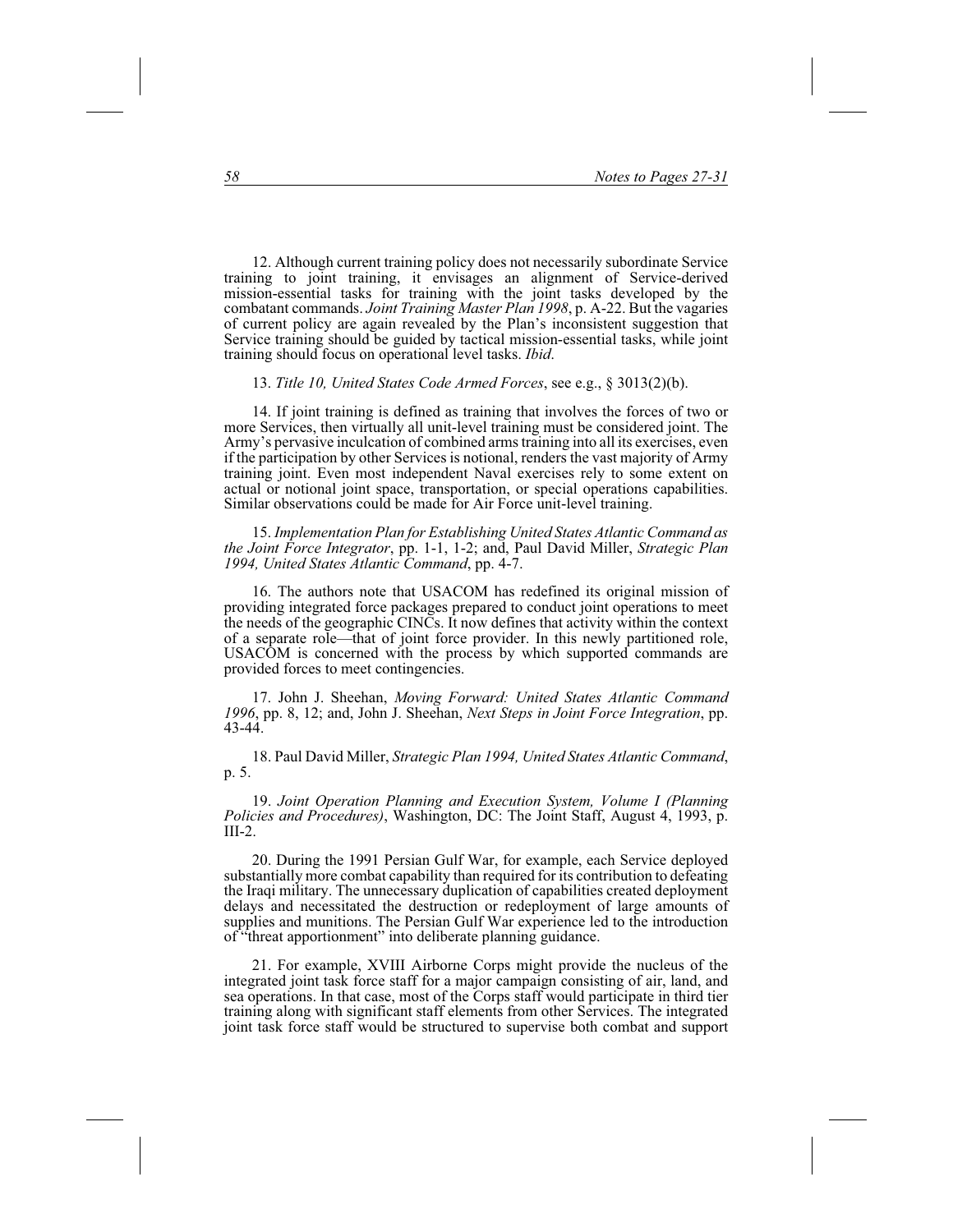activities. On the other hand, XVIII Airborne Corps might provide the nucleus of an integrated joint task force staff for a humanitarian assistance operation. In that case, the staff elements provided by the Corps and seconded by the other Services may differ considerably from the staff designed for combat. Some staff members, however, will likely participate in both integrated joint task force staffs. Therefore, a matrix approach to joint training may be required.

22. The requirement for geographic combatant commands to prepare and execute theater engagement plans is discussed in CJCSI 3100.01, *Joint Strategic Planning System*. It states that "[t]he JSCP provides guidance to the combatant commanders on the strategic objectives and priorities for theater engagement activities that are intended to shape the theater security environment in peacetime. From this guidance, combatant commands develop strategic theater engagement plans. These plans provide CINC intent, priorities, tasks, and resources required to achieve objectives over the FYDP. The combatant commanders may integrate the elements of Theater Engagement Plans into overall theater strategic plans." Vice Admiral Dennis C. Blair, *Chairman of the Joint Chiefs of Staff Instruction 3100.01, Joint Strategic Planning System*, pp. C-1, C-2. Further details of "TEP" were subsequently issued in *Chairman of the Joint Chiefs of Staff Instruction 3113.01, Responsibilities for the Management and Review of Theater Engagement Plans*, Washington, DC: Office of the Chairman of the Joint Chiefs of Staff, April 1, 1998; and, *Chairman of the Joint Chiefs of Staff Manual 3113.01, Theater Engagement Planning*, Washington, DC: Office of the Chairman of the Joint Chiefs of Staff, February 1, 1998.

23. *Title 10, United States Code Armed Forces*, sections 153, 163, and e.g., 3013.

24. "Executive agent" is defined as "...delegation of authority by a superior to a subordinate to act on behalf of the superior... The exact nature and scope of the authority delegated must be stated in the document designating the executive agent." *Unified Action Armed Forces (UNAAF)* (Joint Pub 0-2), p. GL-5. The authors note that the CINC of USACOM is not a subordinate of the Chairman of the Joint Chiefs of Staff but of the Secretary of Defense.

25. A current mission of the Concepts Division of the Joint Warfighting Center is to "[f]acilitate the implementation of *Joint Vision 2010* by developing future operational and supporting concepts that expand and refine the vision; assist in developing an assessment strategy to evaluate alternative operational and organizational designs, materiel, systems, and concepts; and integrate the joint community's efforts to determine the right set of joint and Service capabilities to meet projected 2010 military requirements." http://www.jwfc.js.mil/ PAGES/ Jvdiv.htm.

26. *Title 10, United States Code Armed Forces*, sections 153 and 163.

27. Dennis C. Blair, pp. D-2 through D-5.

28. *Title 10, United States Code Armed Forces*, section 153(b). This section assigns the Chairman of the Joint Chiefs of Staff the responsibility for assessing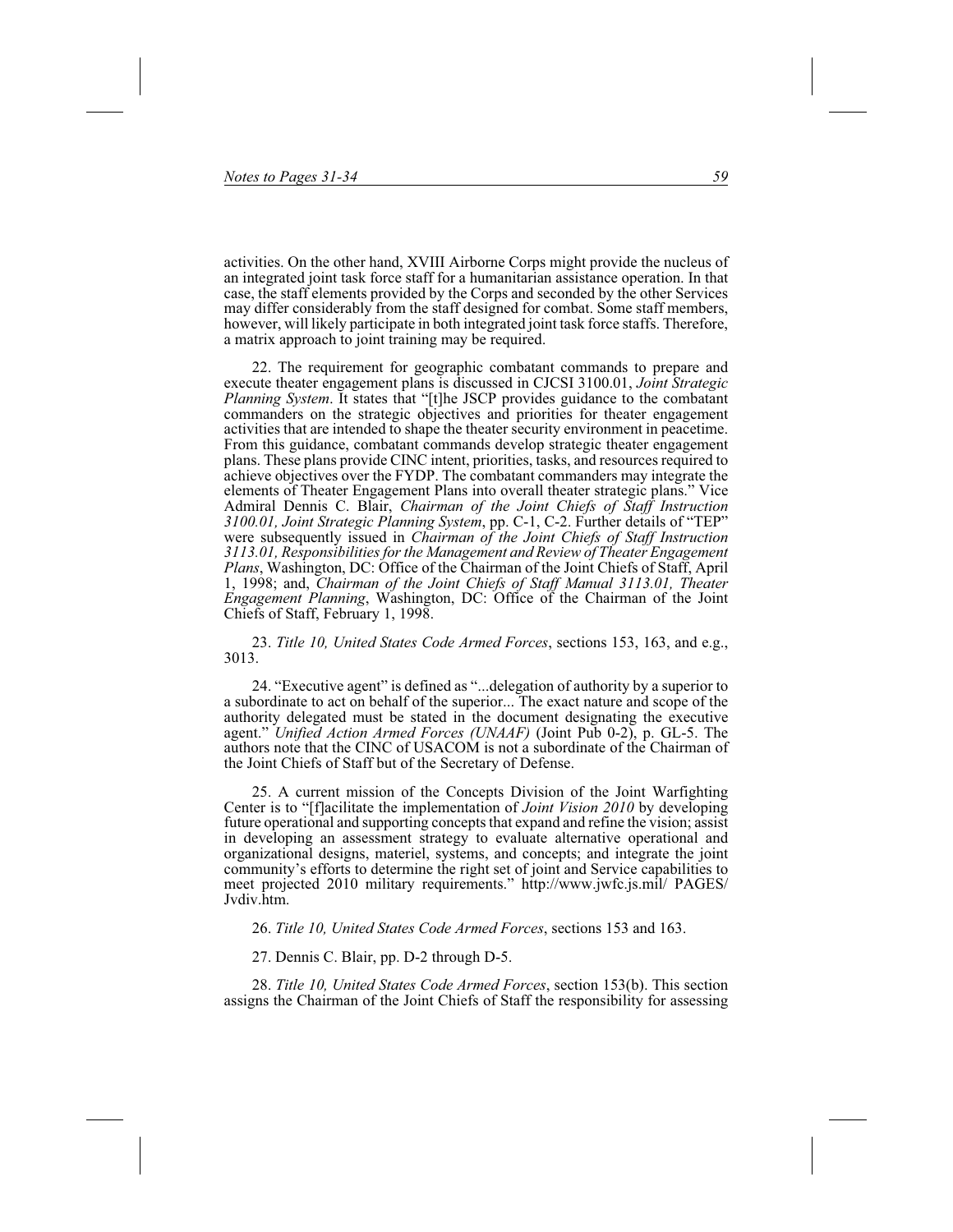triennially the roles, missions, and functions assigned to the U.S. armed forces and recommending appropriate changes.

29. U.S. Congress, House of Representatives, *Goldwater-Nichols Department of Defense Reorganization Act of 1986,* Conference Report (99-824), 99th Congress, 2nd Session, Washington, DC: U.S. Government Printing Office, September 12, 1986, pp. 23-27, 121-123.

30. Changes required in the size, nature, and scope of responsibilities of Service components of combatant commands which retain substantial assigned forces (European Command and Pacific Command) may be less dramatic than for other commands.

### **Chapter 5**

1. Under current policy, a combatant command is of one of two types: geographic or functional. A geographic combatant command is one established on a geographic area basis for the purpose of conducting continuous operations within the area. A functional combatant command is established based on a military function independent of any specific geographic area for conducting specified types of continuing operations such as transportation, space, special operations, and strategic operations; *Unified Action Armed Forces (UNAAF)*, p. xiv. As USACOM matures, it will not meet the definition of either of the types of combatant commands.

2. The U.S. Special Operations Command is a partially analogous precedent for the type of organization USACOM is becoming. Changes to Title 10 similar to that accomplished to form the U.S. Special Operations Command must be made to clearly establish the organization USACOM is evolving into.

3. COCOM is the "authority of a combatant commander to perform those functions of command over assigned forces involving organizing and employing commands and forces, assigning tasks, designating objectives, and giving authoritative direction over all aspects of military operations, joint training (or in the case of USSOCOM, training of assigned forces), and logistics necessary to accomplish the missions assigned to the command; *Unified Action Armed Forces (UNAAF)*, pp. xi-xii.

4. Taken to its logical conclusion, USACOM's evolution would leave the Services with exclusive authority over institutional training only. All training of units assigned to USACOM will fall under the command's purview. That will include training administered by USACOM's Service components.

5. "The [Unified Command Plan] sets forth basic guidance for all combatant commanders, delineates their geographic areas of responsibility, and specifies their functions. [It] reflects current [Department of Defense] policy." MCM-11-96, Subject: Implementation of the Unified Command Plan, p. 2.

6. We do not envisage that the CINC of the U.S. Atlantic Fleet will fulfill this role if the Atlantic Fleet becomes the Joint Forces Command's naval component.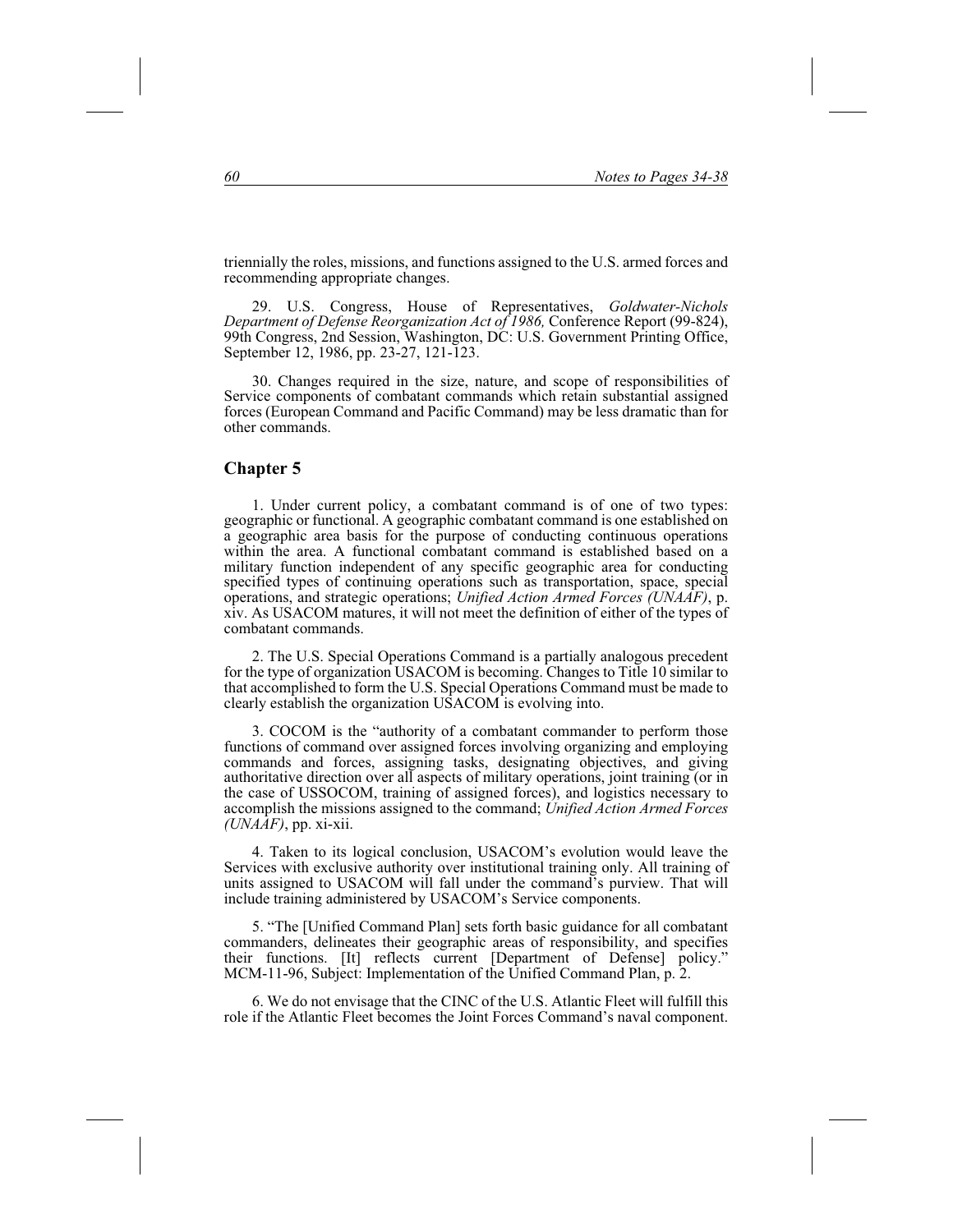Additionally, it would be unwise for the CINC of the Atlantic Fleet also to be Americas Command's naval component and, thus, NATO's Supreme Allied Commander for the Atlantic/Strategic Command Atlantic. The CINC of Atlantic Fleet's focus would be on the Joint Forces Command's force providing mission; he should not be forced to owe loyalties to multiple headquarters.

7. We draw this conclusion notwithstanding the fact that the removal of such forces from PACOM would render inaccurate the claim that the United States has about 100,000 forces forward deployed in the PACOM AOR as well as in the EUCOM AOR.

8. See J. Paul Reason, USN, with David Freymann, "Sailing New Seas," *Newport Papers Number 13,* Newport, RI: U.S. Naval War College, March 1998, pp. 37-45. The authors would like to express their gratitude to Peter Swartz for making us aware of this paper.

9. We are at somewhat of a loss as to what should be the exact title of this military official. As he would not be charged with conducting military operations, he cannot formally be labeled a "CINC." As we noted above, he should not have COCOM, but some new hybrid command authority, which currently does not exist in law. But, note that he would possess unique responsibilities currently held by the Chairman of the Joint Chiefs of Staff and Services. This implies that this individual would exercise joint command of forces in aspects of their training and joint integration. Our inability to identify an appropriate title for this individual has resulted in our usage in this essay of "Commander" Joint Forces Command.

#### **Chapter 6**

1. *Response to the Chairman of the Joint Chiefs of Staff: Review of the US Atlantic Command Implementation Plan 1993-1996*, Norfolk, VA: Headquarters, United States Atlantic Command, (undated), p. 2.

#### 2. *Ibid.*

3. The Implementation Plan referred to joint force integration as to "facilitate the identification, packaging, joint and combined training, preparation of CONUS-based joint formations and expedite their deployment in accordance with combatant commander priorities." *Implementation Plan for Establishing United States Atlantic Command as the Joint Force Integrator,* p. 1-1*.*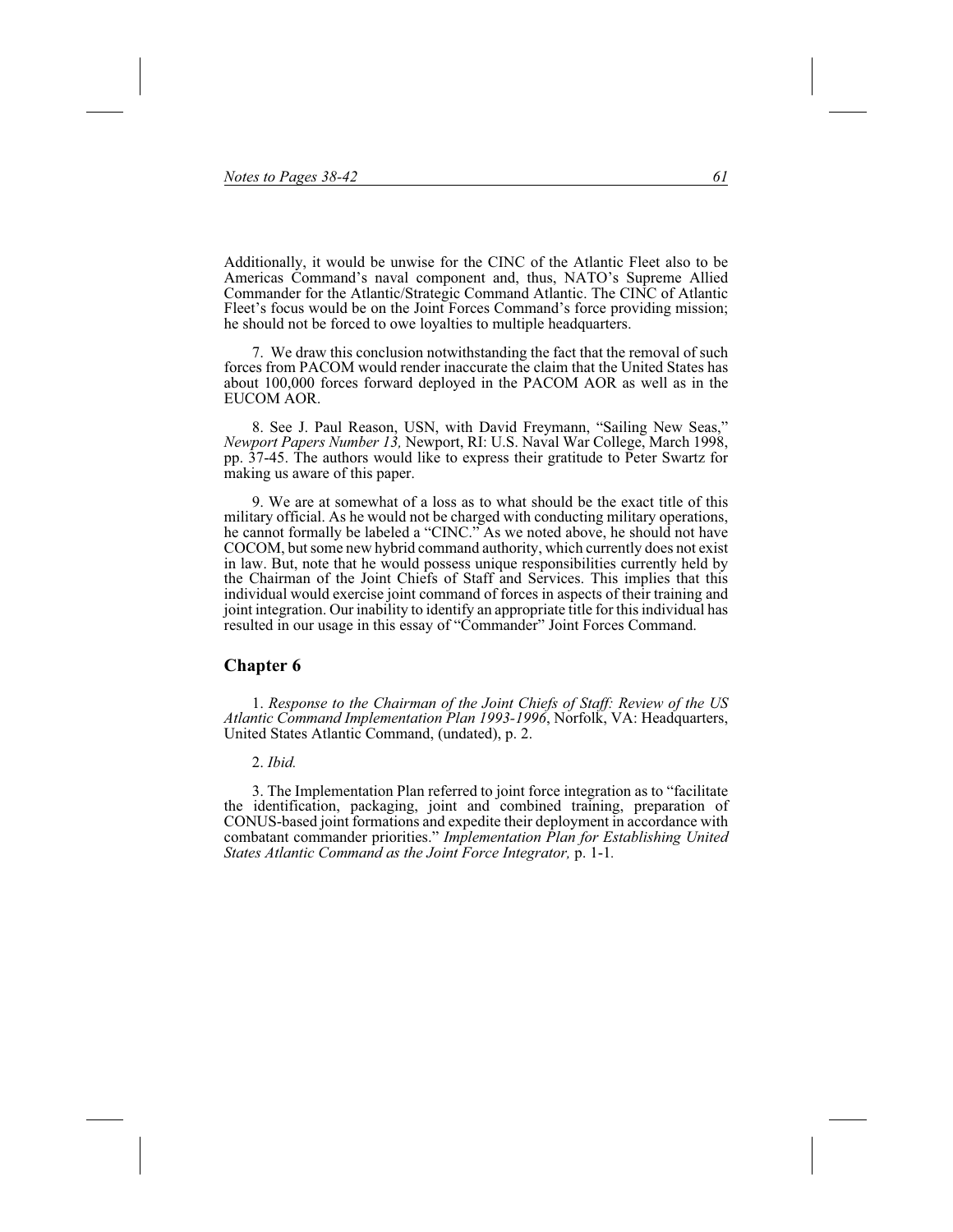# **Index**

Air Combat Command (ACC), 9, 38 Adaptive Joint Force Packages (AJFPs), 9, 12-17, 19, 30, 42 Advanced Concepts and Technology Demonstration (ACTD), 22, 55n.79 Americas Command, x, 5, 6, 23, 38, 39, 44, 45 area of responsibility (AOR), xi, 8-9, 16-17, 20, 38, 39 Aspin, Les, 14 Atlantic Fleet, 3, 9, 38 Ballistic Missile Defense Organization, 18-19 Boorda, Jeremy M., 13-14 Butler, George Lee, 5 Canada, xiii, 38, 39, 45 Central Command, 4, 5, Chairman of the Joint Chiefs of Staff (CJCS), xii, xiii, 2, 3, 4, 8, 13, 14, 17, 18, 19, 21, 22, 30, 32, 33, 34, 37, 42, 43, 45-46 *Joint Vision 2010,* 23, 59n.25 *Chairman of the Joint Chiefs of Staff Report on the Roles, Mission, and Functions of the Armed Forces of the United States*, 14 CINCUSACOM. *See* Commander-in-Chief Atlantic Command Coats, Dan, 23-24 Cohen, William, 23 combatant command, xi, xii, xiv, 2, 3, 4, 5-6, 8, 9, 12-16, 17, 19, 21, 22, 25, 26-27, 28-33, 34-35, 37-38, 39, 42, 43, 44, 46, 47n.1, 48n.9 combatant command (COCOM), 2, 27, 33, 37 Combatant Commander (CINC). *See* combatant command; or specific combatant command Commander, Naval Forces in the United States (COMNAVUSA), 38, 66n.6

Commander-in-Chief Atlantic Command (CINCLANT or CINCUSACOM), xii, 2, 7, 13, 14, 15, 16, 17, 18, 20, 22, 27, 39 Commander-in-Chief Central Command (CINCCENT), xi, 1, 4 Commander-in-Chief Pacific Command (CINCPAC), 9, Commander-in-Chief Readiness Command (CINCRED), 4 component command, xiv, 1, 11, 12, 13, 34-35, 37-38, 38-39, 43, 46 continental United States (CONUS), xi, xiii, 1, 2, 4, 5, 6, 7, 8, 20, 34, 37, 39, 41, 42-43, 45 Contingency Command, 5 Department of Defense (DoD), xi, 1, 5, 6, 34 *Directions for Defense, Report of the Commission on Roles and Missions of the Armed Forces*, 14 European Command, 5, 43 Forces Command (FORSCOM), 4, 6, 8, 9, 38 Gehman, Harold, 19 Goldwater-Nichols Department of Defense Reorganization Act (1986). *See* United States Code information operations, 22 integration. *See* joint force integration Joint Battle Center, 23 Joint Chiefs of Staff, 3, 5 Joint Command and Control Warfare Center, 23 Joint Communications Support Element, 23 joint doctrine, xii, 2, 3, 6, 8, 12, 13, 19, 20, 23, 28, 32, 32-33 joint exercise control group (JECG), 12 joint exercises, 17-18, 21, 42. *See also* United Endeavor joint experimentation, 23, 24, 28, 32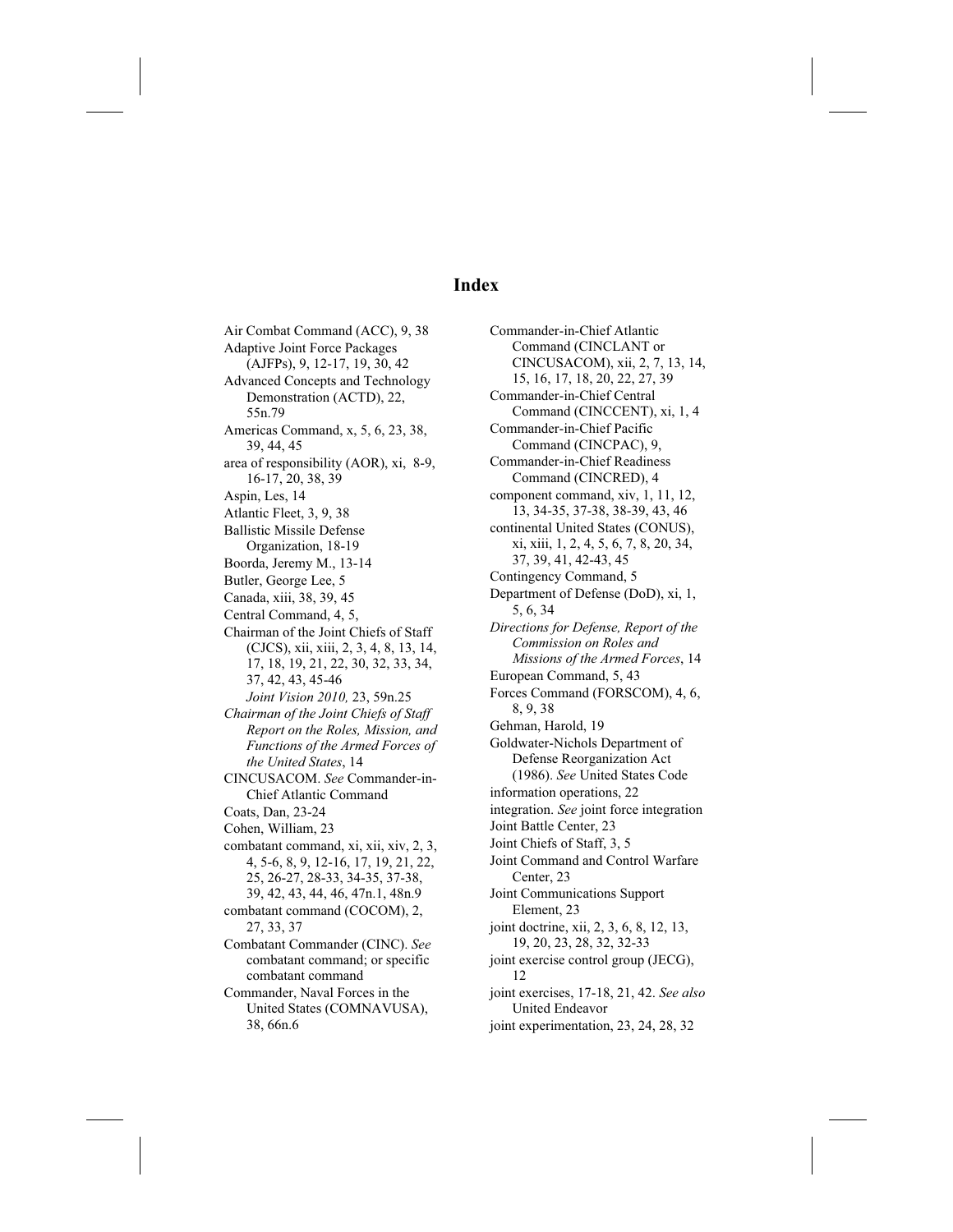joint force integration, xii, xiii, xiv, 6, 8, 9, 10, 12-17, 17, 18-21, 22-23, 24, 26, 27-28, 28-32, 34, 38, 39, 41, 42-43, 44, 46, 54n.74 Joint Force Integrator, 8 Joint Force Integrator Task List (JFITL), 17-18, 26 joint force readiness, xii, xiii-xiv, 2, 10, 11, 16, 17, 18, 19, 34, 46 Joint Forces Command, xii-xiv, 23, 38-39, 41-42, 44, 45-46 joint mission essential tasks (JMETs), 17 Joint Planning Document, 33 joint requirements, xii, xiii, 2, 10, 19, 20, 21, 28, 32-34, 38, 41, 44, 46, 53n.66 Joint Requirements Oversight Council, 16, 21, 33, 52n.50, 53n.63 Joint Staff, xii, 4, 13, 21, 37, 42 Joint Doctrine Division, 33 joint task force (JTF), xiii, 3, 9, 11-12, 13, 14-16, 18, 19, 21, 26, 30, 31, 46, 53n.62 joint training. *See* training, joint Joint Training, Analysis and Simulation Center (JTASC), 11-12, 18, 26 *Joint Vision 2010. See* Chairman of the Joint Chiefs of Staff, *Joint Vision 2010* Joint Warfighting Analysis Center, 23 Joint Warfighting Capabilities Assessments, 21, 33 Joint Warfighting Center, 20, 23, 33 Lieberman, Joseph, 24 Mexico, 39 Millar, Paul David, 7, 30, 44 National Command Authorities (NCA), xiv, 15, 46 *National Defense Panel, 23 National Security Strategy for a New Century*, 1, 25 NATO*. See* Supreme Allied Commander Atlantic

Operation DESERT SHIELD/ DESERT STORM, xi, 1, 20, 58n.20 Operation RESTORE DEMOCRACY, 15-17 Pacific Command (PACOM), xiii, 5, 20, 38, 43, 45 Pacific Fleet, 9, 39 Persian Gulf War. *See* Operation DESERT SHIELD/DESERT STORM Powell, Colin, 5, 6, 8, 14, 16, 44 Rapid Deployment Joint Task Force (RDJTF), 4, Readiness Command (REDCOM), 2, 3-5, 8, 41 Reason, J. Paul, 38 Secretary of Defense, xi, 3, 4, 8, 9, 15, 19, 23-24, 28, 42, 43 Service component command. *See* component command Services, xii, xiii, 2, 3, 4, 10, 12-16, 18, 19, 20, 21, 22, 25, 28-30, 31, 32, 33-35, 37-38, 39, 42, 43, 44, 46 "shaping," 25, 32, 43 Sheehan, John J., 11, 16, 18, 19, 21 Southern Command (SOUTHCOM), xii-xiii, 6, 23, 38, 39, 44, 45 Space Command (SPACECOM), 18-19, 29 Special Operations Command (SOCOM), xiii, 4, 5, 9, 29, 38, 45 Strategic Command (STRATCOM), 5, 6 Strike Command (STRICOM), 2, 3-5, 8, 41 Supreme Allied Commander Atlantic ("Strategic Commander Atlantic"), xiii, 38, 45 theater engagement activities, xiii, 29, 43, 46, 59n.22 theater missile defense (TMD), 22 training. *See also* USACOM, threetier training program joint, xii, xiii, xiv, 2, 3, 4, 6, 8, 9, 10-12, 15, 16, 17-18, 21, 22-23,